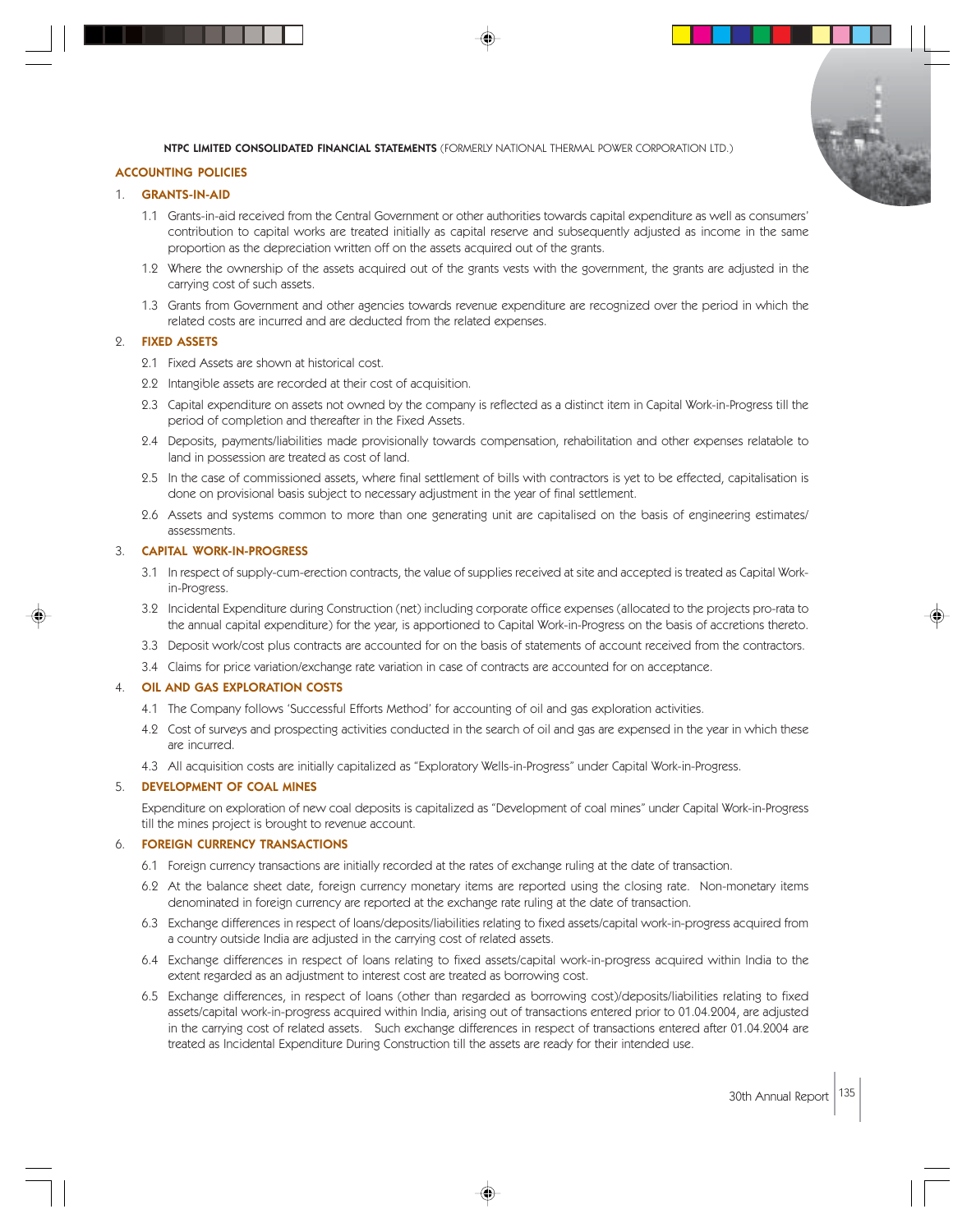एनरीपीती

NTPC LIMITED CONSOLIDATED FINANCIAL STATEMENTS (FORMERLY NATIONAL THERMAL POWER CORPORATION LTD.)

6.6 Other exchange differences are recognized as income or expense in the period in which they arise.

#### 7. BORROWING COSTS

Borrowing costs attributable to the fixed assets during their construction/renovation and modernisation are capitalised. Such borrowing costs are apportioned on the average balance of capital work-in-progress for the year. Other borrowing costs are recognised as an expense in the period in which they are incurred.

#### 8. INVESTMENTS

- 8.1 Current investments are valued at lower of cost and fair value determined on an individual investment basis.
- 8.2 Long term investments are carried at cost. Provision is made for diminution, other than temporary, in the value of such investments.
- 8.3 Premium paid on long term investments is amortised over the period remaining to maturity.

## 9. INVENTORIES

- 9.1 Inventories are valued at the lower of cost, determined on weighted average basis, and net realizable value.
- 9.2 Dimunition in value of obsolete and unserviceable stores and spares is ascertained on review and provided for.

#### 10. PROFIT AND LOSS ACCOUNT

- 10.1 INCOME RECOGNITION
- 10.1.1 Sale of energy is accounted for based on tariff rates approved by the Central Electricity Regulatory Commission. In case of power stations where the tariff rates are yet to be approved /agreed with beneficiaries, provisional rates are adopted.
- 10.1.2 The incentives/disincentives are accounted for based on the norms notified/approved by the Central Electricity Regulatory Commission or agreements with the beneficiaries. In cases of power stations where the same have not been notified/approved/agreed with beneficiaries, incentives/disincentives are accounted for on provisional basis.
- 10.1.3 Advance against depreciation, forming part of tariff to facilitate repayment of loans, is reduced from sales and considered as deferred revenue to be included in sales in subsequent years.
- 10.1.4 The surcharge on late payment/overdue sundry debtors for sale of energy is recognized when no significant uncertainty as to measurability or collectability exists.
- 10.1.5 Interest/surcharge recoverable on advances to suppliers as well as warranty claims/liquidated damages are not treated as accrued due to uncertainty of realisation/acceptance and are therefore accounted for on receipt/acceptances.
- 10.1.6.1 Income from Consultancy service is accounted for on the basis of actual progress/technical assessment of work executed, in line with the terms of respective consultancy contracts.
- 10.1.6.2 Claims for reimbursement of expenditure are recognized as other income, as per the terms of Consultancy service contracts.
- 10.1.7 Scrap other than steel scrap is accounted for in the accounts as and when sold.
- 10.1.8 Insurance claims for loss of profit are accounted for in the year of acceptance. Other insurance claims are accounted for based on certainty of realisation.
- 10.2 EXPENDITURE
- 10.2.1 Depreciation is charged on straight line method at the rates specified in Schedule XIV of the Companies Act, 1956 except for the following assets in respect of which depreciation is charged at the rates mentioned below:

|    | Kutcha Roads                                                                                                                                                           | 47.50 % |
|----|------------------------------------------------------------------------------------------------------------------------------------------------------------------------|---------|
| b) | Enabling works                                                                                                                                                         |         |
|    | residential buildings including their internal electrification                                                                                                         | 6.33%   |
|    | non-residential buildings including their internal electrification,<br>water supply, sewerage & drainage works, railway sidings,<br>aerodromes, helipads and airstrips | 19.00 % |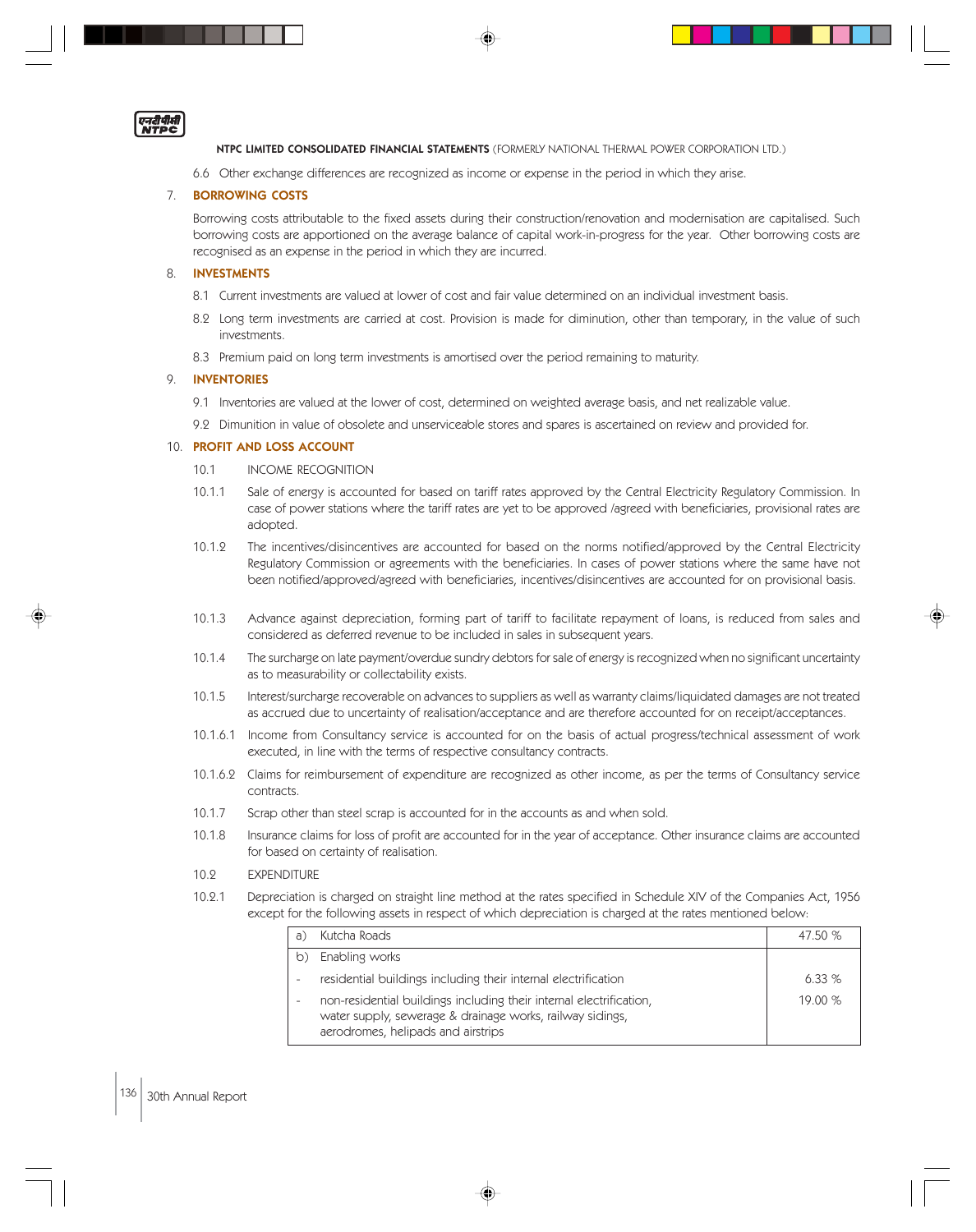

- 10.2.2 Depreciation on additions to/deductions from fixed assets during the year is charged on pro-rata basis from/up to the month in which the asset is available for use/disposal.
- 10.2.3 Assets costing up to Rs.5000/- are fully depreciated in the year of capitalization.
- 10.2.4 Cost of computer software recognized as intangible assets is amortised on straight line method over a period of legal right to use or 3 years, whichever is earlier.
- 10.2.5 Where the cost of depreciable assets has undergone a change during the year due to increase/decrease in long term liabilities on account of exchange fluctuation, price adjustment, change in duties or similar factors, the unamortised balance of such asset is depreciated prospectively over the residual life determined on the basis of the rate of depreciation.
- 10.2.6 Machinery spares which can be used only in connection with an item of fixed asset and whose use is expected to be irregular are capitalised and depreciated over the residual useful life of the related plant and machinery.
- 10.2.7 Capital expenditure on assets not owned by the company is amortised over a period of 4 years from the year in which the first unit of project concerned comes into commercial operation and thereafter from the year in which the relevant asset becomes available for use. However, such expenditure for community development in case of stations fully under operation is charged off to revenue.
- 10.2.8 Leasehold buildings are amortised over the lease period or 30 years, whichever is lower. Leasehold land and buildings, whose lease period is yet to be finalised, are amortised over a period of 30 years.
- 10.2.9.1 Expenses on training, recruitment and ex-gratia payments under Voluntary Retirement Scheme are charged to revenue in the year of incurrence.
- 10.2.9.2 Research and development expenses, other than fixed assets, are charged to revenue in the year of incurrence.
- 10.2.9.3 Preliminary expenses on account of new projects incurred prior to approval of feasibility report are charged to revenue in the year of incurrence.
- 10.2.10 Expenditure on leave travel concession to employees is recognized in the year of availment due to uncertainties in accrual.
- 10.2.11 Expenses common to operation and construction activities are allocated to Profit and Loss Account and Incidental Expenditure During Construction in proportion of sales to annual capital outlay in the case of Corporate Office and sales to accretion to Capital Work-in-Progress in the case of projects.
- 10.2.12 Net pre-commissioning income/expenditure is adjusted directly in the cost of related assets and systems.
- 10.2.13 Prepaid expenses and prior period expenses/income of items of Rs.100,000/- and below are charged to natural heads of accounts.
- 10.2.14 Carpet coal is charged off to coal consumption. However, during pre-commissioning period, carpet coal is retained in inventories and charged off to consumption in the first year of commercial operation. Windage and handling losses of coal as per norms are included in cost of coal.

## 11. RETIREMENT BENEFITS

- 11.1 The liability for retirement benefits of employees in respect of Provident Fund and Gratuity, which is ascertained annually on actuarial valuation at the year end, are accrued and funded separately.
- 11.2 The liabilities for leave encashment and post retirement medical benefits to employees are accounted for on accrual basis based on actuarial valuation at the year end.

#### 12. FINANCE LEASES

- 12.1 Assets taken on lease are capitalized at fair value or net present value of the minimum lease payments, whichever is lower.
- 12.2 Depreciation on the assets taken on lease is charged at the rate applicable to similar type of fixed assets as per Accounting Policy 10.2.1. If the leased assets are returnable to the lessor on the expiry of the lease period, depreciation is charged over its useful life or lease period, whichever is shorter.
- 12.3 Lease payments made are apportioned between the finance charges and reduction of the outstanding liability in respect of assets taken on lease.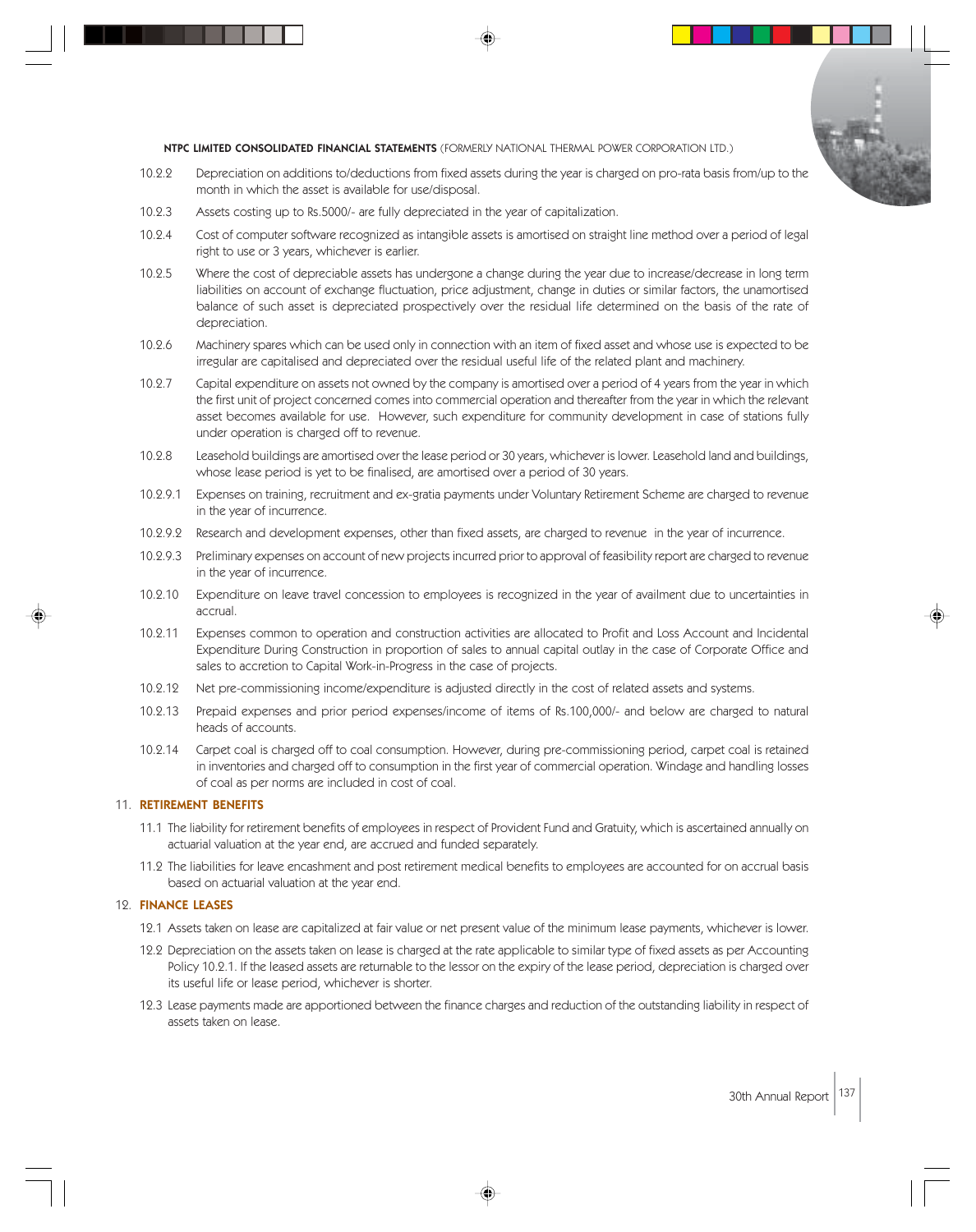

◈

. .

# BALANCE SHEET AS AT 31st MARCH 2006 RS. Aillion

|                                                                           | SCHEDULE       | 31.03.2006      | 31.03.2005 |
|---------------------------------------------------------------------------|----------------|-----------------|------------|
| <b>SOURCES OF FUNDS</b>                                                   | NO.            |                 |            |
| <b>SHAREHOLDERS' FUNDS</b>                                                |                |                 |            |
| Capital                                                                   | 1              | 82,455          | 82,455     |
| Reserves and surplus                                                      | $\overline{2}$ | 367,551         | 335,621    |
|                                                                           |                | 450,006         | 418,076    |
| Deferred Revenue on account of Advance Against Depreciation               | 3              | 4,408           | 3,374      |
| <b>LOAN FUNDS</b>                                                         |                |                 |            |
| Secured Ioans                                                             |                |                 |            |
|                                                                           | 4              | 59,664          | 46,408     |
| Unsecured Ioans                                                           | 5              | 165,133         | 126,619    |
|                                                                           |                | 224,797         | 173,027    |
|                                                                           |                |                 |            |
| Deferred Tax Liability (Net)                                              |                | 53,479          | 50,791     |
| Less: Recoverable                                                         |                | 53,439          | 50,759     |
|                                                                           |                | $\overline{40}$ | 32         |
| <b>TOTAL</b>                                                              |                | 679,251         | 594,509    |
|                                                                           |                |                 |            |
| <b>APPLICATION OF FUNDS</b>                                               |                |                 |            |
| <b>GOODWILL ON CONSOLIDATION</b>                                          |                | 756             | 6          |
| <b>FIXED ASSETS</b>                                                       | 6              |                 |            |
| Gross Block                                                               |                | 463,648         | 433,767    |
| Less: Depreciation                                                        |                | 230,607         | 208,779    |
| Net Block                                                                 |                | 233,041         | 224,988    |
| Capital Work-in-Progress                                                  | 7              | 129,297         | 67,157     |
| Construction stores and advances                                          | 8              | 33,504          | 32,927     |
|                                                                           |                | 395,842         | 325,072    |
| <b>INVESTMENTS</b>                                                        | 9              | 185,922         | 206,565    |
| <b>CURRENT ASSETS, LOANS AND ADVANCES</b>                                 |                |                 |            |
| Inventories                                                               | 10             | 23,679          | 18,002     |
| Sundry debtors                                                            | 11             | 9,725           | 14,673     |
| Cash and bank balances                                                    | 12             | 86,075          | 61,983     |
| Other current assets                                                      | 13             | 10,229          | 9,802      |
| Loans and advances                                                        | 14             | 30,597          | 27,028     |
|                                                                           |                | 160,305         | 131,488    |
| <b>LESS: CURRENT LIABILITIES AND PROVISIONS</b>                           |                |                 |            |
| Liabilities                                                               | 15             | 51,152          | 53,304     |
| Provisions                                                                | 16             | 12,422          | 15,318     |
|                                                                           |                | 63,574          | 68,622     |
| Net current assets                                                        |                | 96,731          | 62,866     |
| <b>TOTAL</b>                                                              |                | 679,251         | 594,509    |
|                                                                           |                |                 |            |
|                                                                           | 17             |                 |            |
| Contingent liabilities                                                    | 27             |                 |            |
| Notes on accounts                                                         |                |                 |            |
| Schedules 1 to 27 and accounting policies form integral part of accounts. |                |                 |            |
|                                                                           |                |                 |            |
| For and on behalf of the Board of Directors                               |                |                 |            |

|                  | (A.K.RASTOGI)<br>Company Secretary                   | (A.K.SINGHAL)<br>Director (Finance)          |                                                | (T.SANKARALINGAM)<br>Chairman & Managing Director     |
|------------------|------------------------------------------------------|----------------------------------------------|------------------------------------------------|-------------------------------------------------------|
|                  |                                                      | As per our report of even date               |                                                |                                                       |
|                  | For Kalani & Co.<br>Chartered Accountants            | For Amit Ray & Co.<br>Chartered Accountants  |                                                | For Umamaheswara Rao & Co.<br>Chartered Accountants   |
|                  | (Vikas Gupta)<br>Partner<br>M No. 77076              | (Pradeep Mukherjee)<br>Partner<br>M No 70693 |                                                | (G. Sivaramakrishna Prasad)<br>Partner<br>M No. 24860 |
|                  | For S.N. Nanda & Co.<br><b>Chartered Accountants</b> |                                              | For T.R. Chadha & Co.<br>Chartered Accountants |                                                       |
| Place: New Delhi | (Bhavna Nanda)<br>Partner<br>M No 95275              |                                              | (Sanjay Gupta)<br>Partner<br>M No 87563        |                                                       |

 $\bigoplus$ 

Place : New Delhi<br>Dated : 31st May 2006

 $\Big|138\Big|$  30th Annual Report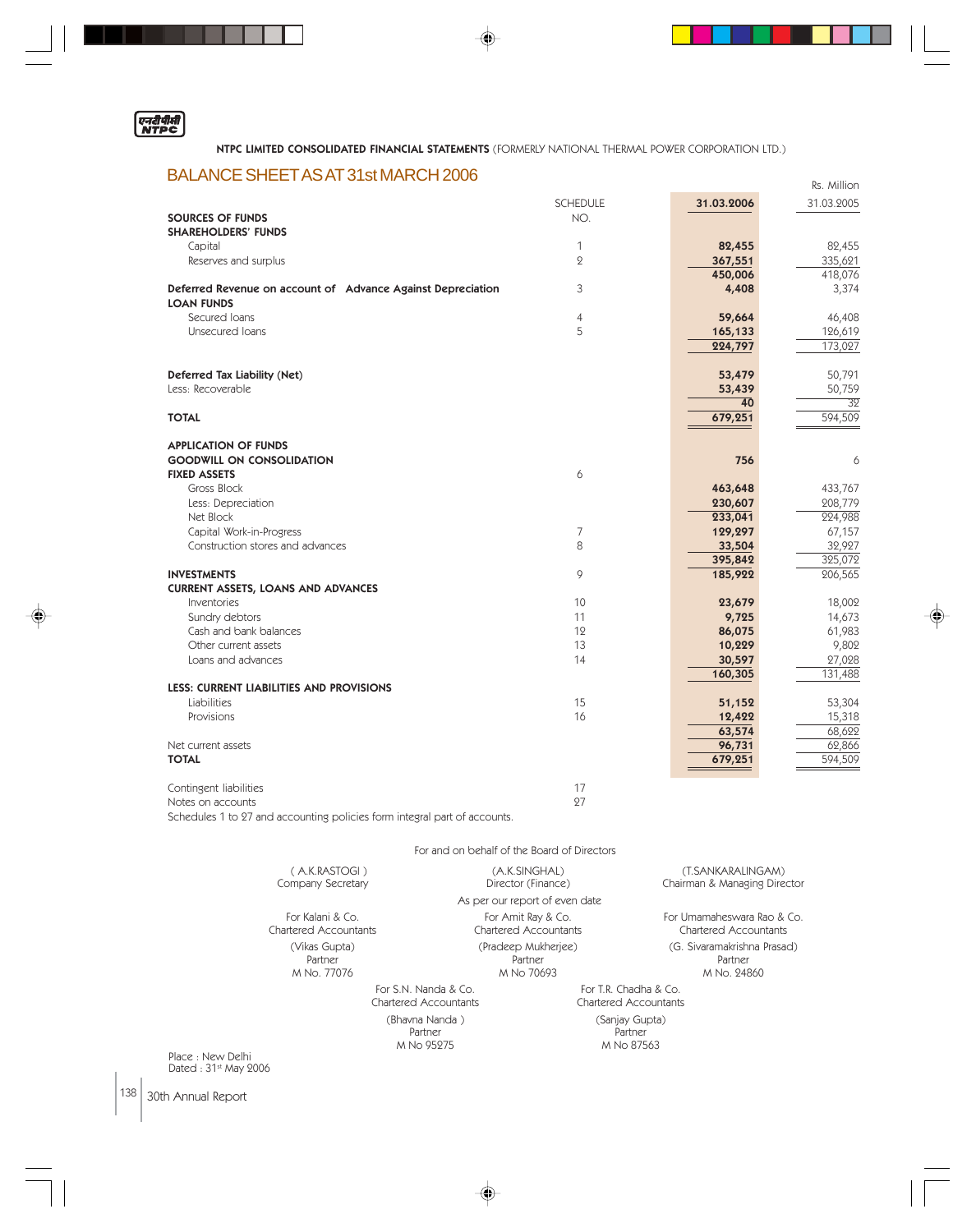# PROFIT & LOSS ACCOUNT FOR THE YEAR ENDED 31st MARCH 2006

|                                                                                     | SCHEDULE NO. | <b>Current Year</b> | Previous Year     |
|-------------------------------------------------------------------------------------|--------------|---------------------|-------------------|
| <b>INCOME</b>                                                                       |              |                     |                   |
| Sales (Gross)                                                                       | 18           | 271,519             | 236,738           |
| Less: Electricity duty                                                              |              | 1,938               | 1,825             |
| Sales (Net)                                                                         |              | 269,581             | 234,913           |
| Energy internally consumed                                                          |              | 276                 | 248               |
| Provisions written back                                                             | 19           | 23                  | 6,236             |
| Other income<br>Total                                                               | 20           | 26,244<br>296,124   | 23,728<br>265,125 |
|                                                                                     |              |                     |                   |
| <b>EXPENDITURE</b>                                                                  |              |                     |                   |
| Fuel                                                                                |              | 163,963             | 137,248           |
| Electricty purchased                                                                |              | 6,189               | 7,303             |
| Cost of material and services                                                       |              | 952                 | 904               |
| Employees' remuneration and benefits                                                | 21<br>22     | 9,964               | 9,082             |
| Generation, Administration & other expenses                                         |              | 13,148              | 12,497            |
| Depreciation<br>Provisions                                                          | 23           | 20,710<br>358       | 19,824<br>75      |
| Interest and finance charges                                                        | 24           | 17,842              | 17,219            |
| Total                                                                               |              | 233,126             | 204,152           |
| Profit before Tax and Prior Period Adjustments                                      |              | 62,998              | 60,973            |
| Prior Period income/ expenditure (net)                                              | 25           | 2,488               | (102)             |
| Profit before tax                                                                   |              | 60,510              | 61,075            |
| <b>Provision for:</b>                                                               |              |                     |                   |
| Current tax                                                                         |              | 2,366               | 2,782             |
| Fringe Benefit tax                                                                  |              | 16                  |                   |
| Less :Tansferred to Incidental expenditure during construction                      |              | 288                 |                   |
| Profit after current tax                                                            |              | 58,416              | 58,293            |
| Provision for Deferred tax                                                          |              | 8                   | 7                 |
| Profit of the Group after tax                                                       |              | 58,408              | 58,286            |
| Balance brought forward                                                             |              | 1,028               | 726               |
| Write back from Bond Redemption Reserve                                             |              | 16                  | 17                |
| Write back from Foreign Project Reserve                                             |              | $\boldsymbol{2}$    | $\overline{Q}$    |
| Balance available for appropriation                                                 |              | 59,454              | 59,031            |
| Transfer to Bonds Redemption Reserve                                                |              | 2,926               | 2,351             |
| Transfer to Capital Reserve                                                         |              | 29                  | 22                |
| Transfer to General Reserve                                                         |              | 29,039              | 33,022            |
| Dividend                                                                            |              |                     |                   |
| Interim                                                                             |              | 16,501              | 9,895             |
| Proposed                                                                            |              | 6,683               | 10,013            |
| Tax on Dividend                                                                     |              |                     |                   |
| Interim Dividend                                                                    |              | 2,314               | 1,292             |
| Proposed Dividend<br><b>Balance carried to Balance Sheet</b>                        |              | 937                 | 1,408             |
|                                                                                     |              | 1,025               | 1,028             |
| Incidental expenditure during construction                                          | 26           |                     |                   |
| Earning Per Share (Equity shares, face value Rs.10/- each) - Basic and Diluted      |              | 7.08                | 7.29              |
| Total Income includes <b>Rs.4,547 million</b> share of jointly controlled entities. |              |                     |                   |
| Total Expenditure includes Rs. 4,259 million share of jointly controlled entities   |              |                     |                   |
| For and on behalf of the Board of Directors                                         |              |                     |                   |

|                   | (A.K.RASTOGI)                                 | (A.K.SINGHAL)                                                                                  |                                         | (T. SANKARALINGAM)                                    |
|-------------------|-----------------------------------------------|------------------------------------------------------------------------------------------------|-----------------------------------------|-------------------------------------------------------|
| Company Secretary |                                               | Director (Finance)<br>As per our report of even date                                           |                                         | Chairman & Managing Director                          |
|                   | For Kalani & Co.<br>Chartered Accountants     | For Amit Ray & Co.<br>Chartered Accountants                                                    |                                         | For Umamaheswara Rao & Co.<br>Chartered Accountants   |
|                   | (Vikas Gupta)<br>Partner<br>M No. 77076       | (Pradeep Mukherjee)<br>Partner<br>M No 70693<br>For T.R. Chadha & Co.<br>Chartered Accountants |                                         | (G. Sivaramakrishna Prasad)<br>Partner<br>M No. 24860 |
|                   | For S.N. Nanda & Co.<br>Chartered Accountants |                                                                                                |                                         |                                                       |
| $1 - 1 - 1 - 1$   | (Bhavna Nanda)<br>Partner<br>M No 95275       |                                                                                                | (Sanjay Gupta)<br>Partner<br>M No 87563 |                                                       |

⊕

Place : New Delhi<br>Dated : 31<sup>st</sup> May 2006

30th Annual Report 139

Rs. Million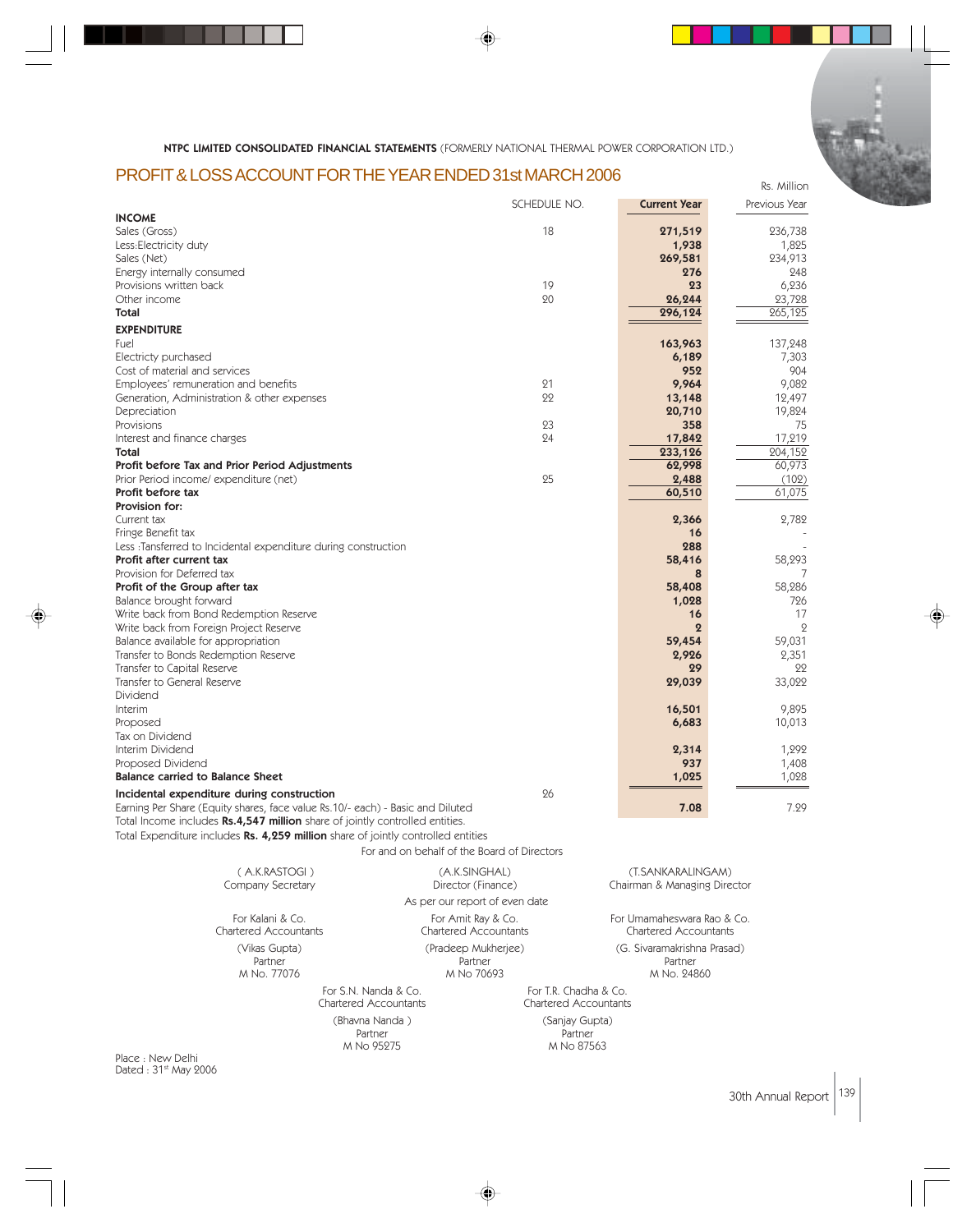|  | в. | н |
|--|----|---|
|  |    |   |

. . . .

NTPC LIMITED CONSOLIDATED FINANCIAL STATEMENTS (FORMERLY NATIONAL THERMAL POWER CORPORATION LTD.)

♦

| <b>Schedule 1</b>                                                    |                  | Rs. million    |
|----------------------------------------------------------------------|------------------|----------------|
| <b>CAPITAL</b>                                                       | 31.03.2006       | 31.03.2005     |
| <b>AUTHORISED</b>                                                    |                  |                |
| 10,000,000,000 equity shares of Rs. 10/- each (Previous              |                  |                |
| year 10,000,000,000 equity shares of Rs. 10/- each)                  | 100,000          | 100,000        |
| ISSUED, SUBSCRIBED AND PAID-UP                                       |                  |                |
| 8,245,464,400 equity shares of Rs. 10/- each fully paid up (Previous |                  |                |
| year 8,245,464,400 equity shares of Rs. 10/- each fully paid up)     | 82,455           | 82,455         |
| <b>Schedule 2</b>                                                    |                  |                |
| <b>RESERVES AND SURPLUS</b>                                          |                  |                |
| Capital Reserve                                                      |                  |                |
| As per last Balance Sheet                                            | 1,279            | 1,259          |
| Add: Additions during the year                                       | 29               | 22             |
| Less: Adjustments during the year                                    |                  | $\overline{2}$ |
|                                                                      | 1,308            | 1,279          |
| Share Premium Account                                                |                  |                |
| As per last Balance Sheet                                            | 22,360           | 26             |
| Add: Additions during the year                                       |                  | 22,511         |
| Less: Adjustment of share issue expenses during the year             | 53               | 177            |
|                                                                      | 22,307           | 22,360         |
| <b>Bonds Redemption Reserve</b>                                      |                  |                |
| As per last Balance Sheet                                            | 6,405            | 4,071          |
| Add: Transfer from Profit and Loss Account                           | 2,926            | 2,351          |
| Less: Write back during the year                                     | 16               | 17             |
|                                                                      | 9,315            | 6,405          |
| Foreign Project Reserve                                              |                  |                |
| As per last Balance Sheet                                            | $\overline{2}$   | $\overline{4}$ |
| Less: Write back during the year                                     | $\boldsymbol{2}$ | $\mathbf{Q}$   |
| *Rs. 81,229                                                          |                  | $\overline{2}$ |
| General Reserve                                                      |                  |                |
| As per last Balance Sheet                                            | 304,547          | 271,525        |
| Add: Transfer from Profit and Loss Account                           | 29,039           | 33,022         |
| Add: Adjustment towards dividend                                     | 10               |                |
|                                                                      | 333,596          | 304,547        |
| Surplus, balance in Profit & Loss Account                            | 1,025            | 1,028          |
| <b>Total</b>                                                         | 367,551          | 335,621        |
| Includes Rs.447 million share of jointly controlled entities.        |                  |                |
| Schedule 3                                                           |                  |                |
| DEFERRED REVENUE - on account of                                     |                  |                |
| <b>Advance Against Depreciation</b>                                  |                  |                |

| www.comedited.com/summers/sections/sections/sections/sections/sections/sections/ |       |       |
|----------------------------------------------------------------------------------|-------|-------|
| As per last Balance Sheet                                                        | 3,374 | .591  |
| Add: Revenue deferred during the year                                            | 1,505 | 1791  |
| Less: Revenue recognised during the year                                         | 471   |       |
| Total                                                                            | 4,408 | 3.374 |
|                                                                                  |       |       |

♦

 $|140|$  30th Annual Report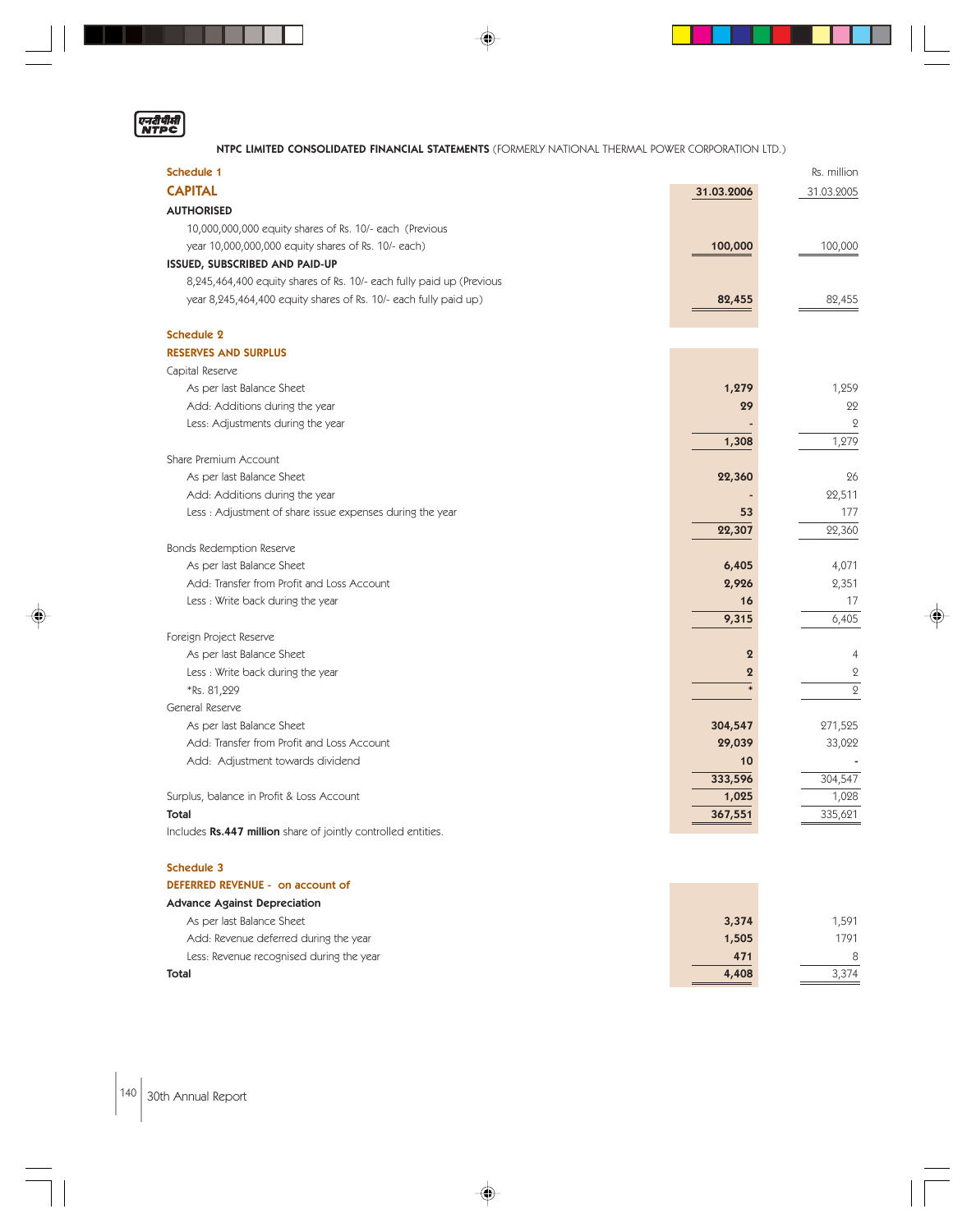◈

| <b>Schedule 4</b>                                                                                                                                                                                                                                                                                                                                                                                                                   |            | Rs. million |  |
|-------------------------------------------------------------------------------------------------------------------------------------------------------------------------------------------------------------------------------------------------------------------------------------------------------------------------------------------------------------------------------------------------------------------------------------|------------|-------------|--|
| <b>SECURED LOANS</b>                                                                                                                                                                                                                                                                                                                                                                                                                | 31.03.2006 | 31.03.2005  |  |
| Cash credit from scheduled banks (secured by the hypothecation of Stock & Book Debts of Bhilai Electric<br>Supply Company Pvt. Ltd.)                                                                                                                                                                                                                                                                                                |            | 48          |  |
| <b>Bonds</b>                                                                                                                                                                                                                                                                                                                                                                                                                        |            |             |  |
| 10.00% Secured Non-Convertible Taxable Bonds of Rs.10,00,000/- each with five equal Separately Transferable<br>Redeemable Principal Parts (STRPP) redeemable at par at the end of the 6 <sup>th</sup> year in annual instalments thereafter<br>upto the end of $10^{th}$ year respectively from $5^{th}$ September, 2001 (Twelfth Issue - Private Placement) <sup>1</sup>                                                           | 5,000      | 5,000       |  |
| 9.55% Secured Non-Cumulative Non-Convertible Taxable Redeemable Bonds of Rs. 10,00,000/- each<br>redeemable at par in ten equal annual instalments commencing from the end of 6 <sup>th</sup> year and upto the end of<br>15 <sup>th</sup> year respectively from 18 <sup>th</sup> April 2002 (Thirteenth Issue -Part A - Private Placement) <sup>2</sup>                                                                           | 7,500      | 7,500       |  |
| 9.55% Secured Non-Cumulative Non-Convertible Taxable Redeemable Bonds of Rs. 10,00,000/- each with ten<br>equal Separately Transferable Redeemable Principal Parts (STRPP) redeemable at par at the end of the 6 <sup>th</sup> year<br>and in annual instalments thereafter upto the end of 15 <sup>th</sup> year resepectively from 30 <sup>th</sup> April, 2002 - (Thirteenth<br>Issue - Part B - Private Placement) <sup>2</sup> | 7,500      | 7,500       |  |
| 8.05% Secured Non-Cumulative Non-Convertible Redeemable Taxable Bonds of Rs. 10,00,000/- each with<br>two equal Separately Transferable Redeemable Principal Parts (STRPP) redeemable at par at the end of 4 <sup>th</sup> and<br>5 <sup>th</sup> year respectively from 1 <sup>st</sup> August, 2002 (Fourteenth issue - Private Placement) <sup>2</sup>                                                                           | 5,000      | 5,000       |  |
| 13.60% Secured Non-Cumulative Non-Convertible Redeemable Taxable Bonds of Rs. 1,00,000/- each<br>redeemable at par in three annual instalments of 30%, 30% and 40% commencing from 28th September 2004<br>(Fifteenth Issue - Part C - Private Placement) <sup>2</sup>                                                                                                                                                               | 44         | 77          |  |
| 8.00% Secured Non-cumulative Non-Convertible Redeemable Taxable Bonds of Rs. 10,00,000/- each<br>redeemable at par on 10 <sup>th</sup> April 2018 (Sixteenth Issue -Private Placement) <sup>3</sup>                                                                                                                                                                                                                                 | 1,000      | 1,000       |  |
| 8.48% Secured Non-Cumulative Non-Convertible Redeemable Taxable Bonds of Rs10,00,000/- each redeemable<br>at par on 1 <sup>st</sup> May 2023 (Seventeenth Issue - Private Placement) <sup>3</sup>                                                                                                                                                                                                                                   | 500        | 500         |  |
| 5.95% Secured Non-Cumulative Non-Convertible Redeemable Taxable Bonds of Rs 10,00,000/- each with five<br>equal Separately Transferable Redeemable Principal Parts (STRPP) redeemable at par at the end of 6th year and<br>in annual instalments thereafter upto the end of $10th$ year respectively from $15th$ September 2003 (Eighteenth<br>Issue - Private Placement) <sup>4</sup>                                              | 5,000      | 5,000       |  |
| 7.50% Secured Non-Cumulative Non-Convertible Redeemable Taxable Bonds of Rs.10,00,000/- each<br>redeemable at par on 12 <sup>th</sup> January, 2019 (Nineteenth Issue - Private Placement) <sup>5</sup>                                                                                                                                                                                                                             | 500        | 500         |  |
| 7.552% Secured Non Cumulative Non-Convertible Redeemable Taxable Bonds of Rs.20,00,000/- each with<br>twenty equal Separately Transferable Redeemable Principal Parts (STRPP) redeemable at par semi-annually<br>commencing from 23rd September 2009 and ending on 23rd March 2019 (Twentieth Issue - Private Placement) <sup>6</sup>                                                                                               | 5,000      |             |  |
| 7.7125% Secured Non-cumulative Non-convertible Reedemable Taxable Bonds of Rs.20,00,000/- each with<br>twenty equal Separately Transferable Redeemable Principal Parts (STRPP) redeembale at par semi-annually<br>commencing from 2 <sup>nd</sup> August 2010 and ending on 2 <sup>nd</sup> February 2020 (Twenty first issue - Private Placement) <sup>7</sup>                                                                     | 10,000     |             |  |
| Loans and Advances from Banks                                                                                                                                                                                                                                                                                                                                                                                                       |            |             |  |
| Foreign Currency Term Loans (Guaranteed by Government of India) (Due for repayment within one year<br>Rs.1,702 million, Previous year 1,633 million) 8                                                                                                                                                                                                                                                                              | 10,274     | 12,319      |  |
| Rupee Term Loans (Due for repayment within one year Rs.300 million, Previous year Rs. 247 milion) <sup>9</sup>                                                                                                                                                                                                                                                                                                                      | 1,682      | 1,453       |  |
| <b>Other Loans and Advances</b>                                                                                                                                                                                                                                                                                                                                                                                                     |            |             |  |
| Rupee Term loans (Due for repayment within one year Rs.nil, Previous year Rs.Nil) <sup>10</sup>                                                                                                                                                                                                                                                                                                                                     | 655        | 500         |  |
| Obligation under finance lease (Due for repayment within one year Rs.4 million, Previous year<br>$Rs.3$ million) <sup>11</sup>                                                                                                                                                                                                                                                                                                      | 9          | 11          |  |
| <b>TOTAL</b>                                                                                                                                                                                                                                                                                                                                                                                                                        | 59,664     | 46,408      |  |

♦

Includes Rs. 2,337 million share of jointly controlled entities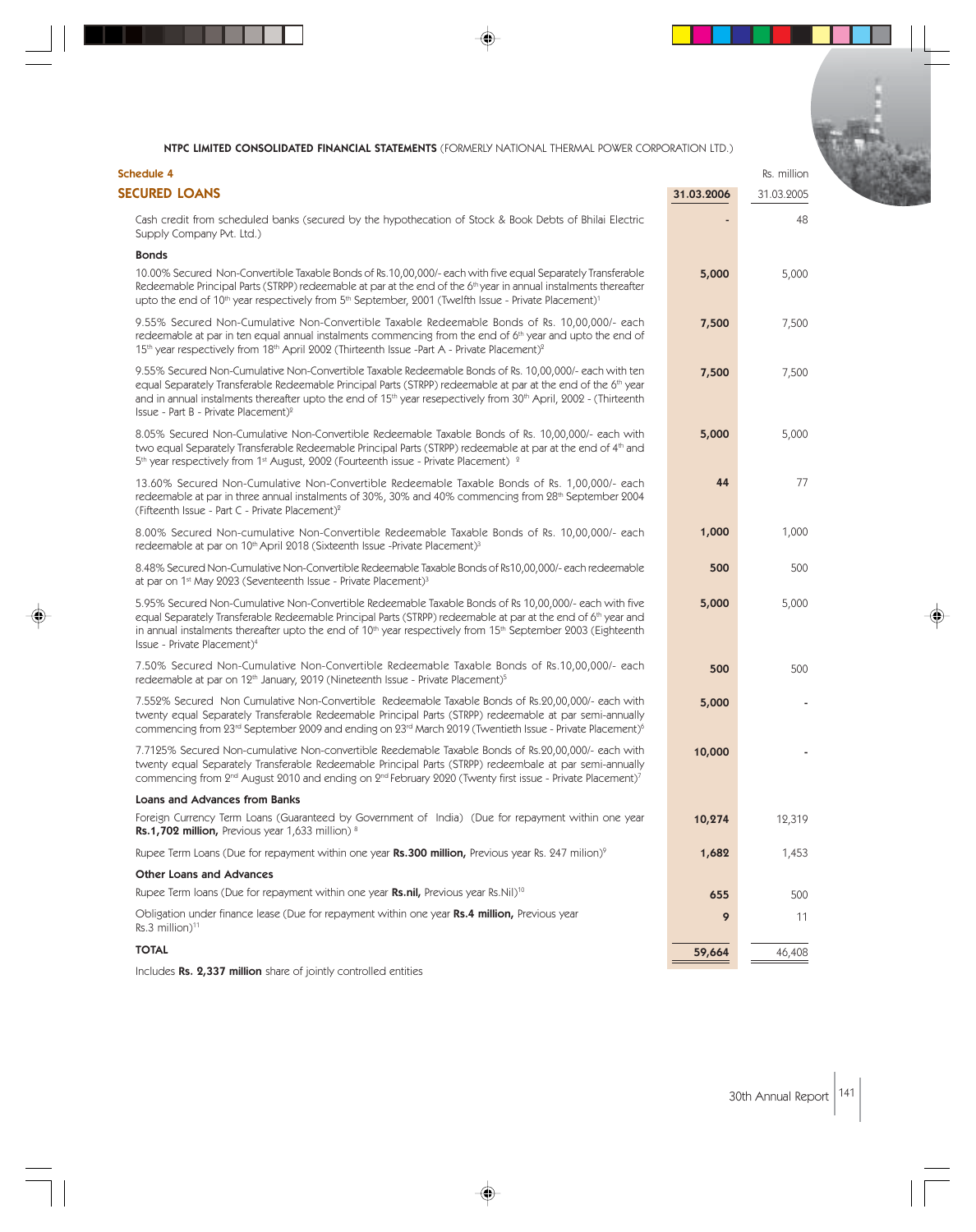## Schedule 4 SECURED LOANS

Note:

एनटीपीती<br>NTDC

- 1 Secured by (I) English mortgage of the office premises of National Thermal Power Corporation Ltd.at Mumbai, (II) Hypothecation of all the present and future movable assets (excluding receivables) of Singrauli Super Thermal Power Station, Anta Gas Power Station, Auraiya Gas Power Station, Barh Super Thermal Power Project, Farakka Super Thermal Power Station, Kahalgaon Super Thermal Power Station, Koldam Hydel Power Project, Simhadri Super Thermal Power Project, Sipat Super Thermal Power Project, Talcher Thermal Power Station, Talcher Super Thermal Power Project, Tanda Thermal Power Station, Vindhyachal Super Thermal Power Station, National Capital Power Station, Dadri Gas Power Station, Feroze Gandhi Unchahar Power Station, Loharinag Pala Hydro Power Project and Tapovan-Vishnugad Hydro Power Project as first charge, ranking pari-passu with charge already created in favour of the Company's Bankers on such moveable assets hypothecated to them for working capital requirement and (III) Equitable Mortgage by deposit of title deeds of the immovable properties pertaining to Singrauli Super Thermal Power Station.
- 2 Secured by (I) English mortgage of the office premises of National Thermal Power Corporation Ltd., the company at Mumbai, (II) Hypothecation of all the present and future movable assets (excluding receivables) of Singrauli Super Thermal Power Station, Anta Gas Power Station, Auraiya Gas Power Station, Barh Super Thermal Power Project, Farakka Super Thermal Power Station, Kahalgaon Super Thermal Power Station, Koldam Hydel Power Project, Simhadri Super Thermal Power Project, Sipat Super Thermal Power Project, Talcher Thermal Power Station, Talcher Super Thermal Power Project, Tanda Thermal Power Station, Vindhyachal Super Thermal Power Station, National Capital Power Station, Dadri Gas Power Station, Feroze Gandhi Unchahar Power Station, Loharinag Pala Hydro Power Project and Tapovan-Vishnugad Hydro Power Project as first charge, ranking pari-passu with charge already created in favour of the Comany's Bankers on such moveable assets hypothecated to them for working capital requirement and (III) Equitable mortagage of the immovable properties pertaining to Singrauli Super Thermal Power Station by extension of charge already created.
- 3 Secured by (I) English mortgage of the office premises of NTPC Ltd. at Mumbai and (II) Equitable mortgage by deposit of title deeds of the immovable properties pertaining to National Capital Power Station.
- 4 Secured by (I) English mortgage of the office premises of NTPC Ltd. at Mumbai, (II) Hypothecation of all the present and future movable assets (excluding receivables) of Singrauli Super Thermal Power Station, Anta Gas Power Station, Auraiya Gas Power Station, Barh Super Thermal Power Project, Farakka Super Thermal Power Station, Kahalgaon Super Thermal Power Station, Koldam Hydel Power Project, Simhadri Super Thermal Power Project, Sipat Super Thermal Power Project, Talcher Thermal Power Station, Talcher Super Thermal Power Project, Tanda Thermal Power Station, Vindhyachal Super Thermal Power Station, National Capital Power Station, Dadri Gas Power Station, Feroze Gandhi Unchahar Power Station, Loharinag Pala Hydro Power Project and Tapovan-Vishnugad Hydro Power Project as first charge, ranking pari-passu with charge already created in favour of the Company's Bankers on such moveable assets hypothecated to them for working capital requirement and (III) Equitable mortgage of the immovable properties pertaining to National Capital Power Station by extension of charge already created.
- 5 Secured by (I) English mortgage of the office premises of NTPC Ltd. at Mumbai and (II) Hypothecation of all the present and future movable assets (excluding receivables) of Singrauli Super Thermal Power Station, Anta Gas Power Station, Auraiya Gas Power Station, Barh Super Thermal Power Project, Farakka Super Thermal Power Station, Kahalgaon Super Thermal Power Station, Koldam Hydel Power Project, Simhadri Super Thermal Power Project, Sipat Super Thermal Power Project, Talcher Thermal Power Station, Talcher Super Thermal Power Project, Tanda Thermal Power Station, Vindhyachal Super Thermal Power Station, National Capital Power Station, Dadri Gas Power Station, Feroze Gandhi Unchahar Power Station, Loharinag Pala Hydro Power Project and Tapovan-Vishnugad Hydro Power Project as first charge, ranking pari-passu with charge already created in favour of the Company's Bankers on such moveable assets hypothecated to them for working capital requirement.
- 6 Secured by (I) English mortgage of the office premises of NTPC Ltd. at Mumbai and (II) Equitable mortgage by deposit of title deeds of the immovable properties pertaining to Ramagundam Super Thermal Power Station.
- 7 Secured by (I) English mortgage of the office premises of NTPC Ltd. at Mumbai, (II) Hypothecation of all the present and future moveable assets (excluding receivables) of Barh Super Thermal Power Project as first charge, ranking pari passu with charge already created in favour of Trustee for other Series of Bonds and (III) Equitable mortgage of the immovable properties pertaining to Ramagundam Super Thermal Power Station by extension of charge already created.
- 8 Secured by English mortgage/hypothecation of all the present and future fixed and movable assets of Rihand Super Thermal Power Station as first charge, ranking pari-passu with charge already created, subject to however, Company's Banker's first charge on certain moveable assets hypothecated to them for working capital requirement.
- 9 Secured by (I) Equitable mortagage/hypothecation of all the present and future fixed assets and movable assets of Bhilai Captive Power Plant II and Registered Office at New Delhi and (II) Secured by equitable mortgage/hypothecation of all the present and future fixed assets and movable assets of Bhilai Expansion Project and Secured by equitable mortgage/hypothecation/ranking paripassu of all present and future fixed and movable assets of Durgapur and Rourkela Captive Power Plants and Corporate Office, Delhi.
- 10 Secured by equitable mortgage/hypothecation of all the present and future assets and movable assets of Bhilai Expansion Project.
- 11 Secured against fixed assets obtained under finance lease.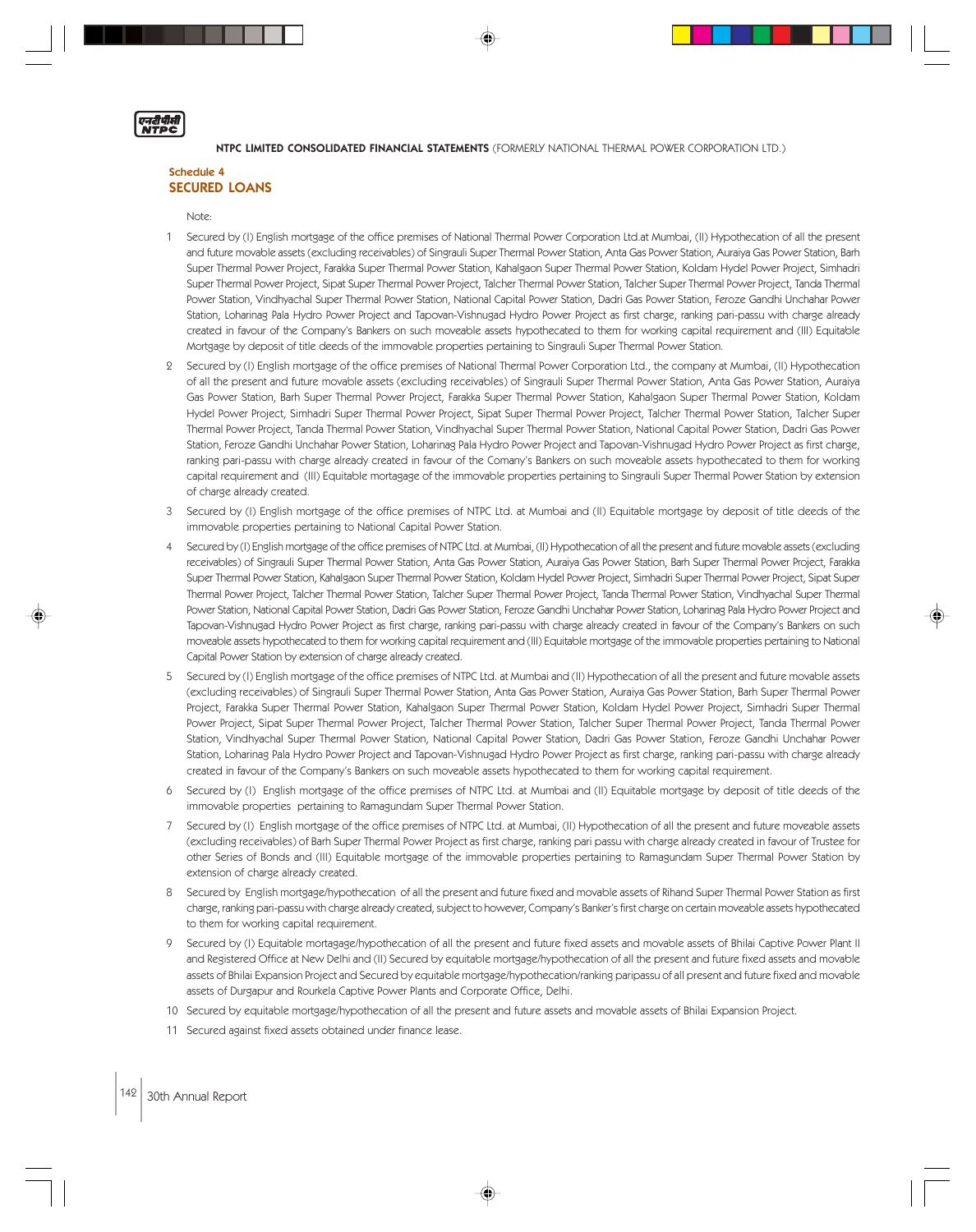# Schedule 5 **UNSECURED LOANS** Rs. million

|                                                                                                    | 31.03.2006 | 31.03.2005 |
|----------------------------------------------------------------------------------------------------|------------|------------|
| <b>Fixed Deposits</b>                                                                              |            |            |
| (Due for repayment within one year Rs.449 million, Previous year Rs.3,337 million)                 | 778        | 4,159      |
| <b>Bonds</b>                                                                                       |            |            |
| 7.552% Secured Non-Cummulative Non-Convertible Redeemable Taxable Bonds of                         |            | 5,000      |
| Rs. 20,00,000/- each with twenty equal Separately Transferable Redeemable Principal Parts          |            |            |
| (STRPP) redeemable at par semi-anually commencing from 23rd September, 2009 and ending             |            |            |
| on 23 <sup>rd</sup> March 2019 (Twentieth Issue - Private Placement - shown under Secured Loans in |            |            |
| current year on creation of security)                                                              |            |            |
| Foreign Currency Bonds/ Notes                                                                      |            |            |
| 5.5% Eurobonds due for repayment on 10th March 2011                                                | 8,990      | 8,814      |
| 5.875% Fixed Rate Notes due for repayment on 2 <sup>nd</sup> March 2016                            | 13,485     |            |
| <b>Other Loans and Advances</b>                                                                    |            |            |
| <b>From Banks and Financial Institutions</b>                                                       |            |            |
| Foreign Currency Term Loans (Guaranteed by Government of India) (Due for repayment                 | 23,064     | 24,723     |
| within one year Rs.181 million, Previous year Nil)                                                 |            |            |
| Other Foreign Currency Term Loans (Due for repayment within one year                               | 10,272     | 7,885      |
| Rs.1,584 million, Previous year Rs.1,667 million)                                                  |            |            |
| Rupee Term Loans (Due for repayment within one year Rs.8,963 million,                              | 99,342     | 75,339     |
| Previous year Rs. 7,618 million)                                                                   |            |            |
| <b>From Others</b>                                                                                 |            |            |
| Loan from Government of India (Due for repayment within one year                                   | 236        | 551        |
| Rs. 156 million, Previous year Rs. 315 million)                                                    |            |            |
| Others (Due for repayment within one year Rs.425 million, Previous year Rs. Nil)                   | 8,966      | 148        |
| <b>TOTAL</b>                                                                                       | 165,133    | 126,619    |

⊕

Includes Rs. 20,487 million share of jointly controlled entities

30th Annual Report 143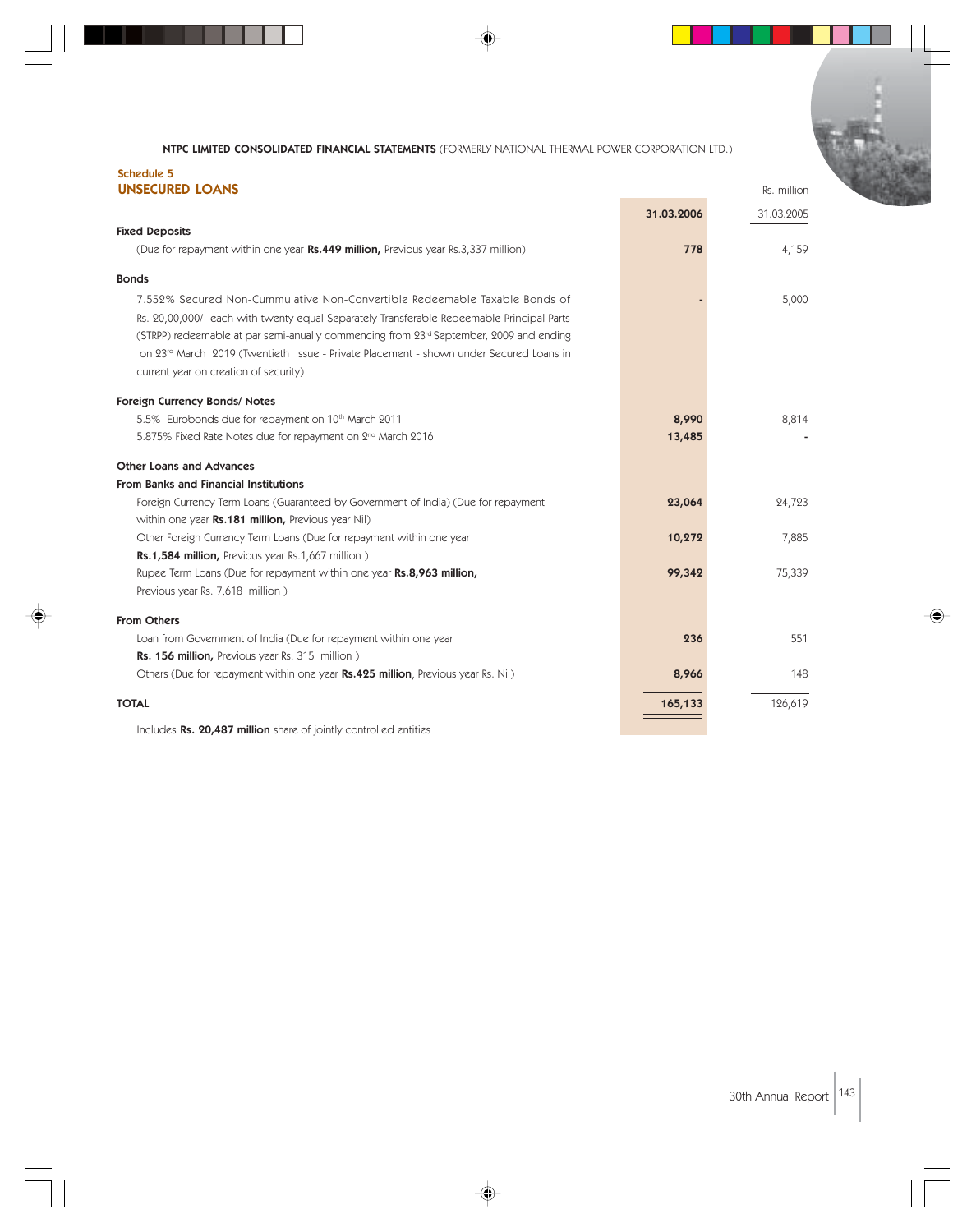# एनदीपीती

NTPC LIMITED CONSOLIDATED FINANCIAL STATEMENTS (FORMERLY NATIONAL THERMAL POWER CORPORATION LTD.)

◈

Schedule 6

FIXED ASSETS Rs. million

|                                                                        |                    |                | Gross Block                |                     | Depreciation       |                 |                | Net Block      |                                            |                     |
|------------------------------------------------------------------------|--------------------|----------------|----------------------------|---------------------|--------------------|-----------------|----------------|----------------|--------------------------------------------|---------------------|
|                                                                        | As at<br>1.04.2005 | Additions      | Deductions/<br>Adjustments | As at<br>31.03.2006 | As at<br>1.04.2005 | For<br>the Year | Deductions/    | Upto           | As at<br>Adjustments 31.03.2006 31.03.2006 | As at<br>31.03.2005 |
| <b>TANGIBLE ASSETS</b>                                                 |                    |                |                            |                     |                    |                 |                |                |                                            |                     |
| Land:                                                                  |                    |                |                            |                     |                    |                 |                |                |                                            |                     |
| (including development)                                                |                    |                |                            |                     |                    |                 |                |                |                                            |                     |
| Freehold                                                               | 9,977              | 201            | (364)                      | 10,542              | ä,                 | ×,              |                | ÷,             | 10,542                                     | 9,977               |
| Leasehold                                                              | 1,859              | 940            | (117)                      | 2,916               | 279                | 45              | (9)            | 333            | 2,583                                      | 1,580               |
| Roads, bridges, culverts & helipads                                    | 3,632              | 152            | $\overline{Q}$             | 3,782               | 610                | 63              | 1              | 672            | 3,110                                      | 3,022               |
| Building:                                                              |                    |                |                            |                     |                    |                 |                |                |                                            |                     |
| Freehold                                                               |                    |                |                            |                     |                    |                 |                |                |                                            |                     |
| Main plant                                                             | 16,503             | 416            | (41)                       | 16,960              | 8,020              | 545             | (7)            | 8,572          | 8,388                                      | 8,483               |
| Others                                                                 | 14,703             | 668            | (20)                       | 15,391              | 3,716              | 399             | 5              | 4,110          | 11,281                                     | 10,987              |
| Leasehold                                                              | 469                | ×,             | ä,                         | 469                 | 108                | 16              | ×,             | 124            | 345                                        | 361                 |
| Temporary erection                                                     | 189                | 15             | ÷.                         | 204                 | 185                | 13              | ٠              | 198            | 6                                          | $\overline{4}$      |
| Water Supply, drainage & sewerage                                      | 4,966              | 33             | 11                         | 4,988               | 1,231              | 251             | 4              | 1,478          | 3,510                                      | 3,735               |
| MGR track and signalling system                                        | 6,344              | 16             | (25)                       | 6,385               | 4,232              | 268             | (4)            | 4,504          | 1,881                                      | 2,112               |
| Railway Siding                                                         | 2,371              | 10             | (3)                        | 2,384               | 559                | 114             | 1              | 672            | 1,712                                      | 1,812               |
| Earth Dam Reservoir                                                    | 1,481              | $\overline{a}$ | 11                         | 1,470               | 269                | 70              | ä,             | 339            | 1,131                                      | 1,212               |
| Plant and machinery                                                    | 360,915            | 26,726         | 609                        | 387,032             | 182,988            | 19,474          | 42             | 202,420        | 184,612                                    | 177,927             |
| Furniture, fixtures & other office                                     |                    |                |                            |                     |                    |                 |                |                |                                            |                     |
| equipment                                                              | 3,145              | 213            | 9                          | 3,349               | 2,081              | 124             | 11             | 2,194          | 1,155                                      | 1,064               |
| EDP, WP machines and SATCOM                                            |                    |                |                            |                     |                    |                 |                |                |                                            |                     |
| equipment                                                              | 2,196              | 194            | 44                         | 2,346               | 1,592              | 144             | 33             | 1,703          | 643                                        | 604                 |
| Vehicles including speedboats                                          | 98                 | $\overline{4}$ | 7                          | 95                  | 81                 | 3               | $\overline{7}$ | 77             | 18                                         | 17                  |
| Construction equipment                                                 | 951                | 97             | 21                         | 1,027               | 584                | 52              | 21             | 615            | 412                                        | 367                 |
| <b>Electrical Installations</b>                                        | 1,804              | 99             | (40)                       | 1,943               | 900                | 80              | 3              | 977            | 966                                        | 904                 |
| Communication Equipments                                               | 591                | 36             | 1                          | 626                 | 321                | 20              | $\mathbf{1}$   | 340            | 286                                        | 270                 |
| Hospital Equipments                                                    | 195                | 8              | 1                          | 202                 | 118                | $\overline{7}$  | $\mathbf{1}$   | 124            | 78                                         | 77                  |
| Laboratory and workshop                                                |                    |                |                            |                     |                    |                 |                |                |                                            |                     |
| equipments                                                             | 124                | 7              | ä,                         | 131                 | 95                 | 3               | ä,             | 98             | 33                                         | 29                  |
| Leased assets - Vehicles                                               | 14                 | 1              | ä,                         | 15                  | 3                  | $\overline{4}$  | ä,             | $\overline{7}$ | 8                                          | 11                  |
| Capital expenditure on assets                                          |                    |                |                            |                     |                    |                 |                |                |                                            |                     |
| not owned by the Company                                               | 1,105              | 77             | (47)                       | 1,229               | 757                | 198             | ä,             | 955            | 274                                        | 348                 |
| Assets held for disposal valued<br>at net book value or net realisable |                    |                |                            |                     |                    |                 |                |                |                                            |                     |
| value whichever is less                                                | 31                 |                | 17                         | 14                  |                    |                 |                |                | 14                                         | 31                  |
| Assets of Government                                                   | 28                 |                | ä,                         | 28                  |                    |                 |                | ÷              | 28                                         | 28                  |
| Less:Grants from Government                                            | 28                 |                | ÷                          | 28                  |                    |                 | ä,             | ä,             | 28                                         | 28                  |
| <b>INTANGIBLE ASSETS</b>                                               |                    |                |                            |                     |                    |                 |                |                |                                            |                     |
| Land-Right of Use                                                      | $\overline{7}$     | ÷,             | (6)                        | 13                  |                    |                 |                |                | 13                                         | 7                   |
| Software                                                               | 97                 | 38             | ä,                         | 135                 | 50                 | 45              |                | 95             | 40                                         | 47                  |
| <b>Total</b>                                                           | 433,767            | 29,951         | 70                         | 463,648             | 208,779            | 21,938          | 110            | 230,607        | 233,041                                    | 224,988             |
| Previous year                                                          | 402,917            | 29,644         | (1, 206)                   | 433,767             | 188,362            | 20,497          | 80             | 208,779        | 224,988                                    | 214,555             |

♦

Net Fixed Assets includes Rs.2,137 million share of jointly controlled entities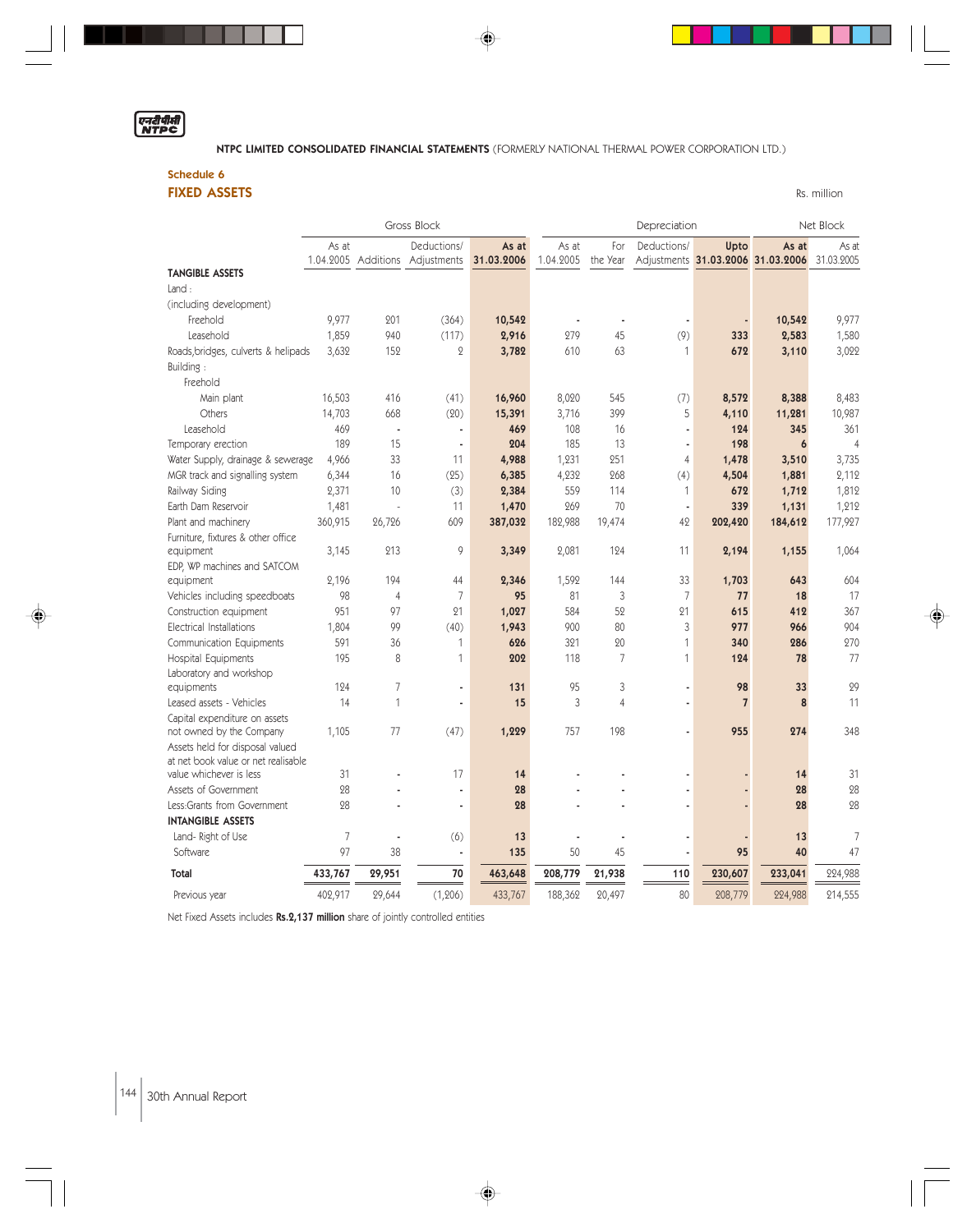♦

# Schedule 7

| <b>CAPITAL WORK-IN-PROGRESS</b> | Rs. million |
|---------------------------------|-------------|
|---------------------------------|-------------|

|                                                             | As at          |           | Deductions &             |             | As at      |
|-------------------------------------------------------------|----------------|-----------|--------------------------|-------------|------------|
|                                                             | 1.04.2005      | Additions | Adjustments              | Capitalised | 31.03.2006 |
|                                                             |                |           |                          |             |            |
| Development of land                                         | 1,254          | 702       | 13                       |             | 1,943      |
| Roads, bridges, culverts & helipads                         | 153            | 258       | (91)                     | 152         | 350        |
| Piling and foundation                                       | 1,028          | 890       |                          |             | 1,918      |
| <b>Buildings:</b>                                           |                |           |                          |             |            |
| Main plant                                                  | 2,968          | 1,618     | 1,123                    | 417         | 3,046      |
| Others                                                      | 1,022          | 1,313     | 43                       | 658         | 1,634      |
| Temporary erection                                          | 3              | 20        | $\overline{\phantom{a}}$ | 6           | 17         |
| Water supply, drainage and sewerage system                  | 51             | 146       | $\overline{4}$           | 31          | 162        |
| Hydraulic works, Barrages, Dams, Tunnels, and Power Channel | 4,005          | 2,471     |                          |             | 6,476      |
| MGR track and signalling system                             | 48             | 1,348     | 17                       | 16          | 1,363      |
| Railway siding                                              | 15             | 102       |                          | 10          | 107        |
| Earth dam reservoir                                         | 136            | 416       |                          |             | 552        |
| Plant and machinery :                                       |                |           |                          |             |            |
| On own account                                              | 306            | 901       | 394                      | 4           | 809        |
| On supply-cum-erection contract                             | 54,319         | 77,970    | (1, 238)                 | 26,343      | 107,184    |
| Furniture, fixtures and other office equipment              | 11             | 84        | (8)                      | 44          | 59         |
| EDP/WP Machines & SATCOM equipment                          | 14             | 27        | 3                        | 29          | 9          |
| <b>Construction Equipments</b>                              |                | 5         |                          |             | 5          |
| Electrical installations                                    | 125            | 245       | 47                       | 94          | 229        |
| Communication equipment                                     | 19             | 10        | 1                        | 22          | 6          |
| Intangible assets - software                                | $\overline{4}$ | 4         |                          | 5           | 3          |
| Capital expenditure on assets not owned by the company      | 178            | 171       | 13                       | 77          | 259        |
| Exploratory Wells-In-Progress (*Rs.55,900/-)                |                | $\ast$    |                          |             |            |
| Development of Coal Mines                                   |                | 31        |                          |             | 31         |
|                                                             | 65,659         | 88,732    | 321                      | 27,908      | 126,162    |
| <b>Expenditure pending allocation</b>                       |                |           |                          |             |            |
| Survey, investigation, consultancy and supervision charges  | 484            | 106       | 44                       |             | 546        |
| Difference in exchange on foreign loans                     | $\mathcal{Q}$  | 175       | 93                       |             | 84         |
| Expenditure towards diversion of forest land                | 882            | 145       |                          |             | 1,027      |
| Pre-commissioning expenses (net)                            | 198            | 585       | 548                      |             | 235        |
| Incidental expenditure during construction                  | 55             | 7,020     | $\overline{2}$           | ٠           | 7,073      |
| Less: Allocated to Capital Work-in-Progress                 |                | 5,701     |                          | ٠           | 5,701      |
|                                                             | 67,280         | 91,062    | 1,008                    | 27,908      | 129,426    |
| Less: Provision for unserviceable works                     | 123            | 6         |                          |             | 129        |
| Total                                                       | 67,157         | 91,056    | 1,008                    | 27,908      | 129,297    |
| Previous Year                                               | 56,454         | 39,782    | 800                      | 28,279      | 67,157     |

◈

Includes Rs.25,263 million share of jointly controlled entities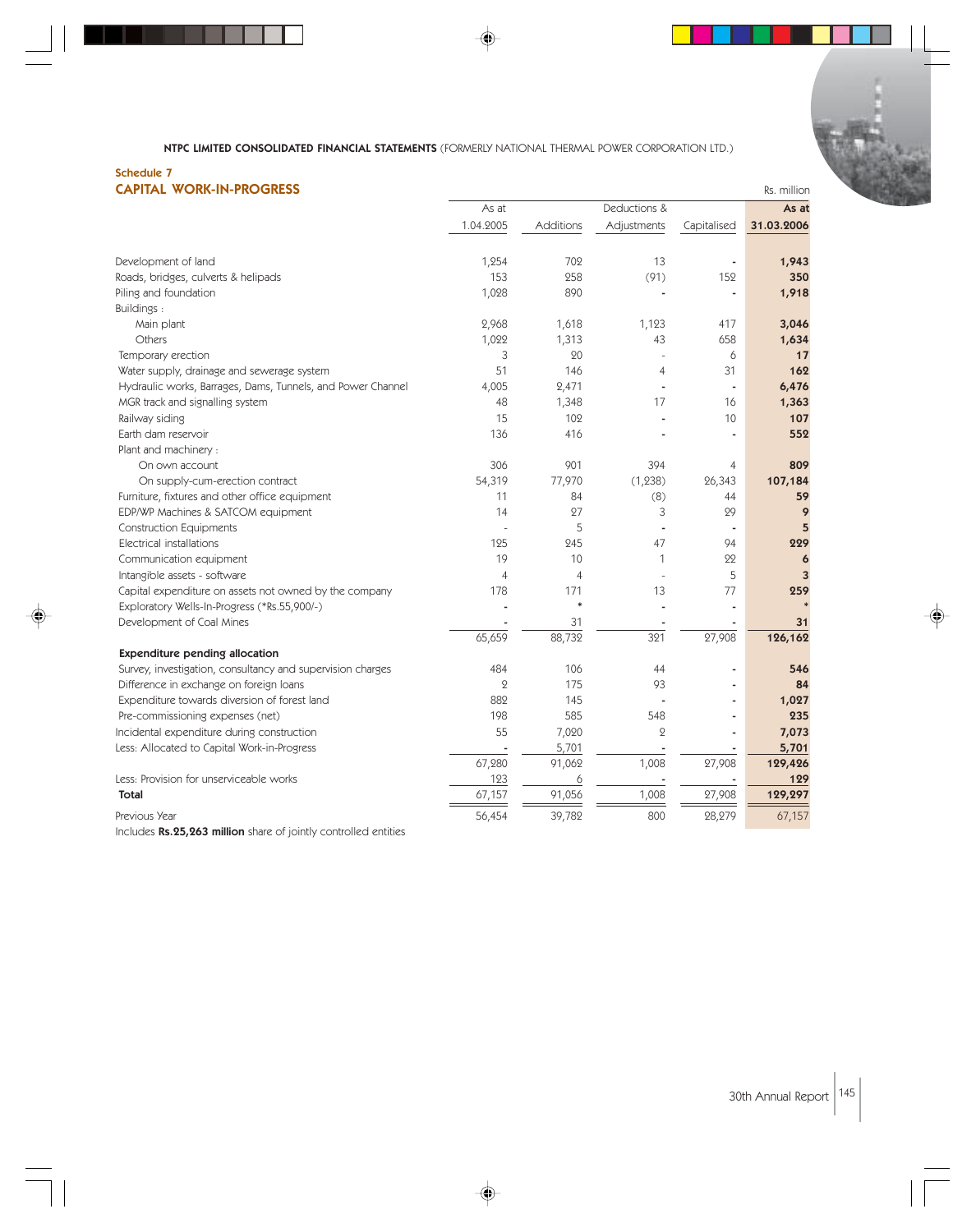

◈

. . .

NTPC LIMITED CONSOLIDATED FINANCIAL STATEMENTS (FORMERLY NATIONAL THERMAL POWER CORPORATION LTD.)

 $\color{red}\blacklozenge$ 

**THE RE** 

 $\begin{array}{c} \hline \end{array}$ 

 $\Box$ 

| <b>Schedule 8</b><br><b>CONSTRUCTION STORES AND ADVANCES</b>          |           | Rs. million |
|-----------------------------------------------------------------------|-----------|-------------|
|                                                                       | 31.3.2006 | 31.03.2005  |
| <b>CONSTRUCTION STORES *</b>                                          |           |             |
| (At cost)                                                             |           |             |
| Steel                                                                 | 3,066     | 3,452       |
| Cement                                                                | 85        | 96          |
| Others                                                                | 9,199     | 6,982       |
|                                                                       | 12,350    | 10,530      |
| Less: Provision for shortages                                         | 5         | 5           |
|                                                                       | 12,345    | 10,525      |
| ADVANCES FOR CAPITAL EXPENDITURE                                      |           |             |
| Secured                                                               | 229       | 49          |
| Unsecured, considered good                                            |           |             |
| Covered by bank guarantees                                            | 16,760    | 18,067      |
| Others                                                                | 4,170     | 4,286       |
| Considered doubtful                                                   | 74        | 66          |
|                                                                       | 21,233    | 22,468      |
| Less: Provision for bad & doubtful advances                           | 74        | 66          |
|                                                                       | 21,159    | 22,402      |
| <b>Total</b>                                                          | 33,504    | 32,927      |
| * includes material in transit, under inspection and with contractors | 9,474     | 7,455       |
| Includes Rs.1,161 million share of jointly controlled entities        |           |             |

 $\overline{\blacklozenge}$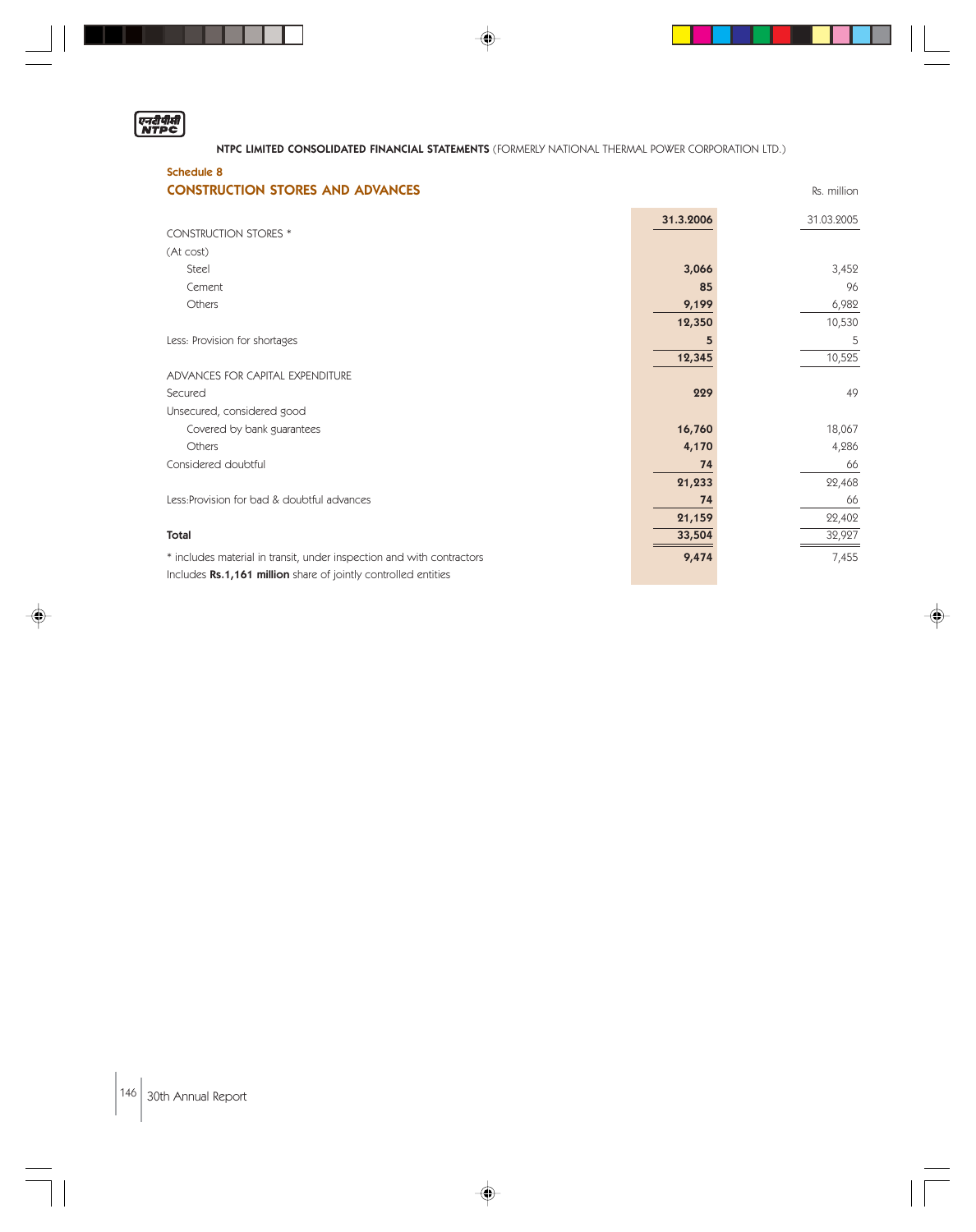◈

#### Schedule 9 INVESTMENTS Reserves that the contract of the contract of the contract of the contract of the contract of the contract of the contract of the contract of the contract of the contract of the contract of the contract of the

| ı. |               |                                                                                                                                                                                                          | Number of<br>shares/bonds/<br>securities<br>Current Year/<br>(Previous Year) | Face<br>value per<br>share/bond/<br>security<br>Current Year/<br>(Previous Year)<br>(Rs.) | 31.03.2006  | 31.03.2005 |
|----|---------------|----------------------------------------------------------------------------------------------------------------------------------------------------------------------------------------------------------|------------------------------------------------------------------------------|-------------------------------------------------------------------------------------------|-------------|------------|
|    |               | LONG TERM (Trade - unless otherwise specified)                                                                                                                                                           |                                                                              |                                                                                           |             |            |
|    | A) Quoted     | a) Government of India Dated Securities (Non-Trade)<br>(Includes Rs. Nil as balance of unutilised monies raised by issue of<br>shares, previous year Rs.5,102 million)<br>Less:- Amortisation of Premium | 45500000<br>(45500000)                                                       | 100<br>(100)                                                                              | 5084<br>413 | 5102       |
|    |               |                                                                                                                                                                                                          |                                                                              |                                                                                           | 4671        | 5102       |
|    |               | b) Trust Securities (#)                                                                                                                                                                                  |                                                                              |                                                                                           |             |            |
|    |               | 6.60% UTI - ARS NCB Tax Free Bonds, 2009                                                                                                                                                                 | 321746<br>(2171332)                                                          | 100<br>(100)                                                                              | 34          | 230        |
|    |               | 6.75% UTI - NCB Tax Free Bonds, 2008                                                                                                                                                                     | (110481)                                                                     | (100)                                                                                     |             | 11         |
|    | C)            | Bonds $($ #)                                                                                                                                                                                             |                                                                              |                                                                                           |             |            |
|    |               | 7.75% IRFC Non-Taxable Bonds (Series XXVII), 2011                                                                                                                                                        | 14<br>(135)                                                                  | 1000000<br>(1000000)                                                                      | 16          | 160        |
|    |               | 8.50% Housing and Urban Development Corporation Limited (HUDCO)<br>Gujarat Punar Nirman Tax-Free Bonds Series 1A, 2007                                                                                   | 18<br>(177)                                                                  | 500000<br>(500000)                                                                        | 10          | 98         |
|    |               | 10.40% Power Finance Corporation Ltd. Unsecured Tax-Free Bonds<br>1998 (Series I), 2008                                                                                                                  | 117<br>(872)                                                                 | 100000<br>(100000)                                                                        | 14          | 105        |
|    |               | 4.75% Nuclear Power Corporation of India Ltd. Secured Non-<br>Convertible Bonds (LOA), Series XXIV, 2019                                                                                                 | (7)                                                                          | (1000000)                                                                                 |             | 7          |
|    |               | 10.40% Nuclear Power Corporation of India Ltd. Tax Free Secured<br>Non-Convertible Bonds, Series XI A2, 2007                                                                                             | (1771)                                                                       | (100000)                                                                                  |             | 198        |
|    |               | 10.50% Nuclear Power Corporation of India Ltd. Tax-Free Secured<br>Redeemable Non-Convertible Bonds, Series XII (LOA), 2013                                                                              | (138)                                                                        | (100000)                                                                                  |             | 15         |
|    |               | 9.50% National Textile Corporation Limited Tax-Free Non-Convertible<br>Bonds, 2006                                                                                                                       | 445<br>(3436)                                                                | 100000<br>(100000)                                                                        | 49          | 377        |
|    |               | 5.00% NABARD Unsecured, Non-Convertible Tax-Free Bonds,<br>Series IV G, 2008                                                                                                                             | 2639<br>(15597)                                                              | 10000<br>(10000)                                                                          | 27          | 158        |
|    |               | 8.25% Nuclear Power Corporation of India Ltd. Tax-Free Secured<br>Redeemable NCB SR-15 (LOA), 2016                                                                                                       | 24<br>(1561)                                                                 | 100000<br>(100000)                                                                        | 3           | 172        |
|    |               | 8.20% Nuclear Power Corporation of India Ltd. Tax- Free Secured<br>Redeemable NCB SR-18 (LOA), 2012 (*Rs.1,07,296/-)                                                                                     | 1<br>(1113)                                                                  | 100000<br>(100000)                                                                        | $\ast$      | 119        |
|    |               | 5.15 % Non Priority Sector Tax-Free Housing and Urban Development<br>Corporation Limited (HUDCO) Bonds Series XXXIV, 2014                                                                                | 14<br>(286)                                                                  | 1000000<br>(1000000)                                                                      | 14          | 286        |
|    | Sub Total (A) |                                                                                                                                                                                                          |                                                                              |                                                                                           | 4838        | 7038       |
|    |               | B) Unquoted<br>a) Bonds                                                                                                                                                                                  |                                                                              |                                                                                           |             |            |
|    |               | 8.50 % Tax-Free State Government Special Bonds of the Government of $(***)$<br>i)                                                                                                                        |                                                                              |                                                                                           |             |            |
|    |               | Andhra Pradesh                                                                                                                                                                                           | 12606500<br>(12606500)                                                       | 1000<br>(1000)                                                                            | 12,607      | 12,607     |
|    |               | Assam                                                                                                                                                                                                    | 514640<br>(514640)                                                           | 1000<br>(1000)                                                                            | 515         | 515        |
|    |               | Bihar                                                                                                                                                                                                    | 18944000<br>(14666600)                                                       | 1000<br>(1000)                                                                            | 18,944      | 14,667     |
|    |               | Chattisgarh                                                                                                                                                                                              | 4832200<br>(4832200)                                                         | 1000<br>(1000)                                                                            | 4,832       | 4,832      |
|    |               | Gujarat                                                                                                                                                                                                  | 8372400<br>(8372400)                                                         | 1000<br>(1000)                                                                            | 8,372       | 8,372      |

♦

30th Annual Report 147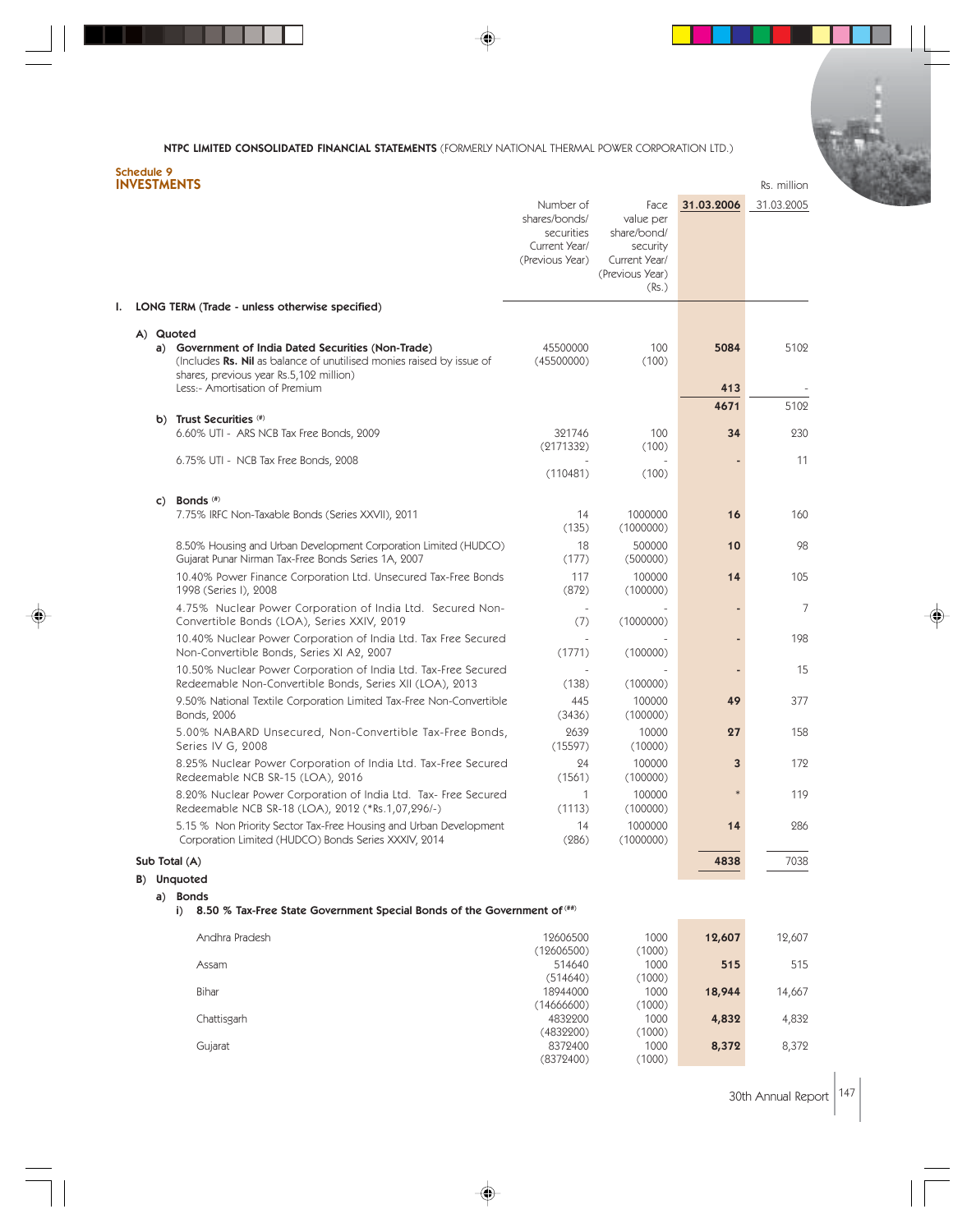|--|

◈

 $\vert \vert$ 

<u>a sa san</u>

|                                                                          |                 |                 |            | Rs. million |
|--------------------------------------------------------------------------|-----------------|-----------------|------------|-------------|
|                                                                          | Number of       | Face            | 31.03.2006 | 31.03.2005  |
|                                                                          | shares/bonds/   | value per       |            |             |
|                                                                          | securities      | share/bond/     |            |             |
|                                                                          | Current Year/   | security        |            |             |
|                                                                          | (Previous Year) | Current Year/   |            |             |
|                                                                          |                 | (Previous Year) |            |             |
|                                                                          |                 | (Rs.)           |            |             |
|                                                                          |                 |                 |            |             |
| Haryana                                                                  | 10750000        | 1000            | 10,750     | 10,750      |
|                                                                          | (10750000)      | (1000)          |            |             |
| Himachal Pradesh                                                         | 333880          | 1000            | 334        | 334         |
|                                                                          | (333880)        | (1000)          |            |             |
| Jammu and Kashmir                                                        | 3673600         | 1000            | 3,674      | 3,674       |
|                                                                          | (3673600)       | (1000)          |            |             |
| Jharkhand                                                                | 9601216         | 1000            | 9,601      | 6,223       |
|                                                                          | (6222716)       | (1000)          |            |             |
| Karnataka                                                                | 1966100         | 1000            | 1,966      | 1,966       |
|                                                                          | (1966100)       | (1000)          |            |             |
| Kerala                                                                   | 10024000        | 1000            | 10,024     | 10,024      |
|                                                                          | (10024000)      | (1000)          |            |             |
| Madhya Pradesh                                                           | 8308400         | 1000            | 8,308      | 8,308       |
|                                                                          | (8308400)       | (1000)          |            |             |
| Maharashtra                                                              | 3814000         | 1000            | 3,814      | 3,814       |
|                                                                          | (3814000)       | (1000)          |            |             |
| Orissa                                                                   | 11028740        | 1000            | 11,029     | 11,029      |
|                                                                          | (11028740)      | (1000)          |            |             |
| Punjab                                                                   | 3462300         | 1000            | 3,462      | 3,462       |
|                                                                          | (3462300)       | (1000)          |            |             |
| Rajasthan                                                                | 2900000         | 1000            | 2,900      | 2,900       |
|                                                                          | (2900000)       | (1000)          |            |             |
| Sikkim                                                                   | 341960          | 1000            | 342        | 342         |
|                                                                          | (341960)        | (1000)          |            |             |
| Tamil Nadu                                                               | 4650660         | 1000            | 4,651      | 4,651       |
|                                                                          | (4650660)       | (1000)          |            |             |
| <b>Uttar Pradesh</b>                                                     | 39899000        | 1000            | 39,899     | 39,899      |
|                                                                          | (39899000)      | (1000)          |            |             |
| Uttaranchal                                                              | 3996500         | 1000            | 3,996      | 3,996       |
|                                                                          | (3996500)       | (1000)          |            |             |
| West Bengal                                                              | 11742480        | 1000            | 11,742     | 11,742      |
|                                                                          | (11742480)      | (1000)          |            |             |
| <b>Other Bonds</b>                                                       |                 |                 |            |             |
| 12.50 % Secured Non-convertible Redeemable Western Electricity Supply    | 10300           | 70000           | 721        | 1,030       |
| Company (WESCO) Bonds, Series - I/2000, 2007                             | (10300)         | (100000)        |            |             |
|                                                                          |                 |                 |            |             |
| 12.50 % Secured Non-convertible Redeemable North Eastern Electricity     | 16700           | 70000           | 1169       | 1,670       |
| Supply Company (NESCO) Bonds, Series - I/2000, 2007                      | (16700)         | (100000)        |            |             |
| 12.50 % Secured Non-convertible Redeemable Southern Electricity Supply   | 13000           | 70000           | 910        | 1,300       |
| Company (SOUTHCO) Bonds, Series - I/2000, 2007                           | (13000)         | (100000)        |            |             |
|                                                                          |                 |                 |            |             |
| 10.00 % Secured Non-Cumulative Non-Convertible Redeemable Grid           | 2660            | 75000           | 200        | 266         |
| Corporation of Orissa (GRIDCO) Power Bonds, Series-1/2003, 03/02,2009    | (2660)          | (100000)        |            |             |
| 10.00 % Secured Non-Cumulative Non-Convertible Redeemable Grid           | 19536           | 87500           | 1709       | 1,953       |
| Corporation of Orissa (GRIDCO) Power Bonds, Series-1/2003, 04-09/02,2009 | (19536)         | (100000)        |            |             |
| 10.00 % Secured Non-Cumulative Non-Convertible Redeemable Grid           | 5970            | 100000          | 597        | 597         |
| Corporation of Orissa (GRIDCO) Power Bonds, Series-1/2003 - 10/02,2009   | (5970)          | (100000)        |            |             |
|                                                                          |                 |                 |            |             |
| 10.00 % Secured Non-Cumulative Non-Convertible Redeemable Grid           |                 |                 |            | 612         |
| Corporation of Orissa (GRIDCO) Power Bonds Series-1/2003, 02/02 &        | (6119)          | (100000)        |            |             |
| 11/02,2009                                                               |                 |                 |            |             |
| 7.90 % Secured Non-Convertible Redeemable Tax free PSU Bonds             | 5               | 1000000         | 5          | 295         |
| (VIII issue) - North Eastern Electric Power Corporation Ltd. (NEEPCO)    | (281)           | (1000000)       |            |             |
| Bonds, 2010 <sup>(#)</sup>                                               |                 |                 |            |             |
|                                                                          |                 |                 |            |             |
| 8.75 % IREDA (Tax-Free) Bonds (Series IX), 2008 (#)                      | 5510            | 1000            | 6          | 46          |
|                                                                          | (42175)         | (1000)          |            |             |

 $\overline{\blacklozenge}$ 

ii)

◈

 $|148|$  30th Annual Report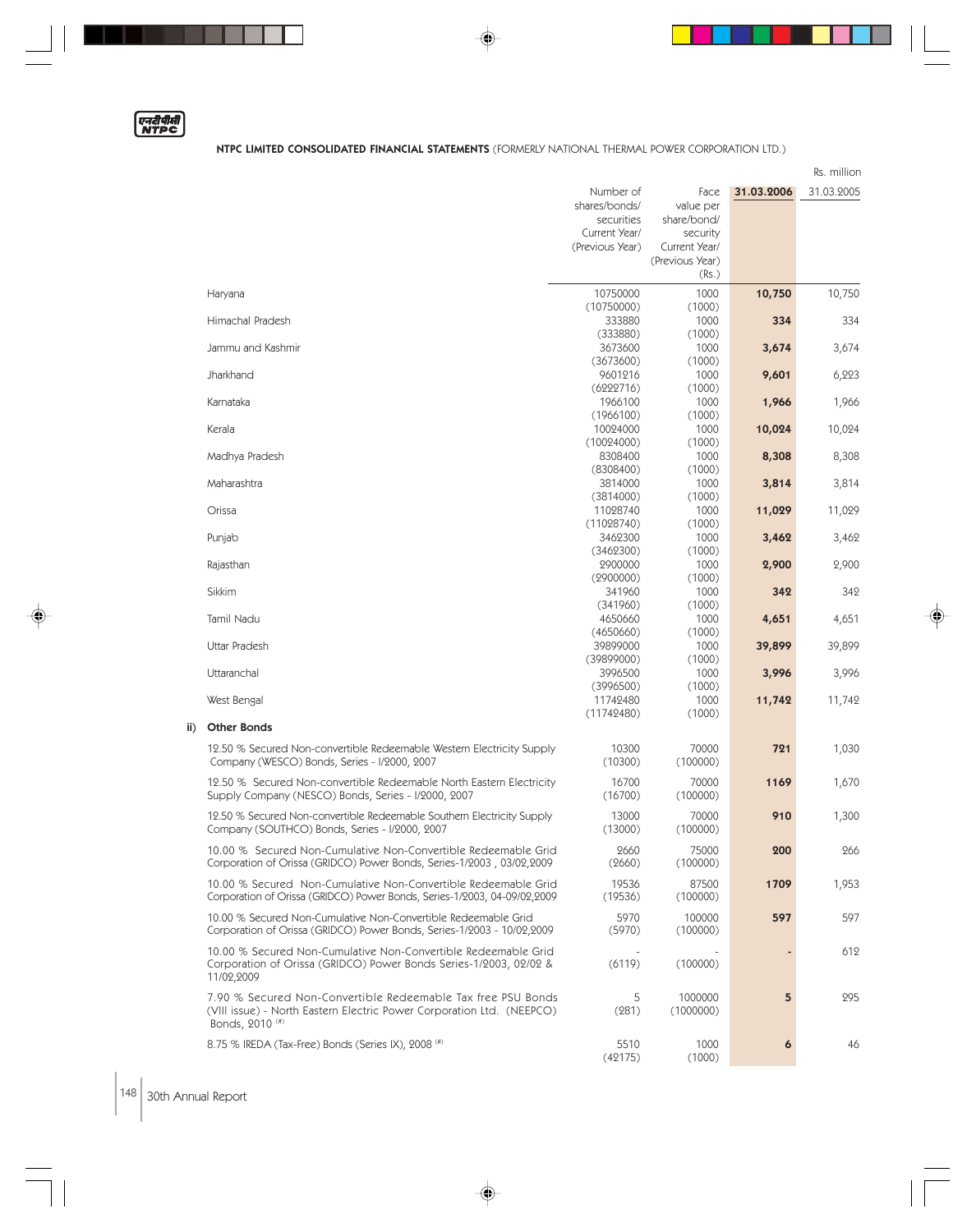|    |                                                                                  |                                                                              |                                                                                           |                | Rs. million |
|----|----------------------------------------------------------------------------------|------------------------------------------------------------------------------|-------------------------------------------------------------------------------------------|----------------|-------------|
|    |                                                                                  | Number of<br>shares/bonds/<br>securities<br>Current Year/<br>(Previous Year) | Face<br>value per<br>share/bond/<br>security<br>Current Year/<br>(Previous Year)<br>(Rs.) | 31.03.2006     | 31.03.2005  |
|    | 6.00 % IREDA (Tax-Free) Bonds (Series X), 2013 (#)                               | 6612<br>(48235)                                                              | 1000<br>(1000)                                                                            | $\overline{7}$ | 51          |
|    | 5.50 % IREDA (Tax- Free) Bonds (Series XI), 2013 (#)                             | 7348<br>(38445)                                                              | 1000<br>(1000)                                                                            | 8              | 40          |
| b) | <b>Others</b>                                                                    |                                                                              |                                                                                           | 102            | 136         |
|    | Sub Total (B)                                                                    |                                                                              |                                                                                           | 177,196        | 172,103     |
|    | Sub Total (1)                                                                    |                                                                              |                                                                                           | 182,034        | 179,141     |
|    | II. CURRENT (Non - Trade - Quoted)                                               |                                                                              |                                                                                           |                |             |
|    | Government of India Treasury Bills                                               | 40000000<br>(277902500)                                                      | 100<br>(100)                                                                              | 3,837          | 27,079      |
|    | Government of India Dated Securities                                             | (3177320)                                                                    | (100)                                                                                     |                | 323         |
|    | Others (Non-Trade- Unquoted)                                                     |                                                                              |                                                                                           | 51             | 22          |
|    | Sub Total (II)                                                                   |                                                                              |                                                                                           | 3,888          | 27,424      |
|    | Total $(1 +   )$<br>Includes Rs.153 million share of jointly controlled entities |                                                                              |                                                                                           | 185,922        | 206,565     |

⊕

(#) Development Surcharge Fund Investments

(##) Includes bonds of **Rs.34,352 million** (previous year Rs. 32,821 million) permitted for transfer/trading by Reserve Bank of India. Balance can be transferred/ traded subject to prior approval of Reserve Bank of India.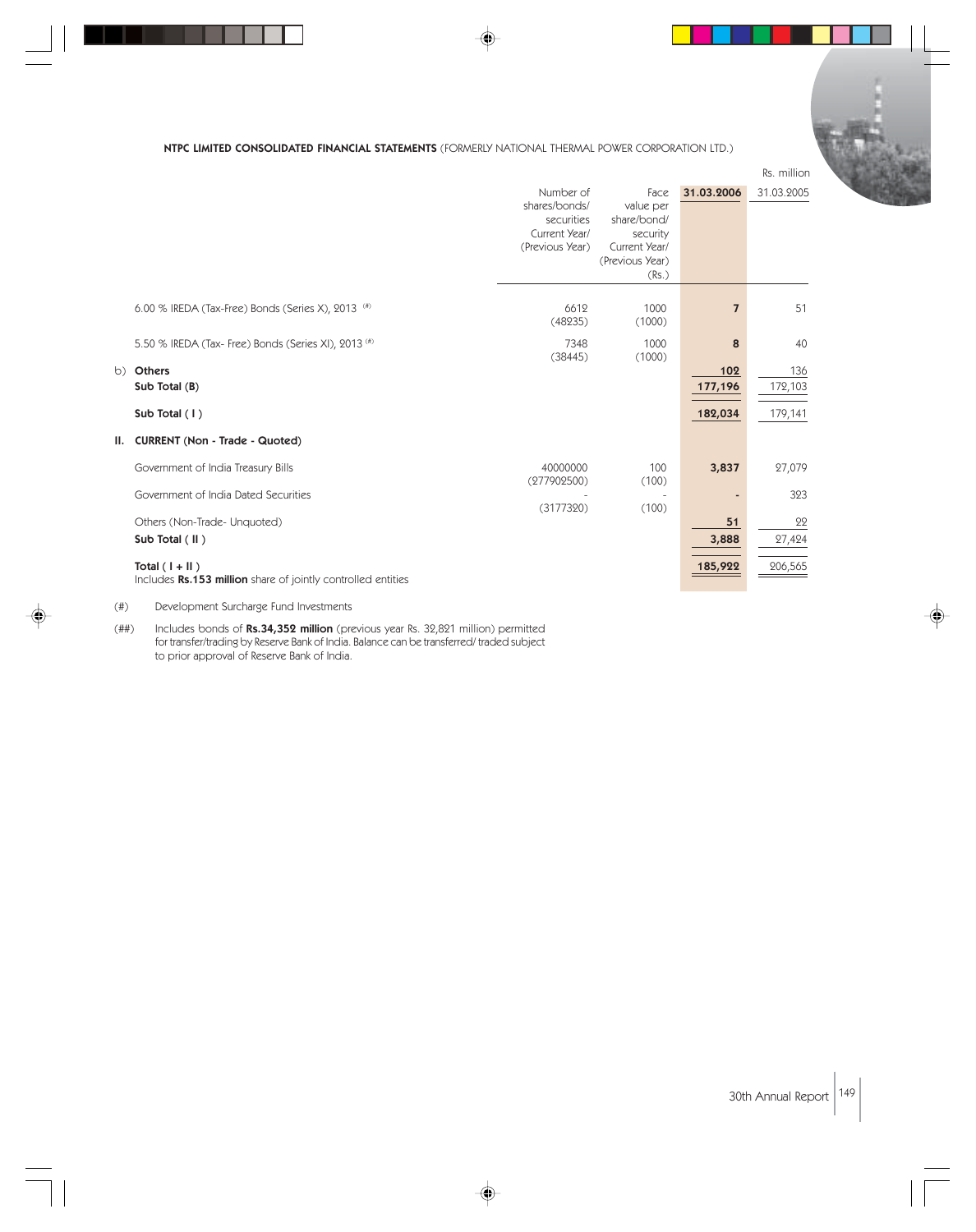

. . .

## NTPC LIMITED CONSOLIDATED FINANCIAL STATEMENTS (FORMERLY NATIONAL THERMAL POWER CORPORATION LTD.)

◈

<u>a sa san</u>

|                                                                                                                                                                                                                                                                                                                                                                                |            | Rs. million |
|--------------------------------------------------------------------------------------------------------------------------------------------------------------------------------------------------------------------------------------------------------------------------------------------------------------------------------------------------------------------------------|------------|-------------|
|                                                                                                                                                                                                                                                                                                                                                                                | 31.03.2006 | 31.03.2005  |
| <b>Schedule 10</b>                                                                                                                                                                                                                                                                                                                                                             |            |             |
| <b>INVENTORIES</b>                                                                                                                                                                                                                                                                                                                                                             |            |             |
| (Valuation as per Accounting Policy No. 9)                                                                                                                                                                                                                                                                                                                                     |            |             |
| Components and spares                                                                                                                                                                                                                                                                                                                                                          | 12,966     | 11,956      |
| Loose tools                                                                                                                                                                                                                                                                                                                                                                    | 42         | 41          |
| Coal                                                                                                                                                                                                                                                                                                                                                                           | 7,476      | 3,115       |
| Fuel Oil                                                                                                                                                                                                                                                                                                                                                                       | 905        | 831         |
| Naphtha                                                                                                                                                                                                                                                                                                                                                                        | 690        | 645         |
| Chemicals & consumables                                                                                                                                                                                                                                                                                                                                                        | 769        | 677         |
| Others                                                                                                                                                                                                                                                                                                                                                                         | 980        | 874         |
| Steel Scrap                                                                                                                                                                                                                                                                                                                                                                    | 76         | 59          |
|                                                                                                                                                                                                                                                                                                                                                                                | 23,904     | 18,198      |
| Less: Provision for shortages                                                                                                                                                                                                                                                                                                                                                  | 25         | 24          |
| Provision for obsolete/ unserviceable items                                                                                                                                                                                                                                                                                                                                    | 200        | 172         |
| <b>Total</b>                                                                                                                                                                                                                                                                                                                                                                   | 23,679     | 18,002      |
| Inventories include stores in transit                                                                                                                                                                                                                                                                                                                                          | 676        | 694         |
| Includes Rs.267 million share of jointly controlled entities                                                                                                                                                                                                                                                                                                                   |            |             |
|                                                                                                                                                                                                                                                                                                                                                                                |            |             |
| Schedule 11                                                                                                                                                                                                                                                                                                                                                                    |            |             |
| <b>SUNDRY DEBTORS</b>                                                                                                                                                                                                                                                                                                                                                          |            |             |
| Debts outstanding over six months                                                                                                                                                                                                                                                                                                                                              |            |             |
| Unsecured, considered good                                                                                                                                                                                                                                                                                                                                                     | 927        | 8,120       |
| Considered doubtful                                                                                                                                                                                                                                                                                                                                                            | 8,363      | 8,360       |
|                                                                                                                                                                                                                                                                                                                                                                                | 9,290      | 16,480      |
| Other debts                                                                                                                                                                                                                                                                                                                                                                    |            |             |
| Unsecured, considered good                                                                                                                                                                                                                                                                                                                                                     | 8,798      | 6,553       |
| Considered doubtful                                                                                                                                                                                                                                                                                                                                                            |            |             |
|                                                                                                                                                                                                                                                                                                                                                                                | 8,798      | 6,553       |
|                                                                                                                                                                                                                                                                                                                                                                                | 18,088     | 23,033      |
| Less: Provision for bad & doubtful debts                                                                                                                                                                                                                                                                                                                                       | 8,363      | 8,360       |
| Total                                                                                                                                                                                                                                                                                                                                                                          | 9,725      | 14,673      |
| $\mathbf{A} = \mathbf{A} + \mathbf{B}$ , $\mathbf{A} = \mathbf{A} + \mathbf{B}$ , $\mathbf{A} = \mathbf{A} + \mathbf{B}$ , $\mathbf{A} = \mathbf{A} + \mathbf{B}$ , $\mathbf{A} = \mathbf{A} + \mathbf{B}$ , $\mathbf{A} = \mathbf{A} + \mathbf{B}$ , $\mathbf{A} = \mathbf{A} + \mathbf{B}$ , $\mathbf{A} = \mathbf{A} + \mathbf{B}$ , $\mathbf{A} = \mathbf{A} + \mathbf{B}$ |            |             |

♦

Includes Rs.654 million share of jointly controlled entities

 $\Big|150\Big|$  30th Annual Report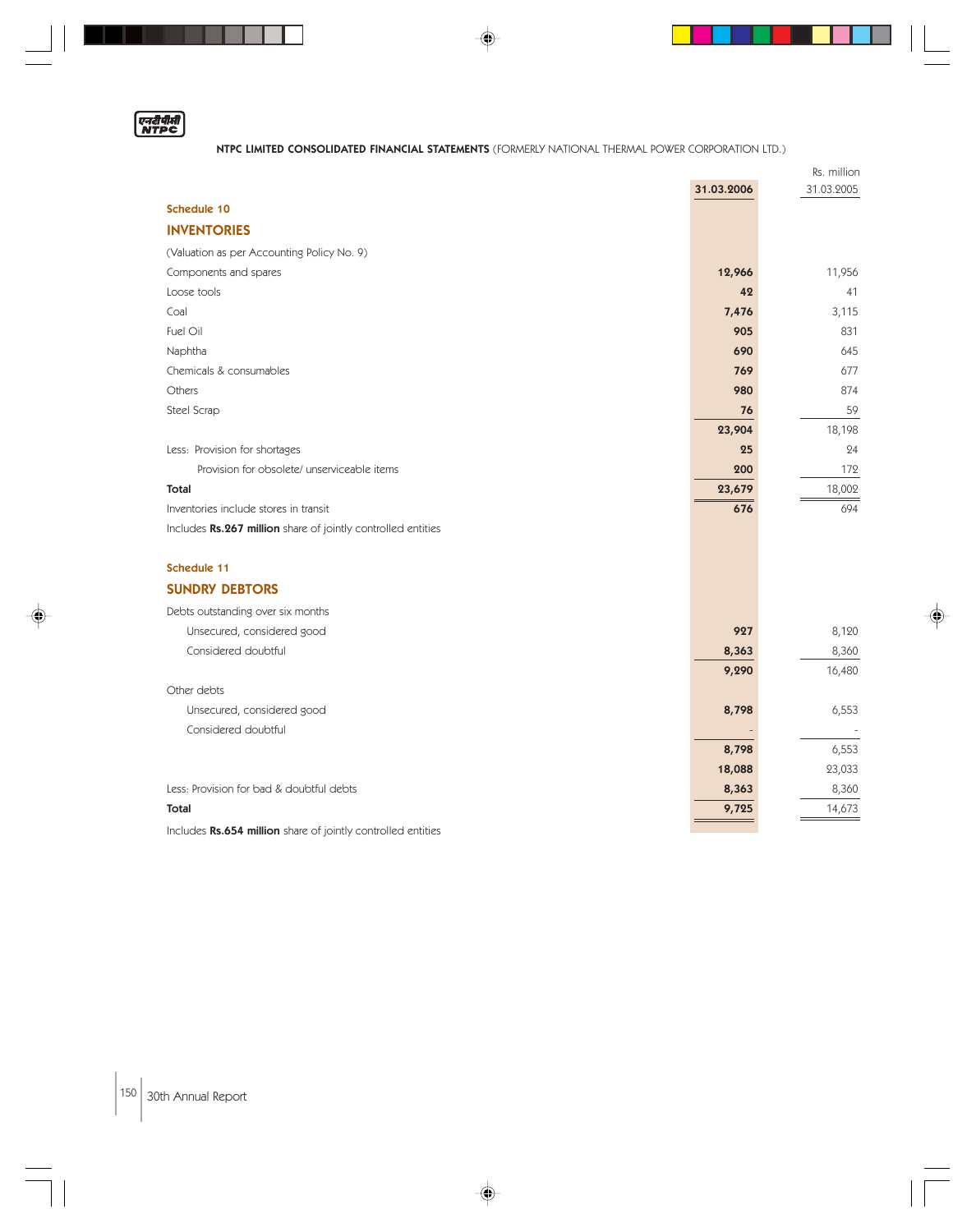| Schedule 12                                                                                                         |            | Rs. million |
|---------------------------------------------------------------------------------------------------------------------|------------|-------------|
| <b>CASH &amp; BANK BALANCES</b>                                                                                     | 31.03.2006 | 31.03.2005  |
|                                                                                                                     |            |             |
| Cash on hand (includes cheques, drafts, stamps on hand of <b>Rs.158 million,</b><br>previous year Rs.1,594 million) | 162        | 1,597       |
| Remittances in transit                                                                                              | 13         | 50          |
| Balance with Reserve Bank of India earmarked for fixed deposits from public                                         | 308        | 308         |
| Balances with scheduled banks (a)                                                                                   |            |             |
| Current Account (b)                                                                                                 | 1,387      | 2,363       |
| Term Deposit Account (c) (d)                                                                                        | 84,146     | 57,605      |
| Balance with other banks                                                                                            |            |             |
| Call Deposit Account                                                                                                | 59         | 60          |
| West Merchant Bank Limited, London<br>(maximum amount outstanding at any time during                                |            |             |
| the year <b>Rs.60 million,</b> previous year Rs.60 million)                                                         |            |             |
| <b>Total</b>                                                                                                        | 86,075     | 61,983      |
| the business <b>De OLE</b> million shore of is intuited and continued                                               |            |             |

Includes Rs.865 million share of jointly controlled entities

(a) Includes Rs. 1,00,007/- (previous year Rs. 4,32,570) in respect of Development Surcharge.

(b) Includes Rs.44 million of Unclaimed Dividend (previous year Rs. 37 million).

(c) Rs.14 million (previous year Rs. 11 million) deposited as security with Government authorities/as per court orders.

(d) Includes Rs.Nil as balance of unutilised monies raised by issue of shares (previous year Rs.11,316 million).

# Schedule 13 OTHER CURRENT ASSETS

#### Interest accured :

| <b>Bonds</b>                         | 8,615  | 8,640 |
|--------------------------------------|--------|-------|
| Development surcharge investment     | 6      | 58    |
| Government of India Dated Securities | 153    | 137   |
| Term Deposits                        | 1,306  | 834   |
| <b>Others</b>                        | 106    | 65    |
| Other Recoverables                   | 43     | 68    |
| <b>Total</b>                         | 10,229 | 9,802 |
|                                      |        |       |

Includes Rs.66 million share of jointly controlled entities

30th Annual Report 151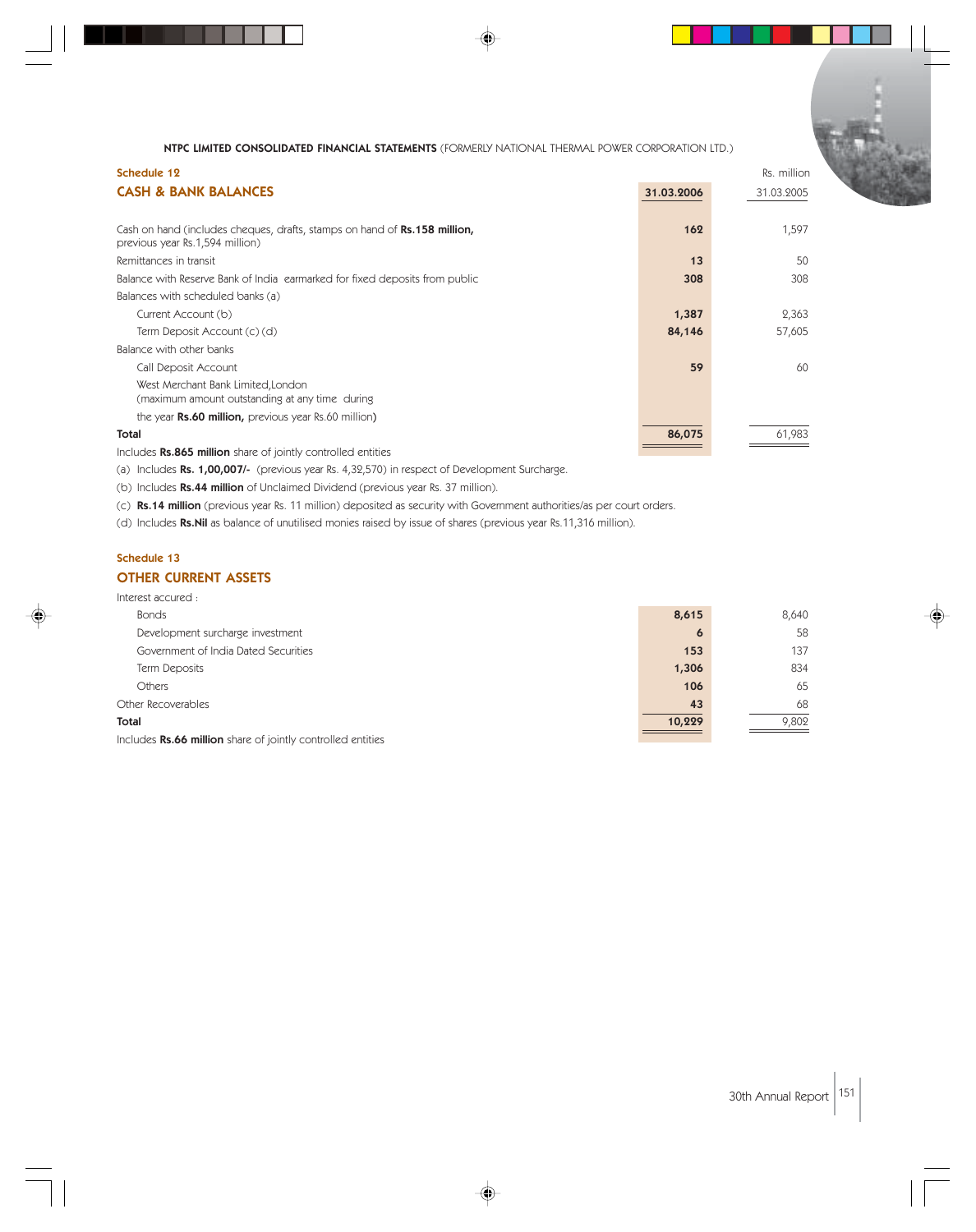एनदीपीसी

. . .

NTPC LIMITED CONSOLIDATED FINANCIAL STATEMENTS (FORMERLY NATIONAL THERMAL POWER CORPORATION LTD.)

◈

a a se

 $\Box$ 

| <b>LOANS AND ADVANCES</b><br>31.03.2006<br>31.03.2005<br><b>LOANS</b><br>Employees (including accrued interest)<br>Secured<br>4,591<br>4,711 |
|----------------------------------------------------------------------------------------------------------------------------------------------|
|                                                                                                                                              |
|                                                                                                                                              |
|                                                                                                                                              |
|                                                                                                                                              |
| Unsecured, considered good<br>1,065<br>1,088                                                                                                 |
| Considered doubtful<br>1                                                                                                                     |
| Government of India (for transfer of transmission systems)                                                                                   |
| 722<br>Unsecured, considered good<br>403                                                                                                     |
| Loan to State Government in settlement of dues from customers                                                                                |
| Unsecured, considered good<br>9,573<br>9,573                                                                                                 |
| Others                                                                                                                                       |
| 500<br>500<br>Secured                                                                                                                        |
| 206<br>Unsecured, considered good                                                                                                            |
| <b>ADVANCES</b>                                                                                                                              |
| (recoverable in cash or kind for value to be received)                                                                                       |
| Contractors & suppliers, including material issued on loan                                                                                   |
| Secured<br>6                                                                                                                                 |
| Unsecured, considered good<br>922<br>556                                                                                                     |
| Considered doubtful<br>1                                                                                                                     |
| Employees (including imprest)                                                                                                                |
| Unsecured, considered good<br>79<br>69                                                                                                       |
| Considered doubtful<br>1                                                                                                                     |
| Others                                                                                                                                       |
| Unsecured, considered good<br>705<br>881                                                                                                     |
| Considered doubtful<br>289<br>21                                                                                                             |
| 18,334<br>18,140                                                                                                                             |
| Claims recoverable                                                                                                                           |
| 965<br>1,012<br>Unsecured, considered good                                                                                                   |
| Considered doubtful<br>40<br>40                                                                                                              |
| Less: Provision for bad and doubtful loans, advances and claims<br>332<br>66                                                                 |
| 18,813<br>19,320<br><b>DEPOSITS</b>                                                                                                          |
| 897<br>709                                                                                                                                   |
| Deposits with customs, port trust and others (#)<br>Advance tax deposit & tax deducted at source<br>36,158<br>18,772                         |
|                                                                                                                                              |
| Less: Provision<br>25,271<br>11,773<br>6,999<br>10,887                                                                                       |
| 30,597<br>Total                                                                                                                              |
| 27,028<br>122<br>(#) Sales Tax deposited under protest with sales tax authorities<br>196                                                     |
| Includes Rs.479 million share of jointly controlled entities                                                                                 |

♦

 $\left| \frac{152}{30} \right|$  30th Annual Report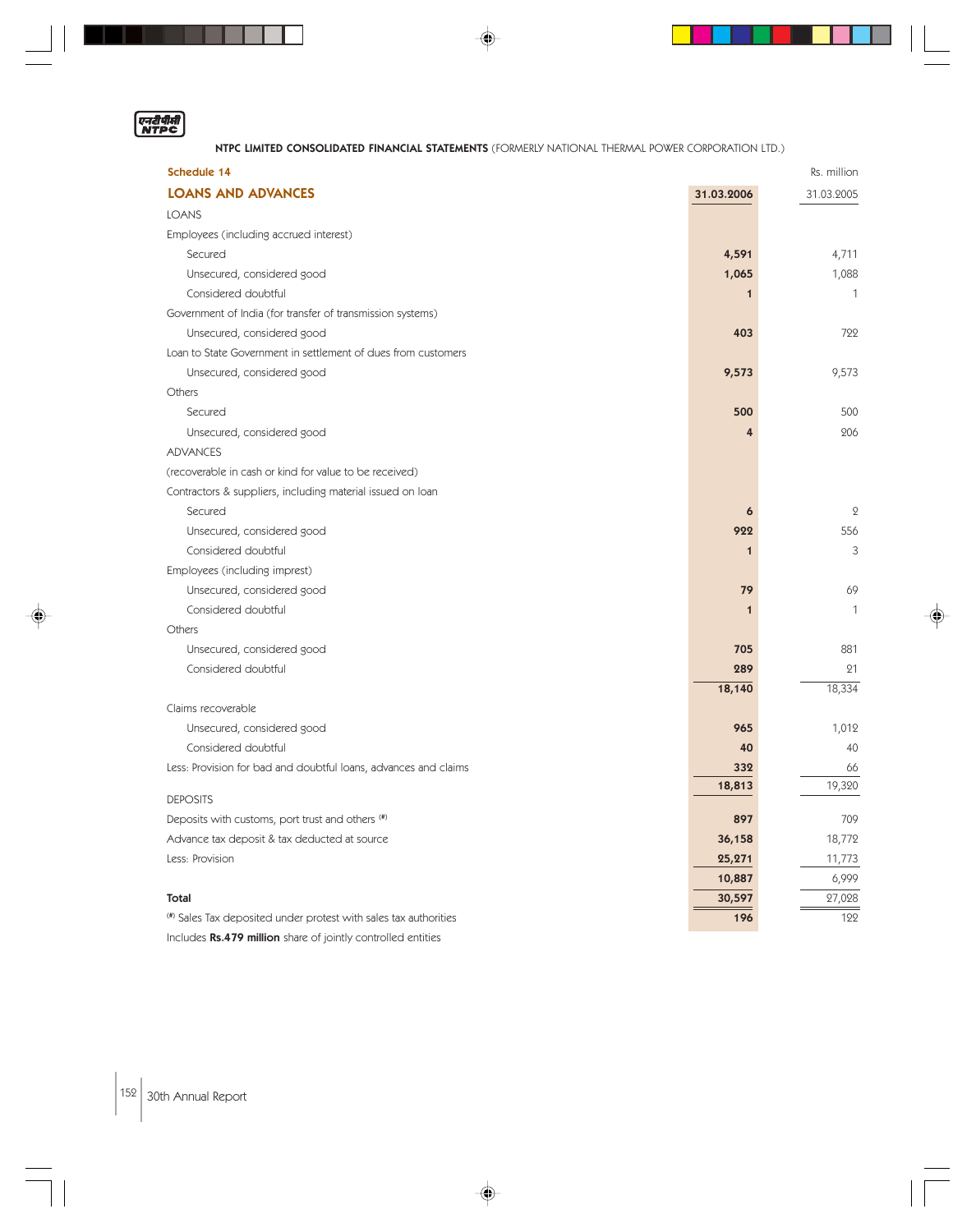◈

| <b>Schedule 15</b>                                                         |            | Rs. million |
|----------------------------------------------------------------------------|------------|-------------|
| <b>CURRENT LIABILITIES</b>                                                 | 31.03.2006 | 31.03.2005  |
| Sundry Creditors                                                           |            |             |
| For capital expenditure                                                    |            |             |
| Other than Small Scale Industrial Undertakings                             | 12,010     | 12,222      |
| For goods and services                                                     |            |             |
| Small Scale Industrial Undertakings                                        | 19         | 15          |
| Others                                                                     | 13,939     | 12,272      |
| <b>Book Overdraft</b>                                                      | 140        |             |
| Deposits, retention money from contractors and others                      | 11,534     | 9,490       |
| Less: Investments held as security                                         | 109        | 113         |
|                                                                            | 37,533     | 33,886      |
| Advances from customers and others                                         | 9,968      | 14,609      |
| Investor Education and Protection Fund shall be credited by                |            |             |
| Unpaid matured Bonds (* Rs.2,000/-)                                        |            |             |
| Interest accrued on unpaid matured deposits/bonds (*Rs.3,10,366/-)         |            |             |
| Other liabilities                                                          | 1,421      | 3,099       |
| Unclaimed dividend (#)                                                     | 44         | 37          |
| Interest accrued but not due:                                              |            |             |
| Loans from Government of India                                             | 9          | 21          |
| Foreign currency loans/bonds                                               | 362        | 300         |
| Term loans in Indian currency                                              | 565        | 301         |
| <b>Bonds</b>                                                               | 1,173      | 967         |
| Fixed deposits from public                                                 | 77         | 82          |
| <b>Total</b>                                                               | 51,152     | 53,304      |
| (#) No amount is due for payment to Investor Education and Protection Fund |            |             |

♦

Includes Rs.1,571 million share of jointly controlled entities

30th Annual Report  $\left| \frac{153}{153} \right|$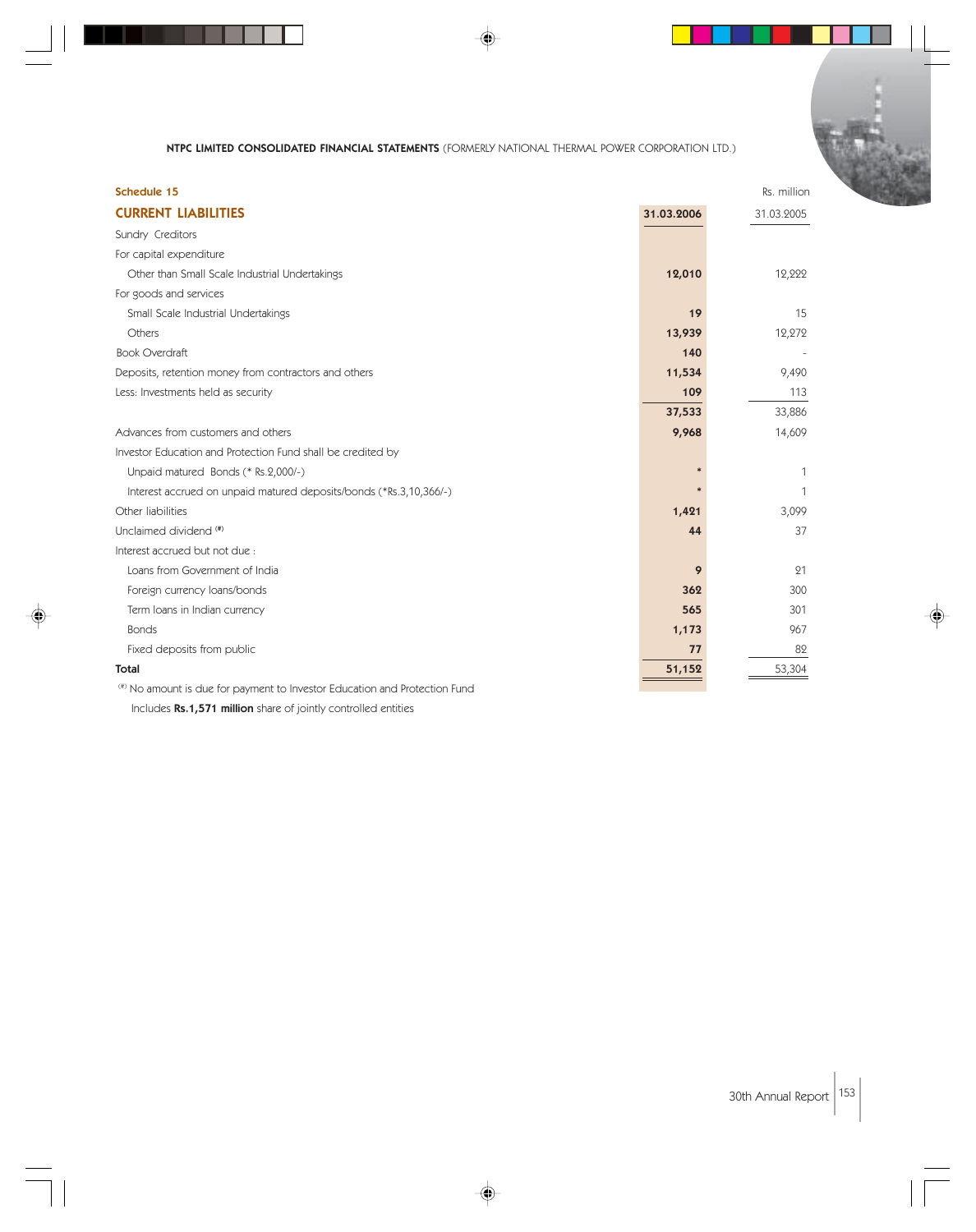

. . .

## NTPC LIMITED CONSOLIDATED FINANCIAL STATEMENTS (FORMERLY NATIONAL THERMAL POWER CORPORATION LTD.)

◈

 $\blacksquare$ 

| Schedule 16                                                  |             | Rs. million |
|--------------------------------------------------------------|-------------|-------------|
| <b>PROVISIONS</b>                                            | 31.03.2006  | 31.03.2005  |
| Fringe Benefit Tax                                           |             |             |
| Additions during the year                                    | 217         |             |
| Less: Advance tax deposited                                  | 216         |             |
|                                                              | $\mathbf 1$ |             |
| Proposed dividend                                            |             |             |
| As per last balance sheet                                    | 10,013      | 10,940      |
| Additions during the year                                    | 6,683       | 10,013      |
| Amounts used during the year                                 | 10,013      | 10,940      |
|                                                              | 6,683       | 10,013      |
| Tax on proposed dividend                                     |             |             |
| As per last balance sheet                                    | 1,408       | 1,402       |
| Additions during the year                                    | 937         | 1,408       |
| Amounts used during the year                                 | 1,408       | 1,402       |
|                                                              | 937         | 1,408       |
| Retirement benefits                                          |             |             |
| As per last balance sheet                                    | 3,871       | 3,196       |
| Additions during the year                                    | 1,097       | 1,096       |
| Amounts used during the year                                 | 191         | 421         |
|                                                              | 4,777       | 3,871       |
| Tariff adjustment                                            |             |             |
| As per last balance sheet                                    |             | 286         |
| Additions during the year                                    |             |             |
| Amounts reversed during the year                             |             | 286         |
|                                                              |             |             |
| Others                                                       |             |             |
| As per last balance sheet                                    | 26          | 24          |
| Additions during the year                                    | $\mathbf 1$ | 6           |
| Amounts used during the year                                 | 3           | 3           |
| Amounts reversed during the year                             |             | 1           |
|                                                              | 24          | 26          |
| <b>Total</b>                                                 | 12,422      | 15,318      |
| Includes Rs.108 million share of jointly controlled entities |             |             |

♦

Includes Rs.108 million share of jointly controlled entities

 $|154|$  30th Annual Report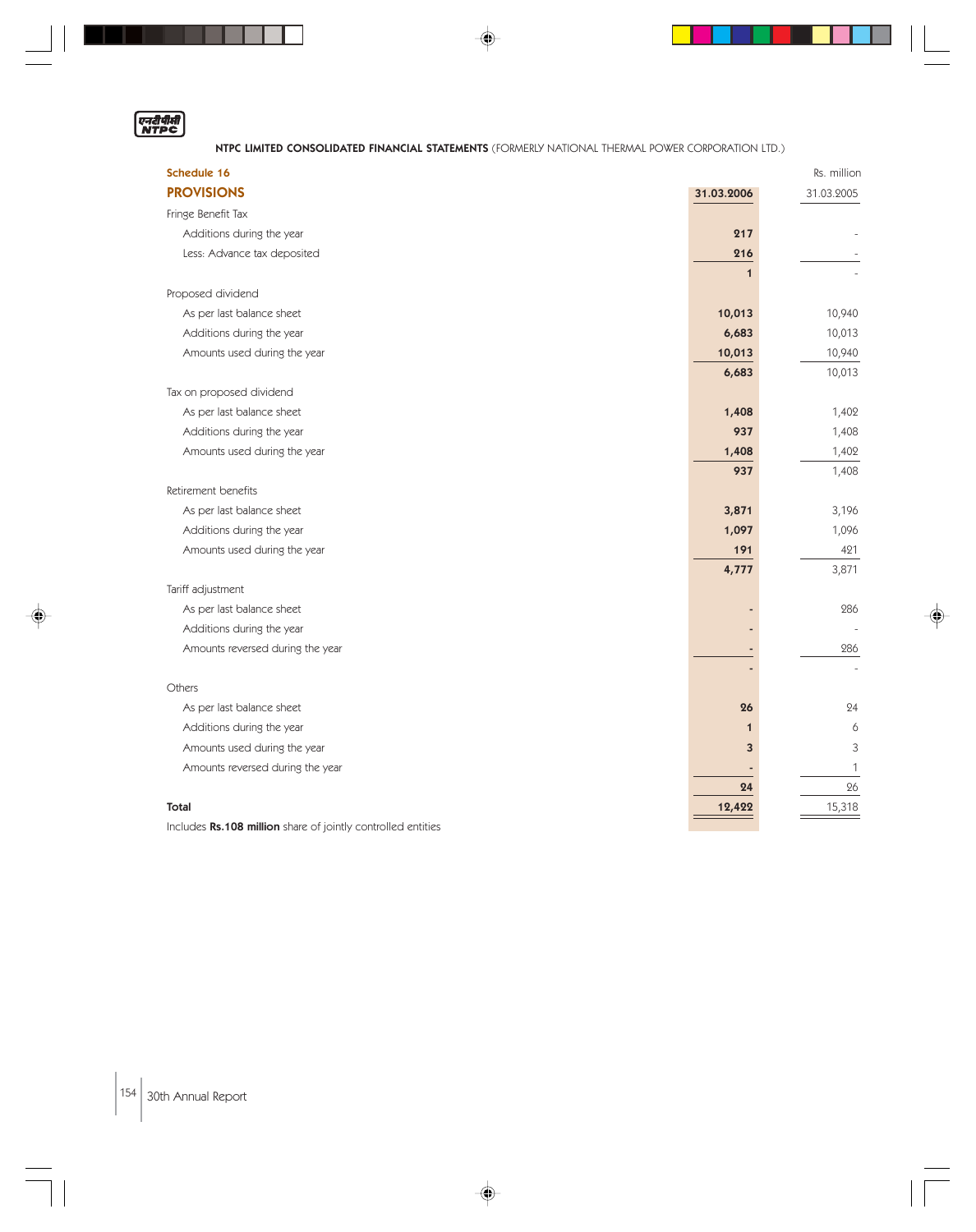| Schedule 17                                                         |            | Rs. million |
|---------------------------------------------------------------------|------------|-------------|
| <b>CONTINGENT LIABILITIES</b>                                       | 31.03.2006 | 31.03.2005  |
| Claims against the Company not acknowledged as debts in respect of: |            |             |
| Capital Works                                                       | 7,157      | 7,084       |
| Land compensation cases                                             | 3,166      | 5,508       |
| <b>Others</b>                                                       | 6,904      | 5,803       |
| Disputed Income Tax demand *                                        | 11,269     | 11          |
| Disputed Sales Tax demand                                           | 189        | 197         |
| Letters of Credit other than for capital expenditure                | 2,951      | 1,008       |
| <b>Others</b>                                                       | 32         | 58          |
| <b>Total</b>                                                        | 31,668     | 19,669      |
| *Possible reimbursement Rs.6,662 million (Previous year Nil).       |            |             |

Includes Rs.6 million share of jointly controlled entities

| <b>Schedule 18</b>                                                                                | <b>Current Year</b> | Previous Year |
|---------------------------------------------------------------------------------------------------|---------------------|---------------|
| <b>SALES</b>                                                                                      |                     |               |
| Energy Sales (including Electricity Duty)                                                         | 270,932             | 237,082       |
| Less: Advance Against Depreciation deferred                                                       | 1,505               | 1.791         |
| Add: Revenue recognised out of Advance Against Depreciation                                       | 471                 | 8             |
|                                                                                                   | 269,898             | 235,299       |
| Consultancy, project management and supervision fees<br>(including turnkey construction projects) | 1,621               | 1,439         |
| Total                                                                                             | 271,519             | 236.738       |

Includes Rs.4,646 million share of jointly controlled entities

# Schedule 19

#### PROVISIONS WRITTEN BACK

| Doubtful debts                                        |    | 5,927          |
|-------------------------------------------------------|----|----------------|
| Doubtful claims and advances                          |    | 5              |
| Doubtful construction advances                        |    | 3              |
| Adjustment in Tariff                                  |    | 286            |
| Shortages in construction stores                      |    | 1              |
| Shortages in stores                                   |    | 9              |
| Obsolescence in stores                                | Ю  | $\overline{Q}$ |
| <b>Others</b>                                         |    | 3              |
| Total                                                 | 23 | 6,236          |
| Includes Rs. Nil share of jointly controlled entities |    |                |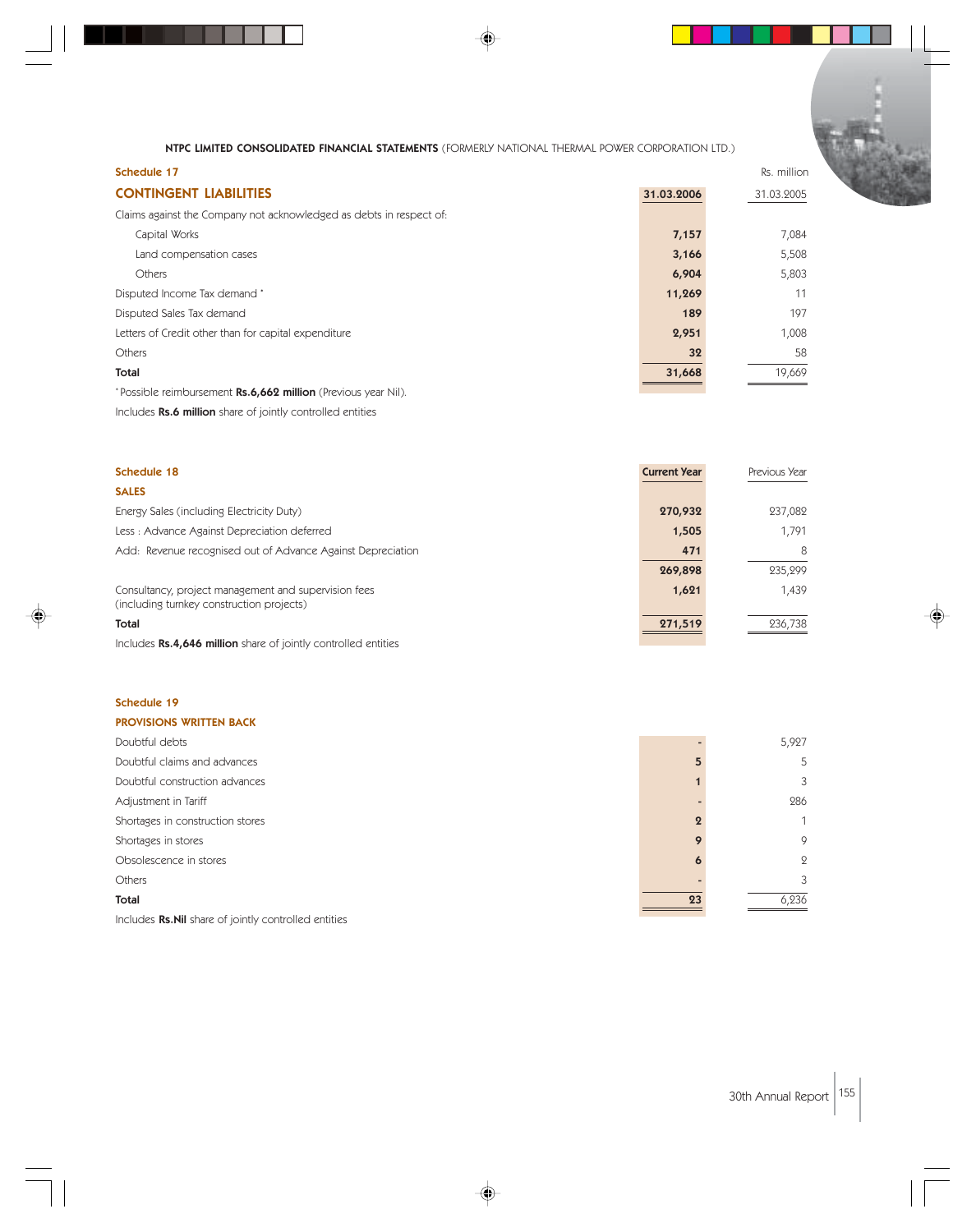

⊕

. . .

NTPC LIMITED CONSOLIDATED FINANCIAL STATEMENTS (FORMERLY NATIONAL THERMAL POWER CORPORATION LTD.)

 $\color{red}\blacklozenge$ 

 $\begin{array}{c} \hline \end{array}$ 

 $\Box$ 

# Schedule 20

| <b>OTHER INCOME</b>                                                                                              |                     |                |  |
|------------------------------------------------------------------------------------------------------------------|---------------------|----------------|--|
|                                                                                                                  | <b>Current Year</b> | Previous Year  |  |
| Income from Long Term Investments                                                                                |                     |                |  |
| <b>Trade</b>                                                                                                     |                     |                |  |
| Dividend from Joint Ventures<br>Interest (Gross)                                                                 | 118                 | 113            |  |
| Government Securities (8.5% tax free bonds issued by the State Government)                                       | 16,877              | 13,949         |  |
| Other Bonds (Tax deducted at source Rs.161 million, previous year Rs.195 million)                                | 700                 | 843            |  |
| Non-Trade                                                                                                        |                     |                |  |
| Interest from Government of India Securities, Gross                                                              | 618                 | 156            |  |
| Less: Amortisation of premium                                                                                    | 413                 |                |  |
|                                                                                                                  | 205                 | 156            |  |
| Income from Current Investments (Non-Trade)                                                                      |                     |                |  |
| Interest from Government of India Securities (Gross) (Tax deducted at source Nil)                                | 14                  | 6              |  |
| Income on redemption of Government of India Securities                                                           | 1,399               | 37             |  |
| Income from Others                                                                                               |                     |                |  |
| Interest (Gross) (Tax deducted at source Rs. 1,165 million, previous Rs. 83 million)                             |                     |                |  |
| Loan to State Government in settlement of dues from customers<br>Public Deposit Account with Government of India | 814                 | 595            |  |
| Indian banks                                                                                                     | 4,839               | 3,573<br>1,097 |  |
| Foreign banks                                                                                                    | 3                   | $\mathbf{2}$   |  |
| Employees' loans                                                                                                 | 239                 | 260            |  |
| Others                                                                                                           | 107                 | 153            |  |
| Interest on Income Tax refunds                                                                                   | 1,151               |                |  |
| Less: Refundable to customers                                                                                    | 1,151               |                |  |
|                                                                                                                  |                     |                |  |
| Surcharge on late payment from customers                                                                         | 384                 | 2,460          |  |
| Hire charges for equipment                                                                                       | 14                  | 24             |  |
| Profit on sale of fixed assets                                                                                   | 41                  | 37             |  |
| Miscellaneous income                                                                                             | 1,158               | 1,485          |  |
|                                                                                                                  | 26,912              | 24,790         |  |
| Less: Income transferred to Incidental expenditure during construction-Schedule 26                               | 668                 | 1,062          |  |
| <b>Total</b>                                                                                                     | 26,244              | 23,728         |  |
| Includes Rs.82 million share of jointly controlled entities                                                      |                     |                |  |
|                                                                                                                  |                     |                |  |
| <b>Schedule 21</b>                                                                                               |                     |                |  |
| <b>EMPLOYEES' REMUNERATION AND BENEFITS</b>                                                                      |                     |                |  |
| Employees' remuneration and benefits                                                                             |                     |                |  |
| Salaries, wages, bonus, allowances & benefits                                                                    | 8,842               | 7,795          |  |
| Contribution to provident and other funds                                                                        | 1,012               | 879            |  |
| Welfare expenses                                                                                                 | 1,849               | 1,758          |  |
|                                                                                                                  | 11,703              | 10,432         |  |
| Less: Adjusted in fuel cost<br>Transferred to Development of Coal Mines                                          | 522<br>12           | 205            |  |
| Transferred to incidental expenditure during construction - Schedule 26                                          | 1,205               | 1,145          |  |
| Total                                                                                                            | 9,964               | 9,082          |  |
| Includes Rs.179 million share of jointly controlled entities                                                     |                     |                |  |

 $\overline{\blacklozenge}$ 

 $|156|$  30th Annual Report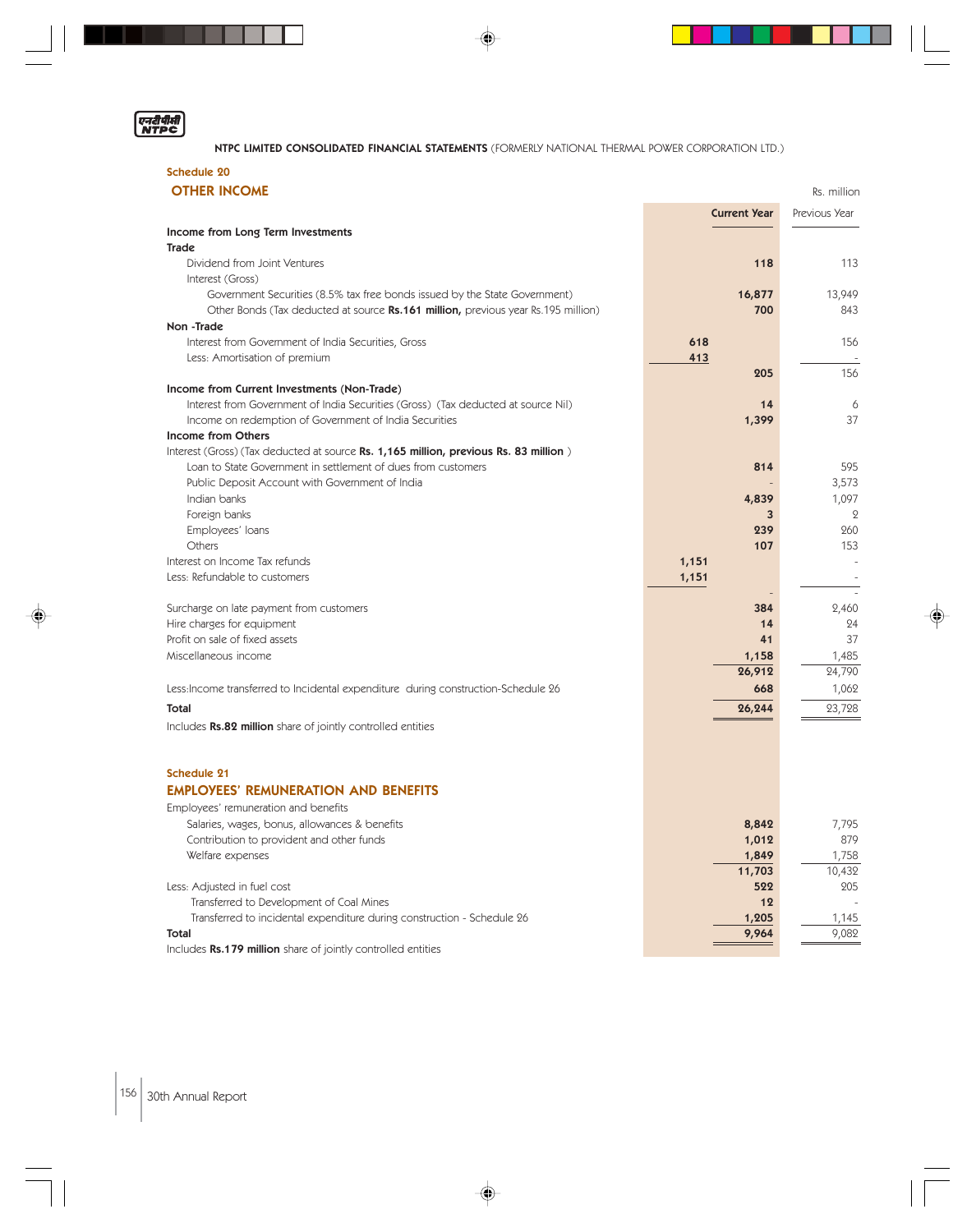## Schedule 22 Rs. million GENERATION, ADMINISTRATION & OTHER EXPENSES

|                                                                                                                        | <b>Current Year</b> | Previous Year   |
|------------------------------------------------------------------------------------------------------------------------|---------------------|-----------------|
| Power charges                                                                                                          | 560                 | 438             |
| Less: Recovered from contractors/employees                                                                             | 71                  | 72              |
|                                                                                                                        | 489                 | 366             |
| Water charges                                                                                                          | 590                 | 477             |
| Stores consumed                                                                                                        | 213                 | 187             |
| Rent                                                                                                                   | 128                 | 94              |
| Less: Recoveries                                                                                                       | 60                  | 48              |
|                                                                                                                        | 68                  | $\overline{46}$ |
| Repairs & Maintenance                                                                                                  |                     |                 |
| <b>Buildings</b><br>Plant & Machinery                                                                                  | 571                 | 573             |
| Power station                                                                                                          | 7,236               | 6,431           |
| Construction equipment                                                                                                 | 8                   | 20              |
|                                                                                                                        | 7,244               | 6,451           |
| Others                                                                                                                 | 280                 | 285             |
| Insurance                                                                                                              | 593                 | 774             |
| Rates and taxes                                                                                                        | 136                 | 170             |
| Water Cess & Environment Protection Cess                                                                               | 257                 | 252             |
| Training & Recruitment expenses                                                                                        | 311                 | 264             |
| Less: Fees for training and application                                                                                | 23                  | 25              |
|                                                                                                                        | 288                 | 239             |
| Communication expenses                                                                                                 | 205                 | 178             |
| Travelling Expenses                                                                                                    | 970                 | 847             |
| Tender expenses                                                                                                        | 85                  | 72<br>10        |
| Less: Receipt from sale of tenders                                                                                     | 10<br>75            | 62              |
| Payment to Auditors                                                                                                    | 20                  | 10              |
| Advertisement and publicity                                                                                            | 70                  | 58              |
| Security expenses                                                                                                      | 1,023               | 907             |
| Entertainment expenses                                                                                                 | 77                  | 59              |
| Expenses for guest house                                                                                               | 58                  | 51              |
| Less:Recoveries                                                                                                        | 10                  | 9               |
|                                                                                                                        | 48                  | $\overline{42}$ |
| <b>Education expenses</b>                                                                                              | 113                 | 120             |
| Brokerage & commission                                                                                                 | 7                   | 9               |
| Donations                                                                                                              | 4                   | 97              |
| Community development and welfare expenses<br>Less: Grants-in-aid                                                      | 167                 | 72              |
|                                                                                                                        | 7<br>160            | 72              |
| Ash utilisation & marketing expenses                                                                                   | 67                  | 79              |
| Less: Sale of ash products                                                                                             | $\mathbf 1$         | 9               |
|                                                                                                                        | 66                  | 70              |
| Books and periodicals                                                                                                  | 31                  | 31              |
| Professional charges and consultancy fees                                                                              | 250                 | 189             |
| Legal Expenses                                                                                                         | 35                  | 89              |
| EDP hire and other charges                                                                                             | 70                  | 69              |
| Printing and stationery                                                                                                | 78                  | 78              |
| Miscellaneous expenses                                                                                                 | 595                 | 539             |
| Stores written off                                                                                                     | $\mathbf 2$         | 3               |
| Claims/Advances written off                                                                                            |                     | $\mathbf{Q}$    |
| Deferred revenue expenditure written off<br>Survey & Investigation expenses written off                                | 6<br>31             | 16<br>18        |
| Loss on disposal/write-off of fixed assets                                                                             | 96                  | 199             |
| Loss on maturity of current Investments                                                                                | $\boldsymbol{6}$    |                 |
|                                                                                                                        | 14,767              | 13,584          |
| Less: Adjusted in cost of fuel                                                                                         | 782                 | 409             |
| Transferred to Development of Coal Mines                                                                               | 19                  |                 |
| Expenses transferred to incidental expenditure during construction - Schedule 26                                       | 818                 | 678             |
| Total                                                                                                                  | 13,148              | 12,497          |
|                                                                                                                        | 4,453               | 3,870           |
| Stores consumption included in repairs and maintenance<br>Includes Rs.368 million share of jointly controlled entities |                     |                 |

⊕

30th Annual Report 157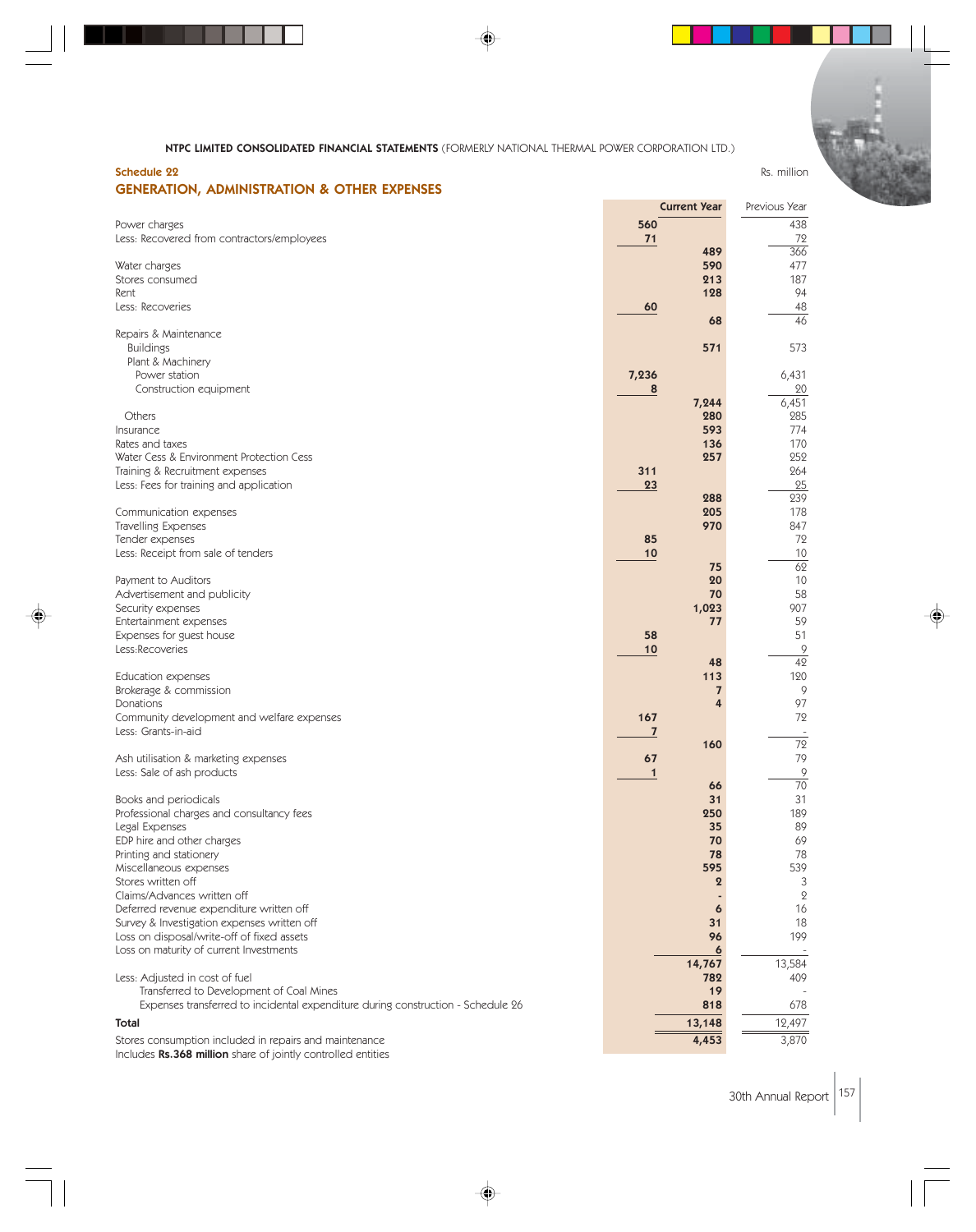# ण्न्यीमीती<br>NTPC

## NTPC LIMITED CONSOLIDATED FINANCIAL STATEMENTS (FORMERLY NATIONAL THERMAL POWER CORPORATION LTD.)

♦

# Schedule 23

| <b>PROVISIONS</b><br>Rs. million                           |                     |                |
|------------------------------------------------------------|---------------------|----------------|
|                                                            | <b>Current Year</b> | Previous Year  |
| Doubtful debts                                             |                     |                |
| Doubtful advances and claims                               | 292                 | 30             |
| Doubtful advances for construction                         | 9                   |                |
| Shortage in stores                                         | 10                  |                |
| Obsolescence in stores                                     | 34                  | 27             |
| Shortage in construction stores                            | 3                   | $\overline{2}$ |
| Unserviceable CWIP                                         | 6                   | 4              |
| Others                                                     |                     | 5.             |
| Total                                                      | 358                 | 75             |
| Includes Rs.1 million share of jointly controlled entities |                     |                |

# Schedule 24

# INTEREST AND FINANCE CHARGES

| Interest on:                                                             |          |        |
|--------------------------------------------------------------------------|----------|--------|
| <b>Bonds</b>                                                             | 3,301    | 2,814  |
| Loans from Government of India                                           | 54       | 99     |
| Foreign Currency Term Loans                                              | 1,155    | 1,282  |
| Rupee Term Ioans                                                         | 6,778    | 5,069  |
| Public deposits                                                          | 131      | 378    |
| Foreign currency Bonds/ Notes                                            | 694      | 624    |
| Others                                                                   | 130      | 159    |
| Exchange difference regarded as adjustment to interest cost              | (2, 469) | (568)  |
|                                                                          | 9,774    | 9,857  |
| <b>Finance Charges:</b>                                                  |          |        |
| Bonds servicing & public deposit expenses                                | 18       | 13     |
| Guarantee Fee                                                            | 405      | 443    |
| Management/Arrangers' fee                                                |          | 85     |
| Commitment charges/ Exposure premium                                     | 99       | 1,069  |
| Rebate under Scheme for Settlement of SEB dues                           | 8,047    | 6,813  |
| Rebate to customers                                                      | 4,368    | 3,981  |
| Reimbursement of L.C. Charges on Sales Realisation                       | 57       | 13     |
| <b>Bank Charges</b>                                                      | 13       | 12     |
| <b>Bond Issue Expenses</b>                                               | $\Omega$ | 5      |
| Exchange differences                                                     | 123      | 9      |
| Eurobonds/ Foreign currency notes issue expenses                         | 98       |        |
| Others                                                                   | 59       | 32     |
|                                                                          | 13,289   | 12,475 |
|                                                                          | 23,063   | 22,332 |
| Less: Interest and Finance charges capitalised by transfer to incidental |          |        |
| expenditure during construction - Schedule 26                            | 5,221    | 5,113  |
| <b>Total</b>                                                             | 17,842   | 17,219 |

⊕

Includes Rs 125 million share of jointly controlled entities

158 30th Annual Report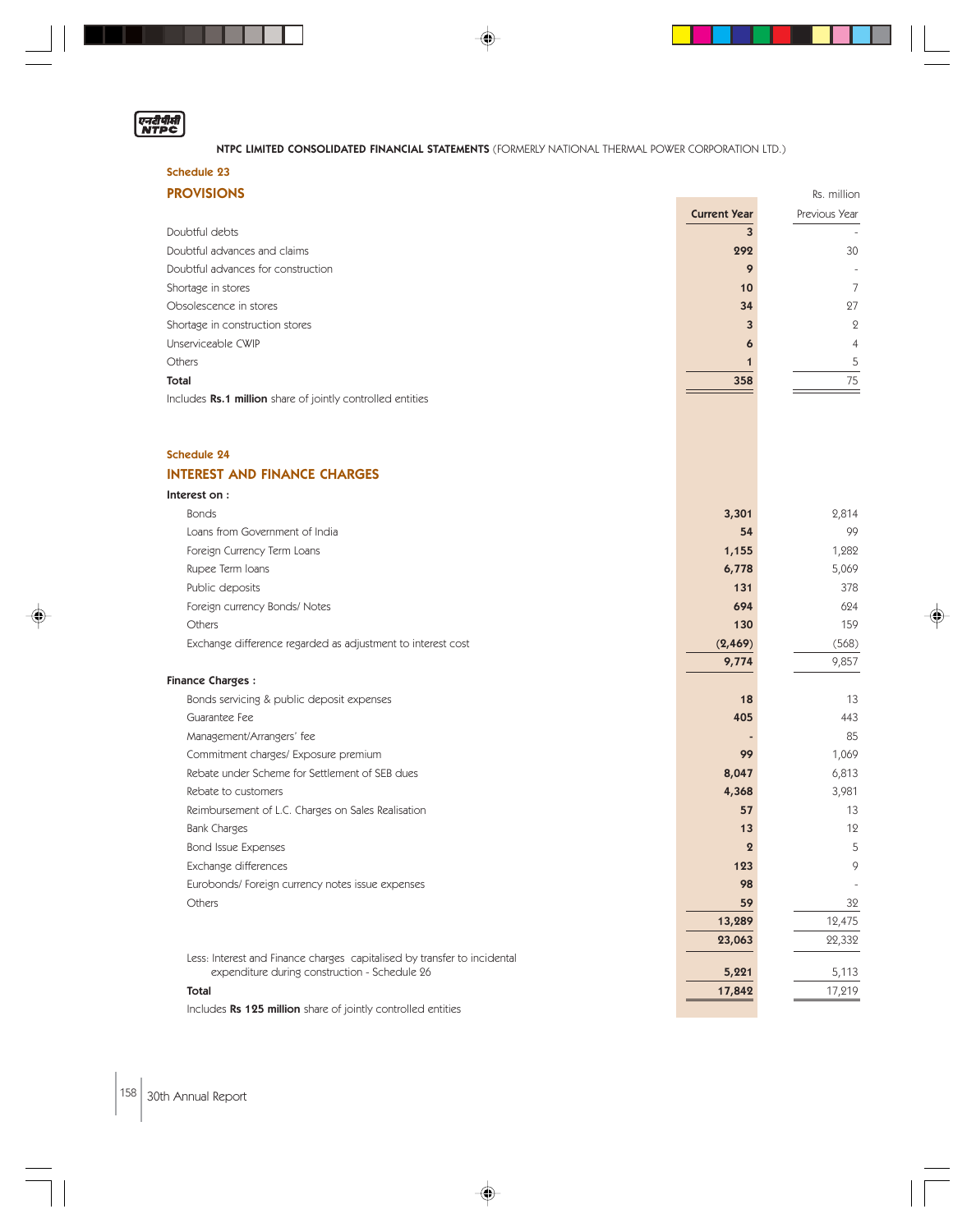

◈

| .c<br>. .<br>×.<br>M.<br>٩<br>M. | .<br>۰.<br>M.<br>M. |  |
|----------------------------------|---------------------|--|

. . .

| PRIOR PERIOD INCOME/EXPENDITURE (NET)                          |                     | Rs. million   |
|----------------------------------------------------------------|---------------------|---------------|
|                                                                | <b>Current Year</b> | Previous Year |
| <b>INCOME</b>                                                  |                     |               |
| Sales                                                          | 35                  | 1,080         |
| Others                                                         | 4                   | 22            |
|                                                                | 39                  | 1,102         |
| <b>EXPENDITURE</b>                                             |                     |               |
| Salary, wages, bonus, allowances & benefits                    | $\overline{3}$      | (8)           |
| Repairs and Maintenance                                        | 86                  | 20            |
| Depreciation                                                   | 171                 | 305           |
| Interest                                                       | 2,197               | 888           |
| Advertisement and publicity                                    |                     | 1             |
| Professional consultancy charges                               |                     | 12            |
| Rates & Taxes                                                  | 64                  | (1)           |
| Insurance                                                      | (6)                 |               |
| Power Charges                                                  |                     | (27)          |
| Rent                                                           | 12                  |               |
| Fuel                                                           |                     | (201)         |
| Others                                                         | 34                  | 14            |
|                                                                |                     |               |
|                                                                | 2,561               | 1,003         |
|                                                                | 2,522               | (99)          |
| Less: Incidental expenditure during construction - Schedule 26 | 34                  | 3             |
| <b>Total</b>                                                   | 2,488               | (102)         |
|                                                                |                     |               |

⊕

Includes Rs.Nil share of jointly controlled entities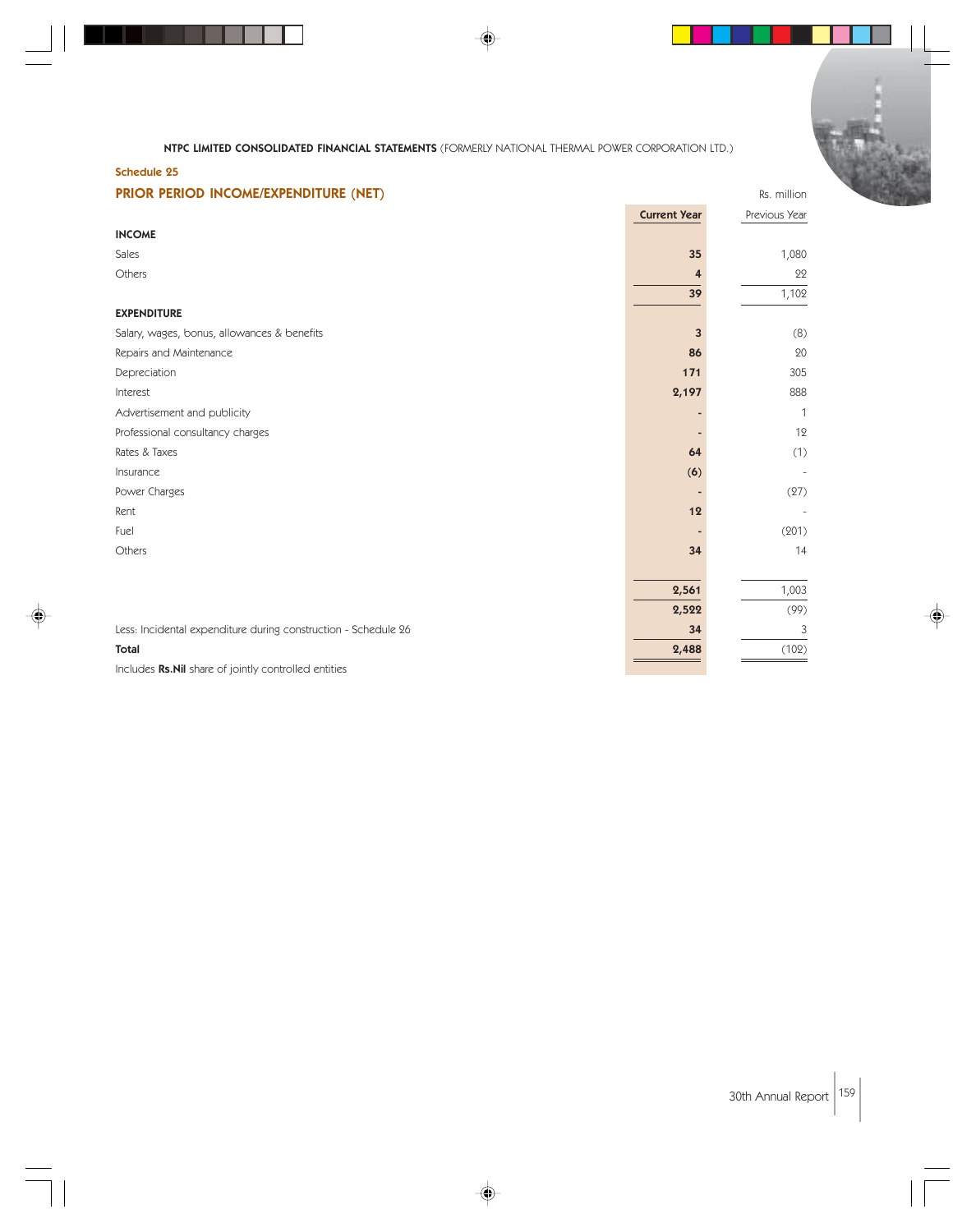| एनरीपीती |  |
|----------|--|
| NTP      |  |

. . .

NTPC LIMITED CONSOLIDATED FINANCIAL STATEMENTS (FORMERLY NATIONAL THERMAL POWER CORPORATION LTD.)

 $\color{red}\blacklozenge$ 

**TIME** 

 $\begin{array}{c} \hline \end{array}$ 

 $\Box$ 

| <b>Schedule 26</b>                                                                       |              |                     |               |                |
|------------------------------------------------------------------------------------------|--------------|---------------------|---------------|----------------|
| INCIDENTAL EXPENDITURE DURING CONSTRUCTION                                               |              |                     | Rs. million   |                |
|                                                                                          |              | <b>Current Year</b> | Previous Year |                |
| A. Employees remuneration and other benefits<br>Salaries, wages, allowances and benefits |              | 914                 |               | 894            |
| Contribution to provident and other funds                                                |              | 115                 |               | 87             |
|                                                                                          |              | 176                 |               | 164            |
| Welfare expenses<br>Total (A)                                                            |              | 1,205               |               | 1,145          |
| <b>B.</b> Other Expenses                                                                 |              |                     |               |                |
| Power                                                                                    | 166          |                     |               | 104            |
| Less: Recovered from contractors                                                         | 13           |                     |               | 10             |
|                                                                                          |              | 153                 |               | 94             |
| Water Charges                                                                            |              | 3                   |               |                |
| Rent                                                                                     |              | 30                  |               | 20             |
| Repairs & maintenance                                                                    |              |                     |               |                |
| <b>Buildings</b>                                                                         | 27           |                     |               | 49             |
| Construction equipment                                                                   | $\mathbf{1}$ |                     |               | 11             |
| Others                                                                                   |              |                     |               | 31             |
|                                                                                          | 39           | 67                  |               | 91             |
| Insurance                                                                                |              | 29                  |               | $\overline{4}$ |
| Rates and taxes                                                                          |              | 17                  |               | 30             |
|                                                                                          |              | 33                  |               | 28             |
| Communication expenses                                                                   |              | 146                 |               | 126            |
| Travelling expenses                                                                      | 24           |                     |               | 27             |
| Tender expenses<br>Less: Income from sale of tenders                                     |              |                     |               | $\mathbf 2$    |
|                                                                                          |              | 24                  |               | 25             |
| Remuneration to Auditors                                                                 |              | $\boldsymbol{2}$    |               | $\mathbf{2}$   |
| Advertisement and publicity                                                              |              | 14                  |               | 12             |
| Security expenses                                                                        |              | 90                  |               | 63             |
| Entertainment expenses                                                                   |              | 13                  |               | 1              |
| Guest house expenses                                                                     |              | 5                   |               | 3              |
| Education expenses                                                                       |              |                     |               | $\mathbf{1}$   |
| Books and periodicals                                                                    |              | 3                   |               | 4              |
| Community development expenses                                                           |              | $\overline{7}$      |               | $\overline{4}$ |
| Professional charges and consultancy fee                                                 |              | 33                  |               | 37             |
| Legal expenses                                                                           |              | 4                   |               | 3              |
| EDP Hire and other charges                                                               |              | 9                   |               | 9              |
| Printing and stationery                                                                  |              | 11                  |               | 10             |
| Miscellaneous expenses                                                                   |              | 125                 |               | 111            |
| Total $(B)$                                                                              |              | 818                 |               | 678            |
| Depreciation (C)                                                                         |              | 122                 |               | 108            |
| Total (A+B+C)                                                                            |              | 2,145               |               | 1,931          |
|                                                                                          |              |                     |               |                |

 $\overline{\blacklozenge}$ 

 $\Big|160\Big|$  30th Annual Report

 $\bigoplus$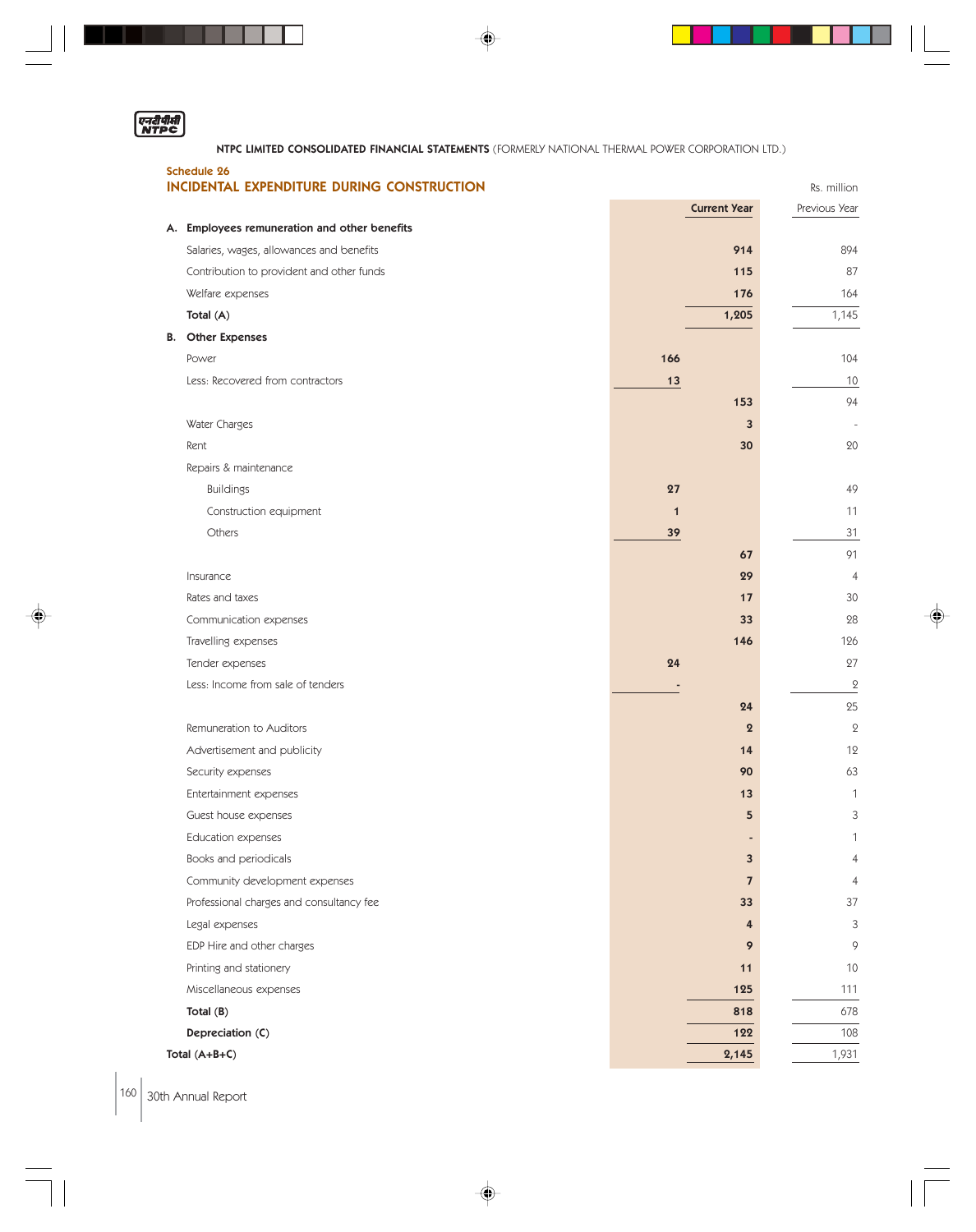|    | <b>Schedule 26</b><br>INCIDENTAL EXPENDITURE DURING CONSTRUCTION                     |                     |              | Rs. million   |
|----|--------------------------------------------------------------------------------------|---------------------|--------------|---------------|
|    |                                                                                      | <b>Current Year</b> |              | Previous Year |
|    | D. Interest and Finance Charges Capitalised                                          |                     |              |               |
|    | Interest on                                                                          |                     |              |               |
|    | <b>Bonds</b>                                                                         | 865                 |              | 650           |
|    | Foreign Currency Term Loans                                                          | 67                  |              | $\mathbf{Q}$  |
|    | Rupee Term Ioans                                                                     | 3,520               |              | 2,738         |
|    | Foreign Currency Bonds/Notes issue expenses                                          | 396                 |              | 520           |
|    | Finance Charges                                                                      |                     |              |               |
|    | Guarantee Fee                                                                        |                     |              | 1,069         |
|    | Commitment Charges                                                                   | 11                  |              |               |
|    | Management fee / arrangers fees                                                      | 88                  |              | 85            |
|    | Exchange Differences                                                                 | 118                 |              |               |
|    | Foreign Currency Bonds/Notes issue expenses                                          | 98                  |              |               |
|    | Others                                                                               | 58                  |              | 49            |
|    | Total (D)                                                                            | 5,221               |              | 5,113         |
| Е. | <b>Less Other Income</b>                                                             |                     |              |               |
|    | Interest from                                                                        |                     |              |               |
|    | Indian Banks                                                                         | 296                 |              | 290           |
|    | Employees                                                                            | 21                  |              | 21            |
|    | Government of India Securities out of unutilised monies<br>raised by issue of shares | 532                 |              | 156           |
|    | Less:- Amortisation of premium                                                       | 368                 |              |               |
|    |                                                                                      | 164                 |              | 156           |
|    | Others                                                                               | 56                  |              | 330           |
|    | Hire Charges                                                                         |                     | 8            | 6             |
|    | Sale of scrap                                                                        |                     | $\mathbf{1}$ |               |
|    | Miscellaneous income                                                                 | 122                 |              | 259           |
|    | TOTAL (E)                                                                            | 668                 |              | 1,062         |
| F. | <b>Prior Period Adjustments</b>                                                      | 34                  |              | 3             |
|    | G. Income/Fringe Benefit Tax                                                         | 288                 |              |               |
|    | GRAND TOTAL (A+B+C+D-E+F+G)                                                          | 7,020               |              | 5,985         |
|    | Includes Rs.419 million share of jointly controlled entities                         |                     |              |               |

◈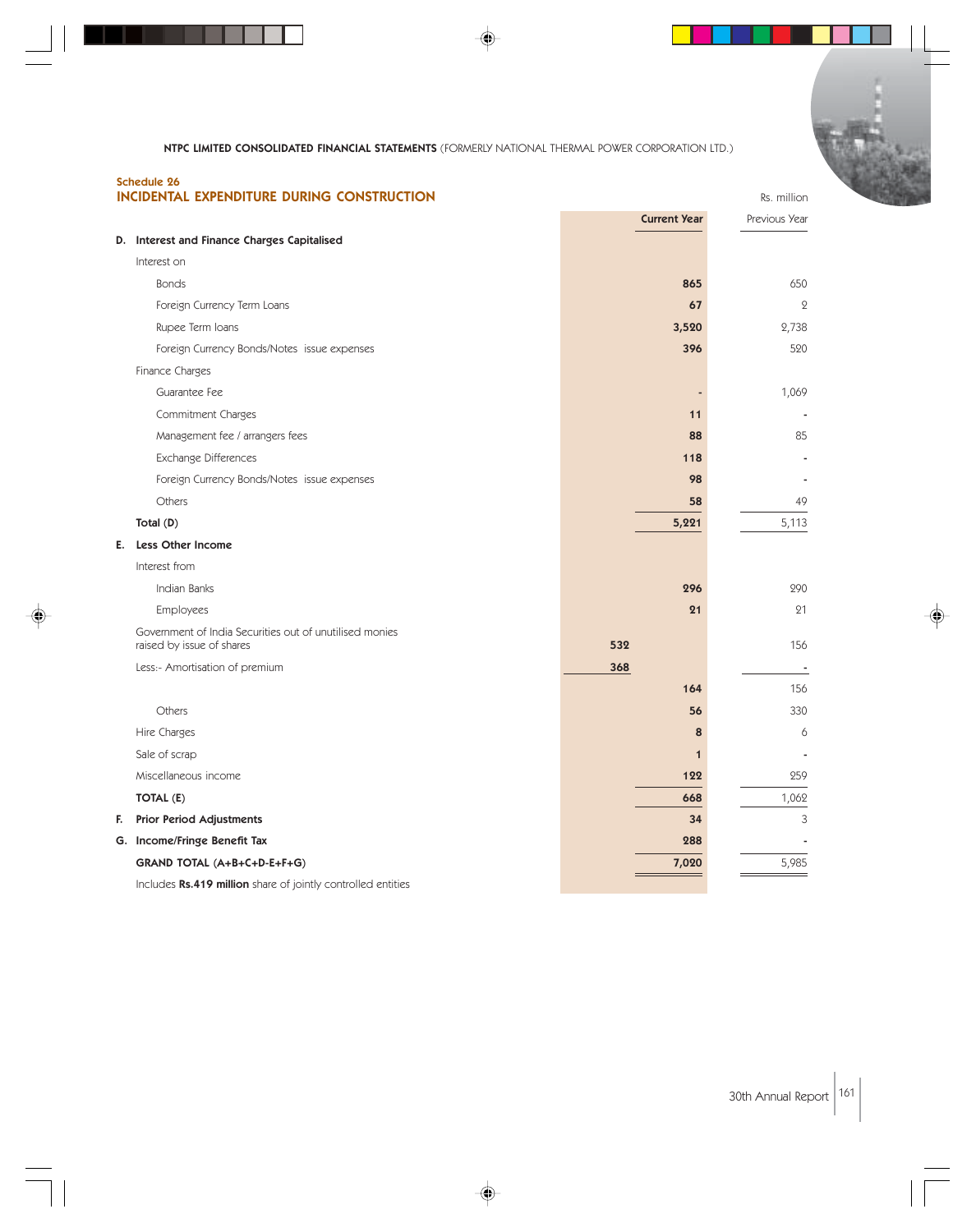

## SCHEDULE 27

## NOTES ON ACCOUNTS

1. The name of the Company has changed from "National Thermal Power Corporation Limited" to "NTPC Limited" with effect from 28<sup>th</sup> October, 2005.

#### 2. BASIS OF CONSOLIDATION

- 2.1 The consolidated financial statements relate to NTPC Ltd. (The Company), its Subsidiaries and interest in Joint Ventures.
	- a) Basis of Accounting:
		- i) The financial statements of the subsidiary companies in the consolidation are drawn up to the same reporting date as of the company.
		- ii) The consolidated financial statements have been prepared in accordance with Accounting Standards (AS) 21 'Consolidated Financial Statements' and (AS) 27 – 'Financial Reporting of Interest in Joint Ventures' issued by the Institute of Chartered Accountants of India and generally accepted accounting principles.
	- b) Principles of consolidation:

The consolidated financial statements have been prepared as per the following principles:

- i) The financial statements of the company and its subsidiaries are combined on a line by line basis by adding together the book value of like items of assets, liabilities, income and expenses, after eliminating intra-group balances, intra-group transactions and unrealised profits or losses.
- ii) The consolidated financial statements include the interest of the company in joint ventures, which has been accounted for using the proportionate consolidation method of accounting and reporting whereby the company's share of each of assets, liabilities, income and expenses of a jointly controlled entity is considered as separate line item.
- iii) The consolidated financial statements are prepared using uniform accounting policies for like transactions and other events in similar circumstances and are presented to the extent possible, in the same manner as the company's separate financial statements except as otherwise stated in the notes to the accounts.
- iv) The difference between the cost of investment in the joint venture and the share of net assets at the time of acquisition of shares in the joint venture is identified in the financial statements as goodwill or capital reserve as the case may be.
- 2.2 The Subsidiary and Joint Venture companies considered in the financial statements are as follows:

| Name of the Company                         |           | Proportion (%) of Shareholding as on |
|---------------------------------------------|-----------|--------------------------------------|
|                                             | 31.3.2006 | 31.3.2005                            |
| <b>Subsidiary Companies:</b>                |           |                                      |
| NTPC Electric Supply Company Ltd.           | 100       | 100                                  |
| NTPC Hydro Ltd.                             | 100       | 100                                  |
| Pipavav Power Development Company Ltd.      | 100       | 100                                  |
| NTPC Vidyut Vyapar Nigam Ltd.               | 100       | 100                                  |
| Joint Venture Companies:                    |           |                                      |
| Utility Powertech Ltd.                      | 50        | 50                                   |
| NTPC - Alstom Power Services Private Ltd.   | 50        | 50                                   |
| PTC India Ltd.                              | 08        | 08                                   |
| NTPC-SAIL Power Company Private Ltd.        | 50        | 50                                   |
| Bhilai Electric Supply Company Private Ltd. | 50        | 50                                   |
| NTPC-Tamilnadu Energy Company Ltd.          | 50        | 50                                   |
| Ratanagari Gas & Power Private Limited*     | 28.33     | Nil                                  |

\* Shareholders' agreement is under execution

All the above Companies are incorporated in India

2.3 Joint venture operations: During the year the Company alongwith M/s Geopetrol International Inc. and M/s Canoro Resources Ltd., has participated in bidding under the Government of India New Exploration Licensing Policy-V for exploration and production of oil and gas and has been allotted Block AA-ONN-2003/2 in the State of Arunachal Pradesh. The Company together with other consortium members entered into a Production Sharing Contract with the Government of India. The Company is a non-operator and has 40% share in expenses, income, assets and liabilities with a minimum work programme commitment of Rs.621 million (previous year Nil) as per the Production Sharing Contract.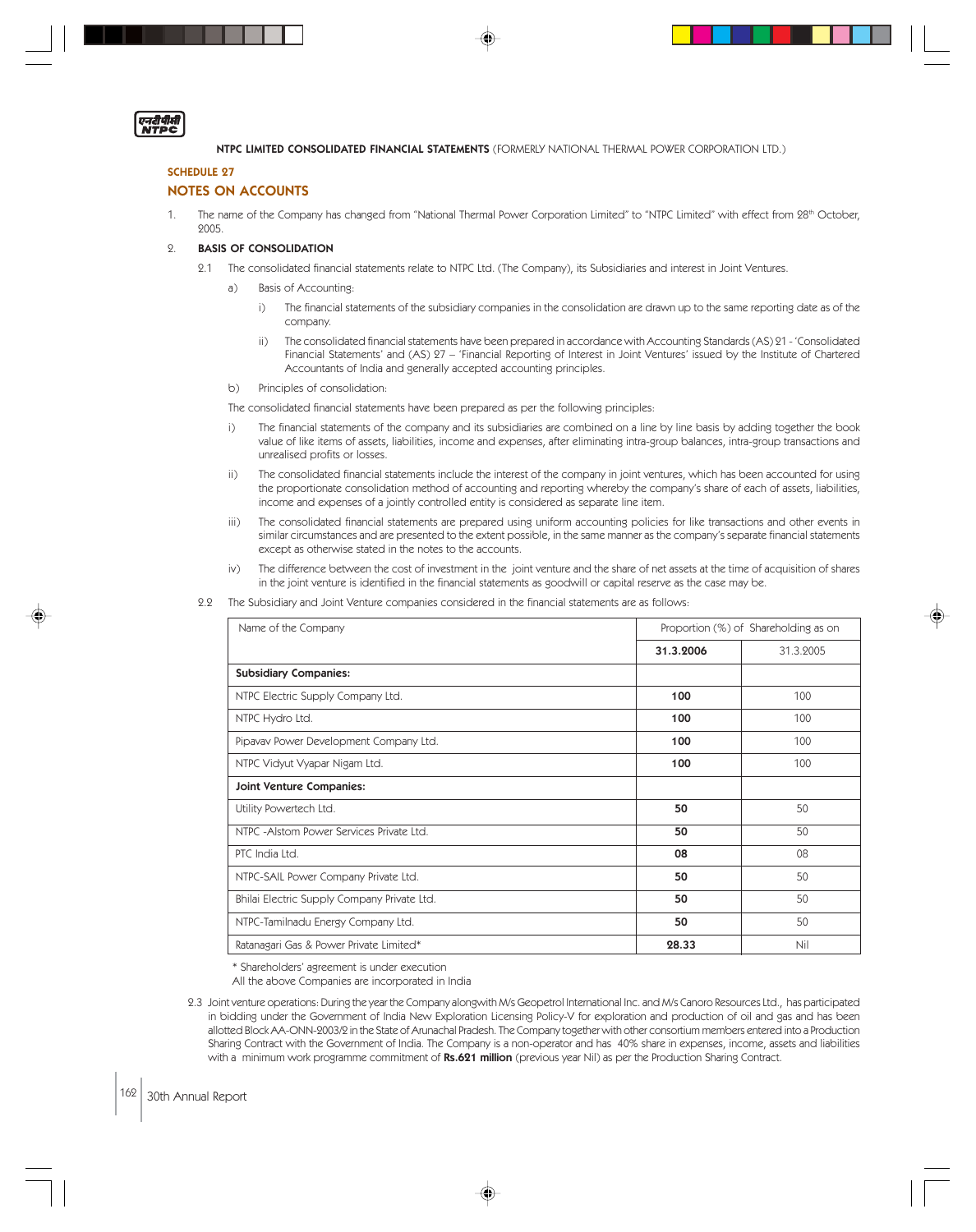

The Company's share of assets and liabilities as at 31<sup>st</sup> March 2006 and expenditure for the period ended on that date in respect of the above joint venture operations has been accounted for based on unaudited statement of accounts submitted by the operator.

Rs.Million

| <b>Expenses</b>            |  |
|----------------------------|--|
| Fixed Assets (# Rs.32,117) |  |
| Other Assets (* Rs.61,180) |  |
| Current Liabilities        |  |

- 3. a) The conveyancing of the title to 5,665 acres of freehold land of value Rs. 2,571 million (previous year 7,157 acres, value Rs. 3,126 million) and execution of lease agreements for 6,873 acres of value Rs.849 million (previous year 6,940 acres, value Rs.733 million) in favour of the Company are awaiting completion of legal formalities.
	- b) Land shown in the books does not include cost of 1,148 acres (previous year 1,148 acres) of land in possession of the Company. This will be accounted for on settlement of the price thereof by the State Government Authorities. Land includes 345 acres of value Rs. 28 million (previous year 345 acres value Rs.28 million) not in possession of the Company.
	- c) Land includes amount of Rs. 1,206 million (previous year Rs.1,128 million) deposited with various authorities in respect of land in possession which is subject to adjustment on final determination of price.
	- d) The cost of Right of Use of land for laying pipelines amounting to Rs.13 million (previous year Rs.7 million) is included under intangible assets
	- e) At Pipavav Power Development Company Ltd.:
		- (i) Pursuant to Presidential directive received under Articles of Association of the Company, the Company had paid a sum of Rs. 60.50 million for acquisition of 212 hectares of land in Amreli District of Gujarat to M/s Gujarat Power Corporation Ltd. (GPCL). The payment was made by the Company on behalf of Pipavav Power Development Company Limited and accordingly it has been shown as advance to GPCL. The land is yet to be transferred in the name of the Company.
		- (ii) GPCL has given No Objection Certificate to Revenue Deptt. of Govt. of Gujarat for transfer of 3.68 hectare of land (out of 212 hectare) to Railways for laying new railway line between Rajula and Pipavav port. An amount of Rs.1.08 million has since been received by GPCL from Western Railways. Cost of 3.68 hectares of land transferred to Railways and received by GPCL shall be recovered from GPCL once the net cost of the land is determined as per the joint venture agreement to be executed between NTPC Ltd, GPCL and Gujrat Urja Vikas Nigam Ltd. or its associates.
- 4. a) The Central Electricity Regulatory Commission (CERC) has notified by regulations in March 2004, the terms and conditions for determination of tariff applicable with effect from 1<sup>st</sup> April 2004 for a period of five years. Pending final determination of tariff for the period 1<sup>st</sup> April 2004 onwards, CERC has directed by notification that on provisional basis, the annual fixed charges as applicable on 31<sup>st</sup> March 2004 shall be billed at target availability and variable charges based on norms of operation notified in Regulation, 2004. The amount billed for the year on this basis is Rs. 268,301 million (previous year Rs.230,663 million). Since the amount billed is subject to adjustment with effect from 1<sup>st</sup> April 2004, pending final determination of the tariff by CERC, sales amounting to Rs. 257,179 million (previous year Rs.221,380 million) for the year have been provisionally recognised on the basis of principles enunciated by the CERC in Regulations, 2004.

Further, Rs. 603 million pertaining to previous year has been recognised in Sales due to revision in the amounts provisionally billed based on orders of the CERC/Appellate Tribunal for Electricity.

b) CERC has issued orders in December 2000 with respect to the tariff norms, principles and Availability Based Tariff (ABT). The company filed an appeal against the orders of CERC before the Delhi High Court which has since been transferred to the Appellate Tribunal for Electricity. Pending disposal of the appeal, CERC has notified by regulations, the terms and conditions for determination of tariff, effective from 1st April, 2001 to 31<sup>st</sup> March 2004. CERC issued final tariff orders based on above regulations in respect of all the stations up to 31<sup>st</sup> March 2004 except for Rihand STPS Stage-I. During the year in respect of Rihand STPS Stage-I, an amount of Rs. 101 million has been accounted for in sales (reduction of Rs.39 million in the previous year) in line with above regulations and principles followed in the final tariff orders issued for other stations of the company.

In case of stations for which final tariff orders have been issued by the CERC for the period up to 31<sup>st</sup> March, 2004, sales for the said period amounting to Rs. 2,282 million (previous year Rs.2768 million) has been accounted for during the year.

Based on the orders of CERC admitting the additional capital expenditure for some of the stations for the period 2001-04 and the principles enunciated therein, Rs. 536 million (previous year Rs.474 million) has been provisionally accounted as sales during the year which is to be billed on issuance of station specific Tariff orders by CERC.

5. Depreciation has been charged at the rates specified in Schedule XIV of the Companies Act,1956 except as stated in accounting policy no.10.2.1. The Government of India in January 2006 notified the Tariff Policy under the provisions of the Electricity Act, 2003 which provides that the rates of depreciation notified by the CERC would be applicable for the purpose of tariffs as well as accounting. Subsequent to the notification of the Tariff Policy, CERC has not notified the rates of depreciation. The Company has been advised that the Tariff Policy cannot override the provisions of the Companies Act, 1956 and it is required to follow Schedule XIV of the Companies Act, 1956 in the absence of any specific deviation contained in the Electricity Act, 2003 which could be said to have been saved by Sec.616 of the Companies Act, 1956. The Company has also been advised that there is no such provision in the Electricity Act, 2003 either prescribing the rates of depreciation for the generating company or otherwise empowering any authority for providing depreciation rates for accounting purposes in supercession of the provisions of Companies Act, 1956.

30th Annual Report 163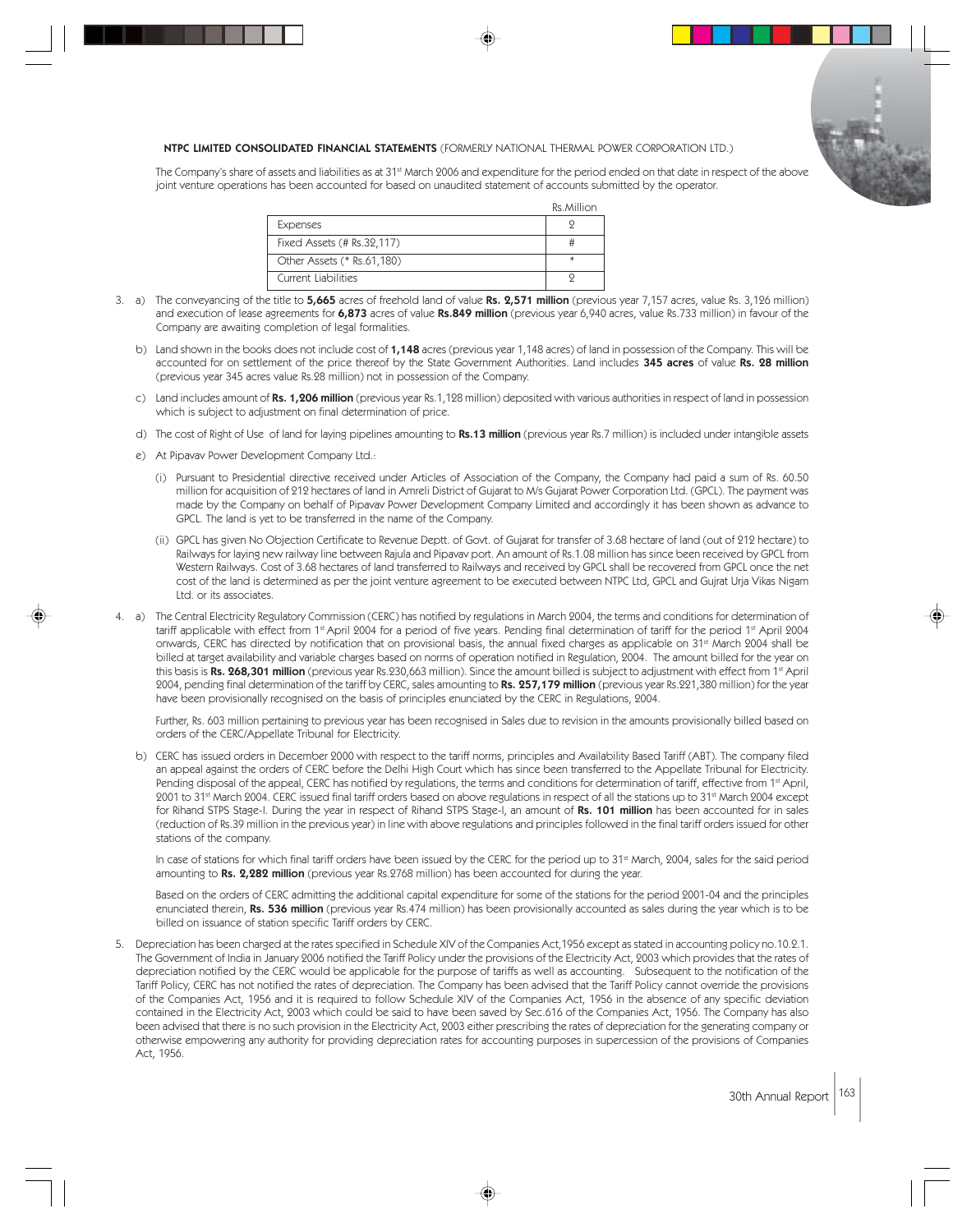एन**दीपीती**<br>NTPC

- 6. Due to uncertainty of realisation in the absence of sanction by the GOI, the company's share of net annual profits of Badarpur Thermal Power Station for the years 1986-87 to 2004-05 amounting to Rs.1,155 million (previous year Rs.1,174 million) being balance receivable in terms of the management contract with the GOI has not been recognised.
- 7. CERC notification dated 26<sup>th</sup> March 2001 in respect of tariff norms for the period 2001-04 directed to collect Development Surcharge from beneficiaries. Subsequently, CERC vide its order dated 9<sup>th</sup> November 2004 directed that the amount collected and invested in instruments corresponding to the amount contributed by each of the state utilities with interest shall be transferred in the name of concerned utility at the latter's expense. The company paid/adjusted the same as per CERC directions and the outstanding balance to be transferred as on 31st March is as under:

|         |                                        |              |          | 、、、、、、、、、、、、、、、 |
|---------|----------------------------------------|--------------|----------|-----------------|
| SI. No. | Description of the Account             | Schedule No. | 31.03.06 | 31.03.05        |
|         | Investment in different tax-free bonds |              | 193      | 2,367           |
|         | Bank balance in Current Account        | 12           |          | **              |
|         | Interest accrued on SI, No. 1          |              |          | 59              |
|         | Total                                  |              | 199      | 2.426           |

(Rs. Million)

\* Rs.1,00,007/- \*\*Rs.4,32,570/-

- 8. Pursuant to the Government of India Scheme for Settlement of Dues of State Electricity Boards (Scheme), Governments of Jharkhand and Bihar issued notifications during December 2005 for issue of 8.5% Tax-Free special bonds with effect from 1<sup>st</sup> October 2001 for Rs.3,378 million and Rs. 4,277 million respectively towards outstanding dues. Accordingly, Investment of Rs. 7,655 million, interest income on the bonds amounting to Rs.2,928 million, rebate of Rs.1,198 million payable to State Electricity Boards/Successor Entities under the Scheme have been recognised, including Rs.2,278 million towards interest and Rs.892 million towards Rebate pertaining to the period upto 31<sup>st</sup> March 2005.
- In accordance with the Uttar Pradesh Electricity Reforms (Transfer of Tanda Generation Undertaking) Scheme 2000, the assets for Rs.6,070 million (previous Year Rs.6,070 million) of Tanda Power Station of UP State Electricity Board (UPSEB) were handed over to the Company free from all encumbrances. However, the charge created by UPSEB in favour of Life Insurance Corporation of India (LIC) before the assets were taken over is still to be vacated by LIC.
- 10. The Company has provided Rs.3,401 million in the previous years in respect of amounts reimbursable to Government of India (GOI) in terms of Public notice No.38 dated 5<sup>th</sup> November 1999 and Public Notice No.42 dated 10<sup>th</sup> October 2002 towards cash equivalent of the relevant deemed export benefits paid by GOI to the contractors for Talcher Super Thermal Power Project Stage-II based upon the details provided by the contractors. During the year Rs.2,678 million was paid on receipt of procedural details from the GOI for depositing the amount. The balance provision has been revised to Rs.91million on the basis of additional information received from the contractors, and the difference of Rs.632 million was adjusted against the related assets. No interest has been provided on the reimbursable amounts as there is no stipulation for payment of interest in the public notices cited above.
- 11. The Company has raised Rs.26,840 million through public issue of shares in 2004-05. The entire proceeds of the issue, net of issue expenses, were utilised for part financing the capital expenditure on the specified projects.
- 12. Out of Rs.109 million accounted as recoverable from the Government of India (GOI) towards its share of expenses for the initial public issue of shares made in the previous year, the GOI has approved payment of Rs.56 million. Consequently, an amount of Rs.53 million has been adjusted against the Share Premium Account.
- 13. a) Balances shown under advances, creditors and material lying with contractors/ fabricators and material issued on loan in so far as these have since not been realised/ discharged or adjusted are subject to confirmation/reconciliation and consequential adjustment, if any.
	- b) In the opinion of the management, the value of current assets, loans and advances on realisation in the ordinary course of business, will not be less than the value at which these are stated in the Balance Sheet.
- 14. Effects of change in Accounting Policies:
	- a) Exchange differences on foreign currency loans contracted before 1st April, 2000 for acquisition of fixed assets within India were hitherto adjusted in the carrying cost of related fixed assets. In line with the opinion received from the Institute of Chartered Accountants of India during the year, the Company has treated such exchange differences to the extent regarded as adjustment to interest cost as 'borrowing costs' w.e.f. 1<sup>st</sup> April, 2000. Consequently, during the current year there has been decrease in Interest and Finance charges by Rs.1,364 million, increase in Depreciation by Rs.166 million, Prior period adjustment of Rs.1,986 million and decrease in the Profit by Rs.788 million.
	- b) In pursuance of Accounting policy no.8.3, Rs.413 million has been amortised during the year out of the premium paid on long term investments which was hitherto not being done. As a result profit for the year is lower by Rs.45 million and Capital Work-In-Progress is higher by Rs.368 million.
	- c) Expenses by way of repairs and maintenance, depreciation, employee cost and insurance charges relating to the coal handling system used for bringing coal to its present location and condition at the power stations have been considered for valuation of the coal during the year which was hitherto not being done. The total expenses incurred under these items during the year are Rs.1,090 million. Due to inclusion of the above expenses, the closing stock of coal and profit for the year is more by Rs.82 million.

## 164 30th Annual Report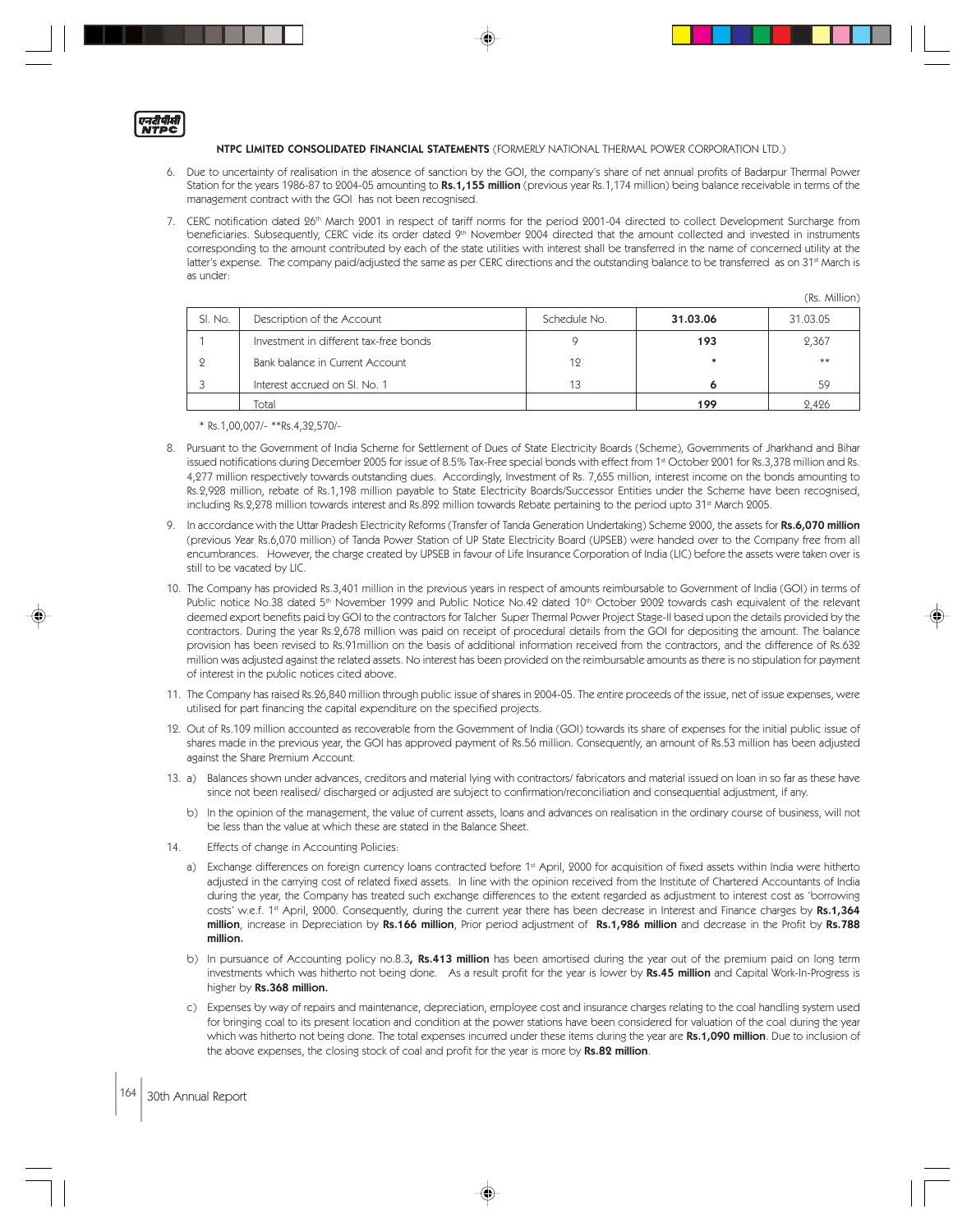

- 15. The effect of foreign exchange fluctuation during the year is as under :
	- i) The amount of exchange differences (net) credited to the Profit & Loss Account is Rs. 2 million (previous year credit, Rs.6 million).
	- ii) The amount of exchange differences debited to the carrying amount of fixed assets and Capital Work-in-Progress is Rs.317 million (previous year credit, Rs.145 million).
- 16. Revenue Grants recognised during the year in respect of expenditure incurred in the previous years amount to Rs.1 million (previous year 'Nil')
- 17. Borrowing costs capitalised during the year are Rs. 5,095 million (previous year Rs.5,113 million).

18. Segment information:

a) Business Segments:

Principal business of the Company, its subsidiaries & Joint Ventures is generation and sale of bulk power to SEBs/State utilities. Other business includes providing consultancy, project management and supervision, maintenance services, Power trading and distribution of bulk power, oil and gas exploration and coal mining.

b) Segment Revenue and Expense:

Revenue directly attributable to the segments is considered as Segment Revenue. Expenses directly attributable to the segments and common expenses allocated on a reasonable basis are considered as Segment Expenses.

c) Segment Assets and Liabilities:

Segment assets include all operating assets in respective segments comprising of net fixed assets and current assets, loans and advances. Construction work-in-progress, construction stores and advances are included in unallocated corporate and other assets. Segment liabilities include operating liabilities and provisions.

|                                                                        | <b>Business Segments</b> |               |                     | Total          |                     |               |
|------------------------------------------------------------------------|--------------------------|---------------|---------------------|----------------|---------------------|---------------|
|                                                                        | Generation               |               | Others              |                |                     |               |
|                                                                        | <b>Current Year</b>      | Previous Year | <b>Current Year</b> | Previous Year  | <b>Current Year</b> | Previous Year |
| Revenue:                                                               |                          |               |                     |                |                     |               |
| Sale of Energy/Consultancy, Project<br>Management and Supervision fees | 261,626                  | 226,009*      | 7,955               | 8,904          | 269,581             | 234,913       |
| Internal Consumption of Electricity                                    | 276                      | 248           |                     |                | 276                 | 248           |
| Total                                                                  | 261,902                  | 226,257       | 7,955               | 8,904          | 269,857             | 235,161       |
| Segment Result                                                         | 46,029                   | 49,589#       | 378                 | 358            | 46,407              | 49,947        |
| Unallocated Corporate Interest and Other<br>Income                     |                          |               |                     |                | 24,679              | 19,958        |
| Unallocated Corporate expenses, interest<br>and finance charges        |                          |               |                     |                | 10,576              | 8,830         |
| Income Taxes (Net)                                                     |                          |               |                     |                | 2,102               | 2,789         |
| Profit after Tax                                                       |                          |               |                     |                | 58,408              | 58,286        |
| Other information                                                      |                          |               |                     |                |                     |               |
| Segment assets                                                         | 269,684                  | 262,083       | 1,970               | 1,637          | 271,654             | 263,720       |
| Unallocated Corporate and other assets                                 |                          |               |                     |                | 471,171             | 399,411       |
| Total assets                                                           |                          |               |                     |                | 742,825             | 663,131       |
| Segment liabilities                                                    | 38,516                   | 38,327        | 1,490               | 1,110          | 40,006              | 39,437        |
| Unallocated Corporate and other liabilities                            |                          |               |                     |                | 248,365             | 202,244       |
| <b>Total liabilities</b>                                               |                          |               |                     |                | 288,371             | 241,681       |
| Depreciation                                                           | 20,549                   | 19,675        | 5                   | $\overline{4}$ | 20,554              | 19,679        |
| Non-cash expenses other than Depreciation                              | 358                      | 67            |                     |                | 358                 | 67            |
| Capital Expenditure                                                    | 92,027                   | 55,548        | 36                  | 7              | 92,063              | 55,555        |

\* includes Rs.3,522 Million (previous year Rs.3,689 million) for Sales related to earlier years.

# Segment result would have been Rs. 42,507 million (previous year Rs. 45,898 million) without including the Sales related to earlier years.

Rs. Million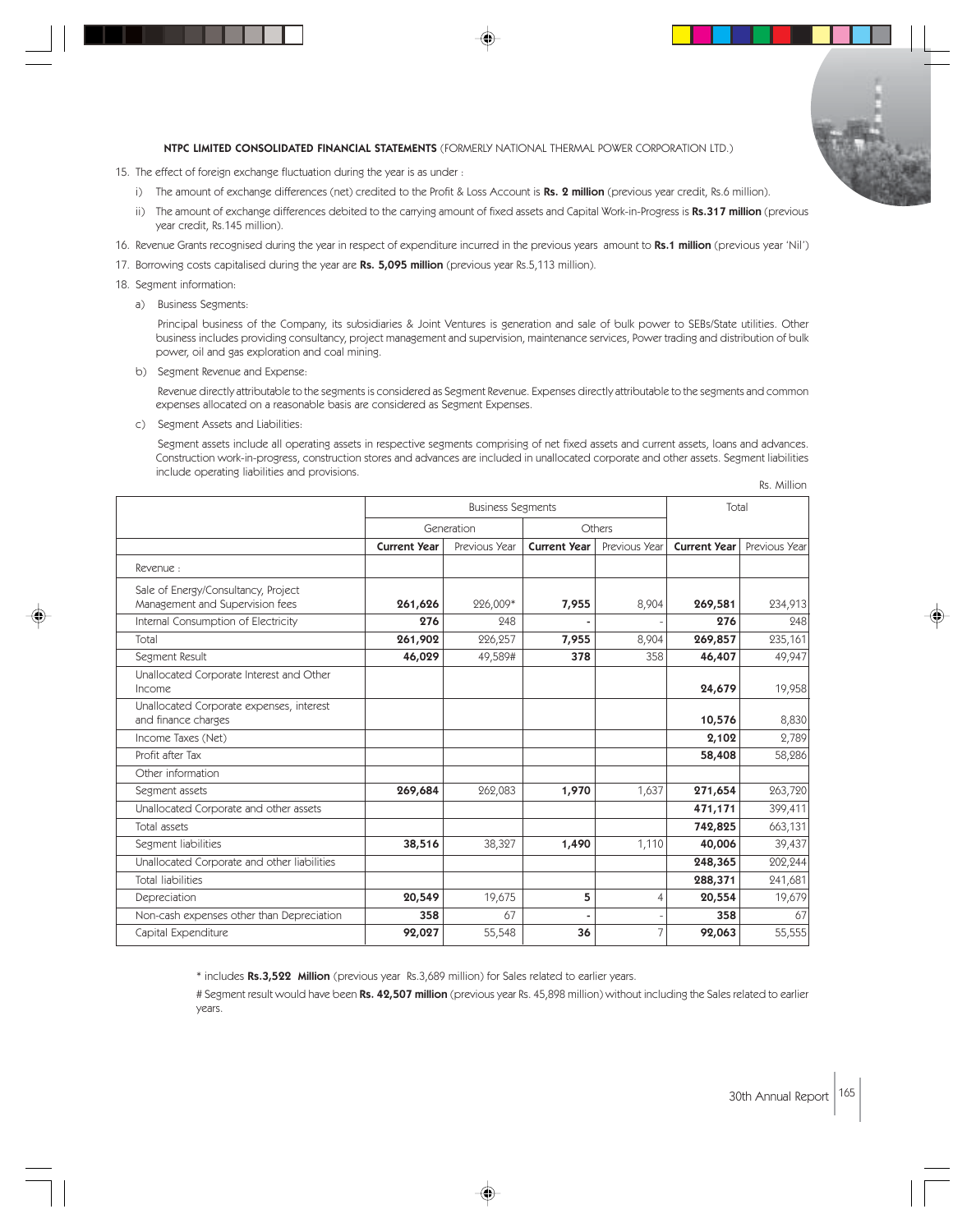एनरीपीती<br>NTPC

- d) The operation of the Company, its subsidiaries and its Joint Ventures are mainly carried out within the country and therefore, geographical segments are inapplicable.
- 19. Related party disclosures
	- a) Related parties:
	- i) List of joint ventures:
		- Utility Powertech Limited, NTPC-Alstom Power Services Private Ltd., PTC India Ltd.

| $\vert \vert$ ) | Key Management Personnel: |                                              |
|-----------------|---------------------------|----------------------------------------------|
|                 | Shri C.P. Jain            | Superannuated on 31 <sup>st</sup> March 2006 |
|                 | Shri T. Sankaralingam     |                                              |
|                 | Shri K.K.Sinha            | Resigned w.e.f 27th June 2005                |
|                 | Shri P. Narasimharamulu   | Superannuated on 31 <sup>st</sup> July 2005  |
|                 | Shri Chandan Roy          |                                              |
|                 | Shri R.S.Sharma           |                                              |
|                 | Shri R.K. Jain            | W.e.f 5 <sup>th</sup> May 2005               |
|                 | Shri A.K.Singhal          | W.e.f 1 <sup>st</sup> Aug 2005               |
|                 | Shri G.K.Agarwal          |                                              |
|                 | Shri S.Trivedi            |                                              |
|                 | Shri K.Prakasa Rao        |                                              |
|                 | Dr. Joy I.Cheenath        | W.e.f. 1 <sup>st</sup> May 2005              |
|                 | Smt Vijayalaxmi Joshi     | W.e.f 24 <sup>th</sup> July 2005             |
|                 | Shri Shyam Wadhera        |                                              |

b) Transactions with the related parties at a (i) above are as follows :

|                                                                    |                       | (Rs. Million) |
|--------------------------------------------------------------------|-----------------------|---------------|
| Particulars                                                        | <b>Current Year</b>   | Previous Year |
| Contracts for Works/ Services for services received by the company |                       |               |
| •Transactions during the year                                      | 945                   | 854           |
| • Amount recoverable from related parties                          | 42                    | 6             |
| • Amount payable to related parties                                | 185                   | 142           |
| Contracts for Works/ Services for services provided by the company |                       |               |
| • Transactions during the year                                     | 15                    | 10            |
| • Amount recoverable from related parties                          | 3                     | $\Omega$      |
| <b>Dividend Received</b>                                           | 28                    | 21            |
| <b>Deputation of Employees</b>                                     |                       |               |
| • Transactions during the year                                     | 11                    |               |
| • Amount recoverable from the related parties                      | $\boldsymbol{\Omega}$ |               |

c) Remuneration to key management personnel is Rs. 13 million (previous year Rs. 8 million) and amount of dues outstanding to the company as on 31<sup>st</sup> March 2006 are Rs.1 million (previous year Rs.1 million).

20. Disclosure regarding Leases:

a) Finance Leases:

The Company has taken on lease certain vehicles and has the option to purchase the vehicles as per terms of the lease agreements, details of which are as under: Rs. million

|                                                     |            | .          |
|-----------------------------------------------------|------------|------------|
|                                                     | 31.03.2006 | 31.03.2005 |
| a) Outstanding balance of minimum lease payments    |            |            |
| • Not later than one year                           |            |            |
| • Later than one year and not later than five years |            |            |
| Total                                               | 10         | 13         |
| b) Present value of (a) above                       |            |            |
| • Not later than one year                           |            |            |
| • Later than one year and not later than five years |            |            |
| Total                                               |            | 1.         |
| c) Finance Charges                                  |            |            |

# 166 30th Annual Report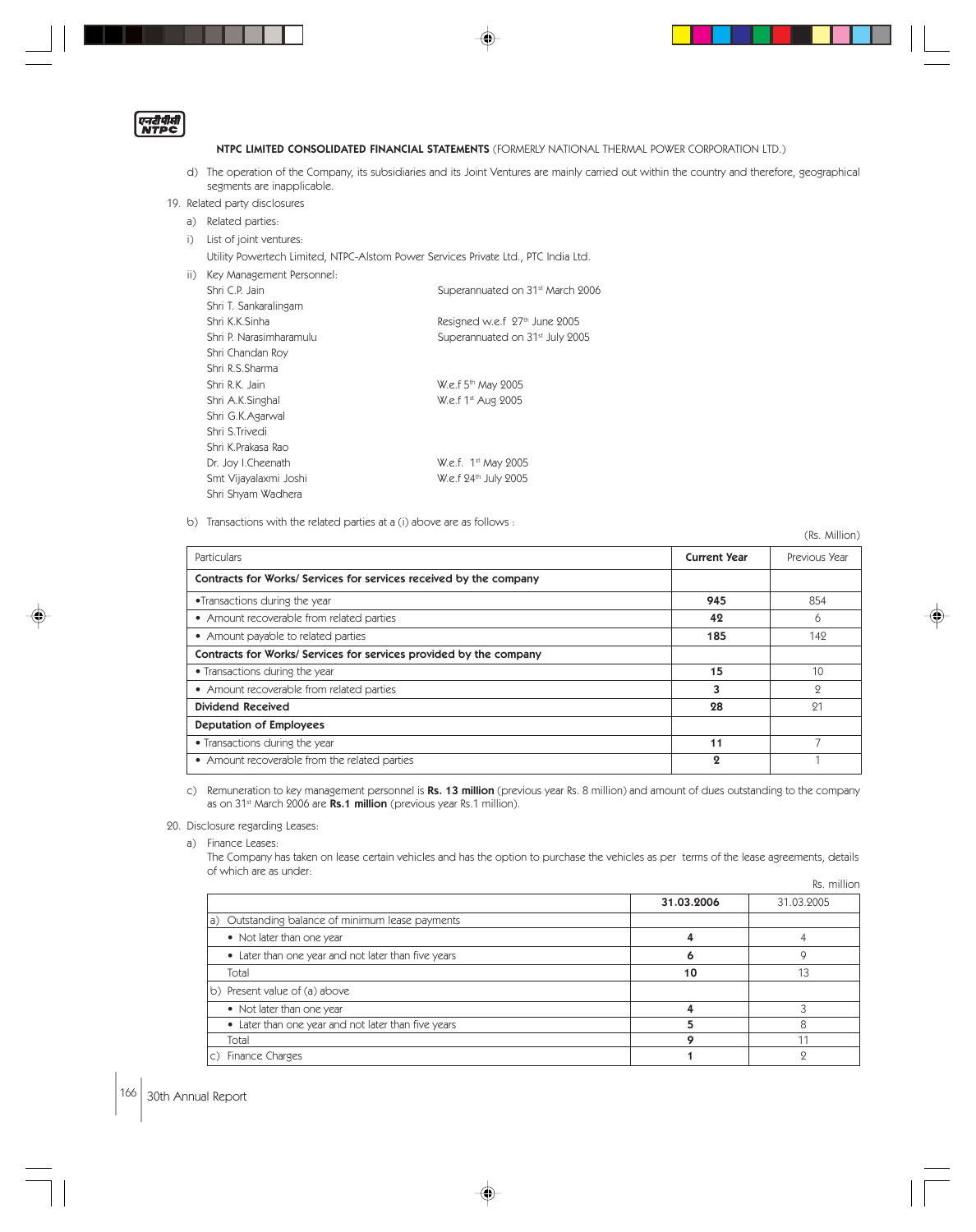

b) Operating leases :

The company's significant leasing arrangements are in respect of operating leases of premises for residential use of employees, offices and guest houses/transit camps. These leasing arrangements are usually renewable on mutually agreed terms but are not non-cancellable. Employees' remuneration and benefits include Rs. 189 million (previous year Rs. 163 million) towards lease payments, net of recoveries, in respect of premises for residential use of employees. Lease payments in respect of premises for offices and guest house/transit camps are shown as Rent in Schedule 22 – Generation, Administration and other expenses. Miscellaneous income in Schedule 20 – Other Income, includes Rs.1 million (previous year Rs.1 million) towards sub-lease payments received/recoverable.

#### 21. Earnings Per Share:

The elements considered for calculation of Earning Per Share (Basic and Diluted) are as under:

|                                                              | <b>Current Year</b> | Previous Year |
|--------------------------------------------------------------|---------------------|---------------|
| Net Profit after Tax used as numerator (Rs. Million)         | 58,408              | 58,286        |
| Weighted Average number of equity shares used as denominator | 8,245,464,400       | 7,997,576,085 |
| Earning Per Share (Basic and Diluted) Rupees                 | 7.08                | 7.29          |
| Face value per share (Rupees)                                | $10/-$              | $10/-$        |
| Current Tax:                                                 |                     | (Rs.Million)  |
|                                                              | 31.03.2006          | 31.03.2005    |
| Current Tax for the year                                     | 13,599              | 10,472        |
| Less: Written back from earlier years                        | 446                 | 332           |
| Less: Recoverable                                            | 10,787              | 7,358         |
| Net current tax debited to Profit & Loss Account             | 2,366               | 2,782         |
| Deferred Tax:<br>ii)                                         |                     |               |
|                                                              | 31.03.06            | 31.03.2005    |
| Deferred Tax Liability                                       |                     |               |
| Difference of Book depreciation and Tax depreciation         | 62,914              | 57,410        |
| Others<br>$\overline{ii}$                                    |                     |               |
|                                                              | 62,914              | 57,411        |
| Less: Deferred Tax Assets                                    |                     |               |
| Provisions disallowed for tax purposes                       | 9,338               | 5,279         |
| Disallowed u/s 43B of the Income Tax Act, 1961<br>ii)        | 97                  | 1,341         |
|                                                              | 9,435               | 6,620         |
| Deferred Tax Liability (Net)                                 | 53,479              | 50,791        |

The net increase in the deferred tax liability of Rs. 2,688 million (Previous year decrease Rs. 1,658) has been debited to Profit and Loss Account. Out of the same amount Rs. 2,680 million (Previous year decrease Rs. 1665 million) is recoverable from customers.

- 23. Research and Development expenditure charged to revenue during the year is Rs. 58 million (Previous year Rs. 42 million).
- 24. As required by Accounting Standard (AS 28) "Impairment of Assets" issued by the Institute of Chartered Accountants of India, the company has carried out the assessment of impairment of assets. There has been no impairment loss during the year.
- 25. i) During the year the Company reviewed the disclosure of contingent liabilities keeping in view the provisions of AS-29 'Provisions, Contingent Liabilities and Contingent Assets' issued by the Institute of Chartered Accountants of India as under:
	- a) As on 31<sup>st</sup> March, 2006 the estimated financial effect of claims for enhanced compensation for land pending before courts disclosed as contingent liability is based on judgment of the management, opinion of independent experts or experience of similar transactions. Such claims hitherto were disclosed based on the amounts claimed by the land losers, except to the extent the possibility of a liability was considered remote.
	- b) As on 31<sup>st</sup> March, 2006 the estimated financial effect of claims for interest on amounts disputed, delayed payments etc. is based on the rate of interest claimed or 18%, whichever is lower, unless otherwise provided in any statute, agreement, order etc. Such claims were hitherto disclosed based on the rates demanded by the claimants.

Consequently, contingent liabilities as at 31<sup>st</sup> March, 2006 are lower by Rs.3,595 million.

ii) The outflow on account of the claims against the company not acknowledged as debts, and tax disputes is contingent upon the decision of the courts/ other authorities and may differ from the amounts disclosed as contingent liability on the basis of estimates.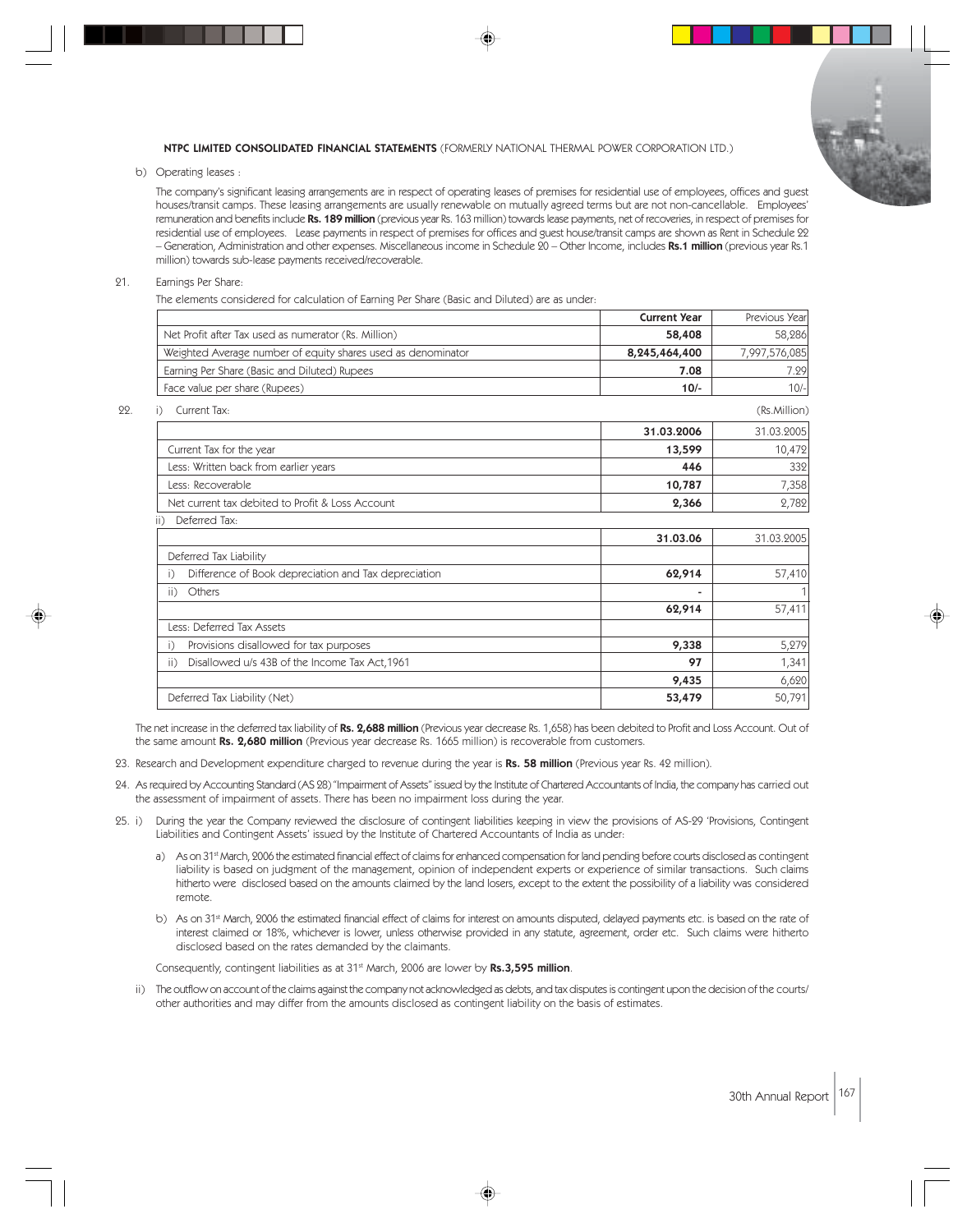एनटीपीती

## NTPC LIMITED CONSOLIDATED FINANCIAL STATEMENTS (FORMERLY NATIONAL THERMAL POWER CORPORATION LTD.)

26. Foreign currency exposure not hedged by a derivative instrument or otherwise:

| SI.No          | Particulars                                                 | Currencies                          | Amount Rs. Million       |                           |
|----------------|-------------------------------------------------------------|-------------------------------------|--------------------------|---------------------------|
|                |                                                             |                                     | 31.03.2006               | 31.03.2005                |
| a)             | Borrowings, including interest accrued but not due thereon. | <b>USD</b><br>JPY<br>Others         | 36,977<br>28,574<br>896  | 20,348<br>32,303<br>1,390 |
| b)             | Sundry creditors/deposits and retention monies              | <b>USD</b>                          | 4,729                    | 3,450                     |
|                |                                                             | <b>EURO</b><br>Others               | 826<br>537               | 131<br>597                |
| $\mathsf{C}$ ) | Sundry debtor and Bank balances                             | <b>GBP</b><br><b>USD</b>            | 59<br>6                  | 60                        |
| d)             | Unexecuted amount of contracts remaining to be executed     | <b>USD</b><br><b>EURO</b><br>Others | 44,044<br>5,531<br>1,187 | 51,185<br>5,477<br>1,175  |

27. The pre-commissioning expenses during the year amounting to Rs. 1,312 million (previous year Rs 1,191 million) have been included in Fixed Assets/ Capital work-in-progress after adjustment of pre-commissioning sales of Rs.727 million (previous year Rs. 583 million) resulting in a net pre-commissioning expenditure of Rs. 585 million (previous year Rs.608 million)

28. Estimated amount of contracts remaining to be executed on capital account and not provided for is Rs. 143,379 million, (previous year Rs. 154,848 million) which includes an amount of Rs. 7,762 million (previous year Rs.6,708 million) in respect of Jointly Controlled Entities.

29. For certain items, the Company and its Joint Ventures have followed different accounting policies. However, impact of the same is not material.

For and on behalf of the Board of Directors

30. Previous year figures have been regrouped/rearranged wherever necessary

For S.N. Nanda & Co. For T.R. Chadha & Co. (Bhavna Nanda)

Partner Partner Partner Partner<br>M No 95275 M No 875

 ( A.K.RASTOGI ) (A.K.SINGHAL) (T.SANKARALINGAM) As per our report of even date For Kalani & Co. For Amit Ray & Co. For Amit Ray & Co. For Umamaheswara Rao & Co. Chartered Accountants Chartered Accountants Chartered Accountants (Vikas Gupta) (Pradeep Mukherjee) (G. Sivaramakrishna Prasad) Partner Partner Partner

Chairman & Managing Director

M No. 77076 M No 70693 M No. 24860

Chartered Accountants<br>
(Sanjay Gupta) M No 87563

Place : New Delhi<br>Dated : 31<sup>st</sup> May 2006

168 30th Annual Report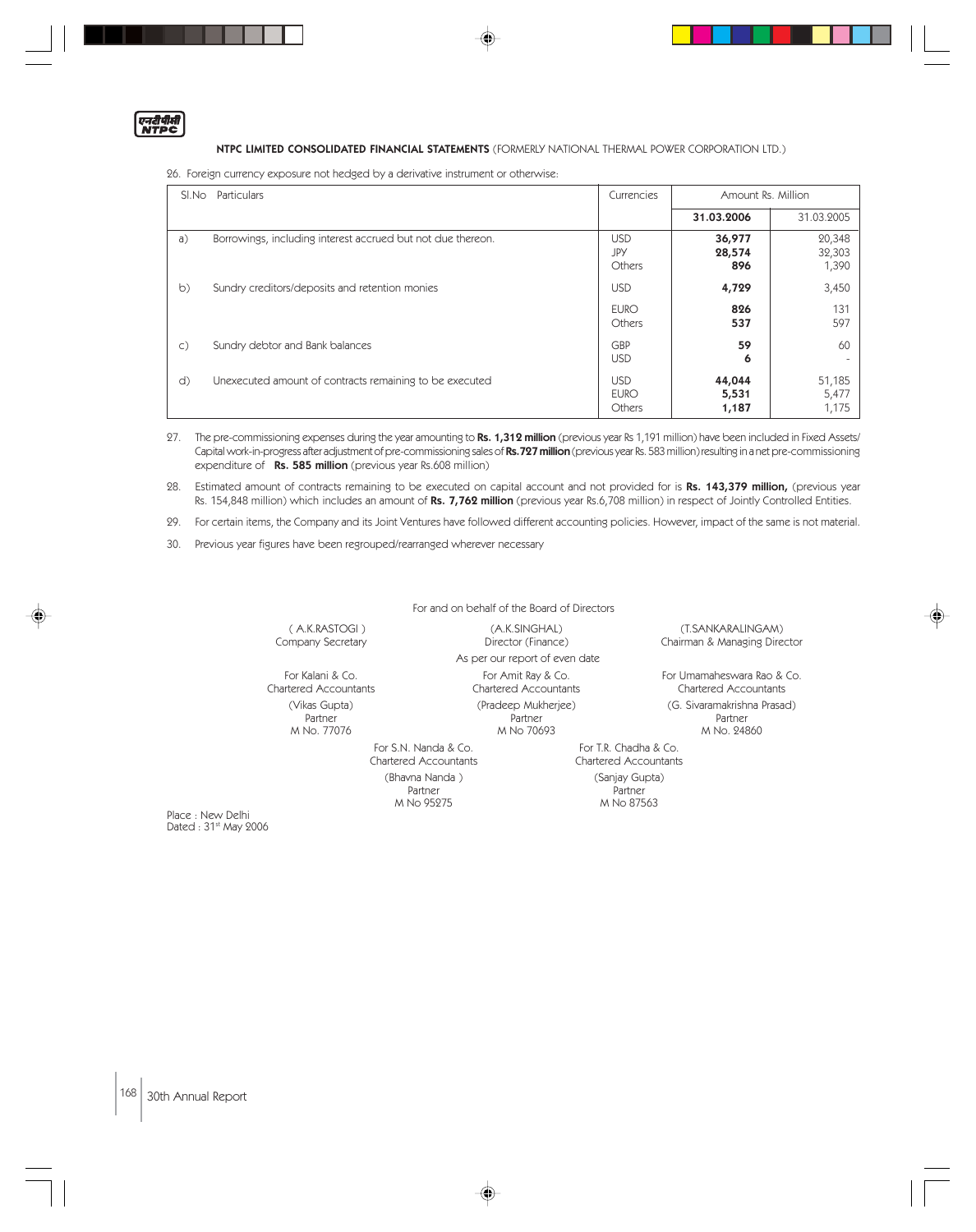| CASH FLOW STATEMENT FOR THE YEAR ENDED 31ST MARCH 2006 | Rs. Million |
|--------------------------------------------------------|-------------|

|                                                                                       | <b>Current Year</b> | Previous Year   |
|---------------------------------------------------------------------------------------|---------------------|-----------------|
| A. CASH FLOW FROM OPERATING ACTIVITIES                                                | 62998               | 60973           |
| Net Profit before tax and Prior Period Adjustments<br>Adjustment for:                 |                     |                 |
| Depreciation                                                                          | 20710               | 19824           |
| Provisions                                                                            | 358                 | 75              |
| Deferred revenue on account of Advance Against Depreciation                           | 1034                | 1783            |
| Interest charges                                                                      | 12243               | 10425           |
| Guarantee Fee & other Finance charges                                                 | 504                 | 1597            |
| Interest/Income on Bonds/Investment                                                   | (19195)             | (14991)         |
| Prior Period Adjustments (Net)                                                        | (2488)              | 102             |
| Dividend Income                                                                       | (118)               | (113)           |
| Provisions Written Back                                                               | (23)                | (6236)          |
| Deffered Revenue Expenditure Written off                                              | 6                   | 16<br>18        |
| Others (Bonds issue and Servicing Expenses)<br>Loss on maturity of current Investment | 118<br>6            |                 |
|                                                                                       | 13155               | 12500           |
| <b>Operating Profit before Working Capital Changes</b>                                | 76153               | 73473           |
| Adjustment for:                                                                       |                     |                 |
| Trade and Other Receivables                                                           | (2710)              | (2969)          |
| Inventories                                                                           | (4602)              | 99              |
| Trade Payables and Other Liabilities                                                  | 635                 | (16169)         |
| Loans and Advances                                                                    | (1614)              | 3154            |
| <b>Other Current Assets</b>                                                           | (436)               | (392)           |
|                                                                                       | (8727)              | (16277)         |
| Cash generated from operations<br>Direct Taxes Paid                                   | 67426               | 57196           |
| Income Tax Recoverable                                                                | (9671)<br>5282      | (13009)<br>7358 |
| Net Cash from Operating Activities - A                                                | 63037               | 51545           |
| <b>B. CASH FLOW FROM INVESTING ACTIVITIES</b>                                         |                     |                 |
| Purchase of Fixed Assets                                                              | (92818)             | (54565)         |
| Investment in Goodwill                                                                | (750)               |                 |
| Purchase of Investments                                                               | (45959)             | (34219)         |
| Sale of Investment                                                                    | 71643               |                 |
| Development Surcharge Account                                                         |                     | (1358)          |
| Interest/Income on Bonds/Investment Received                                          | 19637               | 25453           |
| Dividend Received                                                                     | 118                 | 119             |
| Net cash used in Investing Activities - B<br>C. CASH FLOW FROM FINANCING ACTIVITIES   | (48129)             | (64570)         |
| Proceeds from issue of Share capital (Including Premium)                              |                     | 26841           |
| Proceeds from Long Term Borrowings                                                    | 69402               | 30328           |
| Repayment of Long Term Borrowings                                                     | (17632)             | (13579)         |
| Interest Paid                                                                         | (11728)             | (10438)         |
| Guarantee Fee & other Finance charges Paid                                            | (504)               | (1597)          |
| Dividend Paid                                                                         | (26514)             | (20835)         |
| Tax on Dividend                                                                       | (3722)              | (2694)          |
| Others (Equity /Bonds issue & Servicing Expenses)                                     | (118)               | (304)           |
| Net Cash flow from Financing Activities - C                                           | 9184                | 7722            |
| Net Increase/Decrease in Cash and Cash equivalents (A+B+C+D)                          | 24092               | (5303)          |
| Cash and cash equivalents (Opening balance) *                                         | 61983               | 67286           |
| Cash and cash equivalents (Closing balance) *                                         | 86075               | 61983           |

NOTES : Cash and Cash Equivalents consists of Cash in Hand, Balance with Banks, Public Deposit Account and interest accrued thereon Previous year figures have been regrouped/rearranged wherever necessary.

\* Includes Rs.14 million deposited as security with Government Authorities as per court orders. For and on behalf of the Board of Directors

|                 | A.K.RASTOGI)<br>Company Secretary         | (A.K.SINGHAL)<br>Director (Finance)                  |                                                       | (T.SANKARALINGAM)<br>Chairman & Managing Director          |
|-----------------|-------------------------------------------|------------------------------------------------------|-------------------------------------------------------|------------------------------------------------------------|
|                 |                                           | As per our report of even date                       |                                                       |                                                            |
|                 | For Kalani & Co.<br>Chartered Accountants | For Amit Ray & Co.<br>Chartered Accountants          |                                                       | For Umamaheswara Rao & Co.<br><b>Chartered Accountants</b> |
|                 | (Vikas Gupta)<br>Partner<br>M No. 77076   | (Pradeep Mukherjee)<br>Partner<br>M No 70693         |                                                       | (G. Sivaramakrishna Prasad)<br>Partner<br>M No. 24860      |
|                 |                                           | For S.N. Nanda & Co.<br><b>Chartered Accountants</b> | For T.R. Chadha & Co.<br><b>Chartered Accountants</b> |                                                            |
|                 |                                           | (Bhavna Nanda)<br>Partner<br>M No 95275              | (Sanjay Gupta)<br>Partner<br>M No 87563               |                                                            |
| ace : New Delhi |                                           |                                                      |                                                       |                                                            |

Place : New Delhi<br>Dated : 31<sup>st</sup> May 2006

30th Annual Report 169